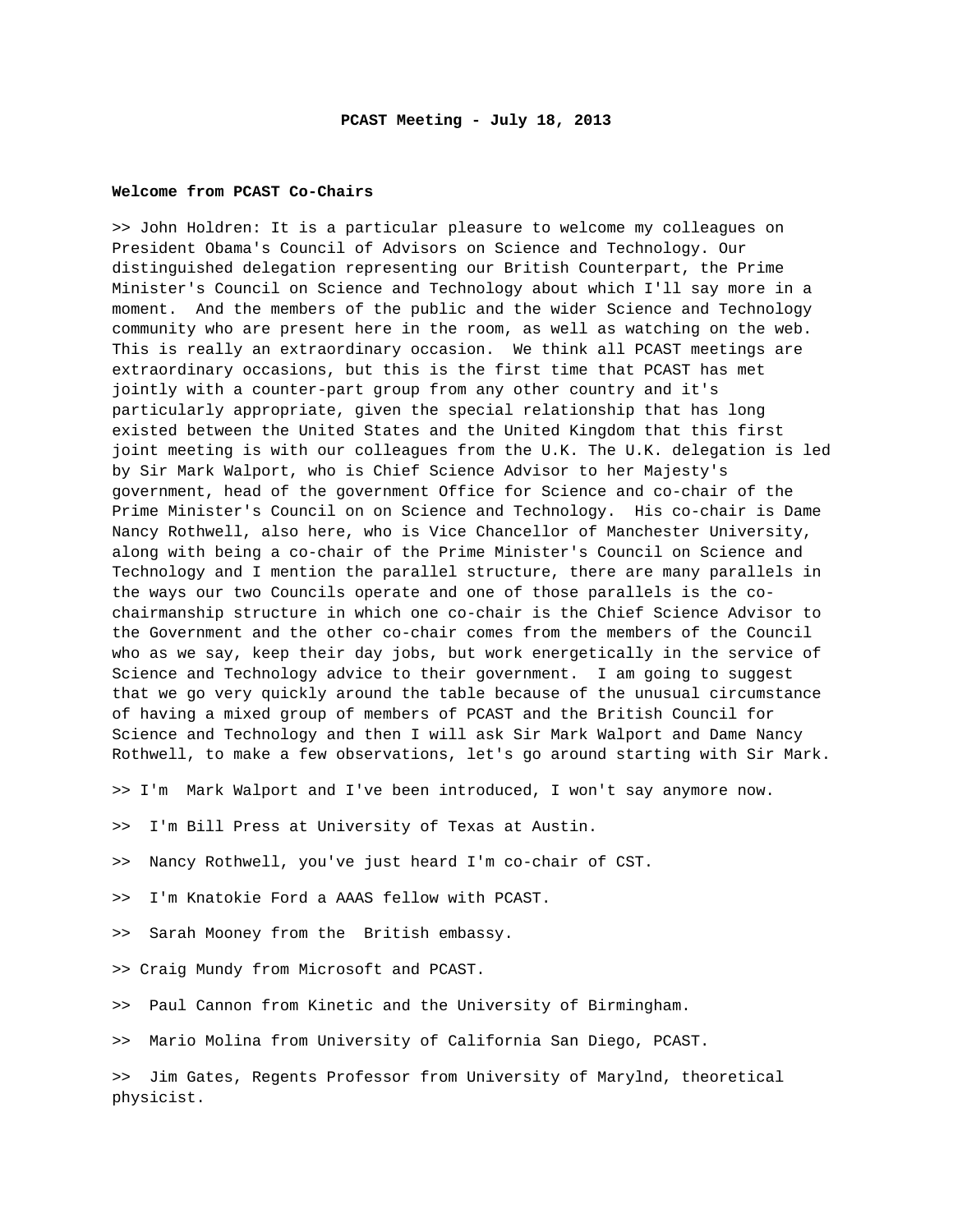>> Paul Boyle, Chief Executive the Economic and Social Research Council, United Kingdom and also President of Science Europe.

>> Barbara Schaal, PCAST and Washington University St. Louis.

>> Frank Kelly, mathematics, University of Cambridge, UK.

>> Philip Rubin, Principal Assistant Director for Science, OSTP.

>> Chris Flemming from the UK Government Office for Science.

>> Dick Garwin, consultant to OSTP.

>> John Holdren: I'm going to skip our two speakers because they will be introduced in a moment. Well, actually we can't skip Sir Alan Wilson, he is a member of CST.

>> Sir Alan Wilson: Let me just say I'm from University College of London, thank you.

>> Dan Schrag from Harvard University.

>> Henry Kelly, Energy and Environment, OSTP.

>> Clara Craig, Deputy Head, Government Office of Science.

>> Pat Falcony, Associate Director of the Office of Science and Technology Policy.

>> Mark Gorenberg, Hummer Windglide Venture Partners in San Francisco.

>> Christopher Chyba PCAST and astro physics at Princeton University.

>> Ron Douglas, geographer by background and head of research at Willis Group, a large insurance and reinsurance broker.

>> Shirley Ann Jackson, President of Rensalear Polytechnic Institute and a member of PCAST.

>> Chad Mirkin Northwestern University, member of PCAST.

>> Steve Kelly, UK Atomic Energy Authority, member of CST

>> Ed Penhoet, Alca Partners in San Francisco.

>> Marjory Blumenthal, executive director PCAST.

>> Maxine Savitz, vice president National Academy of Engineering retired, Honeywell.

>> John Holdren: Thank you. As one can see, this is a collection of extraordinary diversity, experience and stature and again, we're delighted to have such a distinguished group from the Council on Science and Technology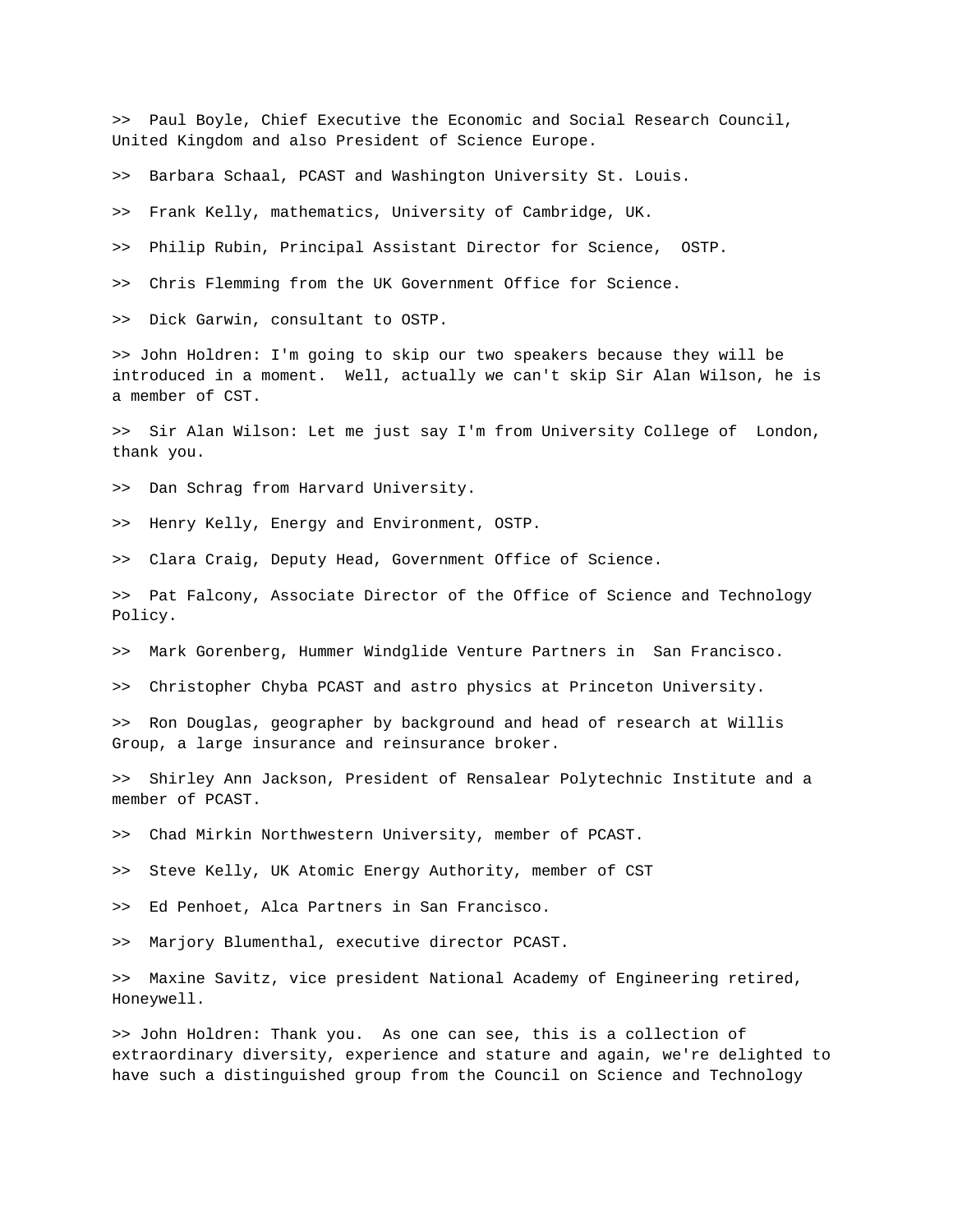joining us. Let me now ask Sir Mark Walport and Dame Nancy Rothwell for a few observations.

>> Sir Mark Walport: Thank you indeed, John. We're delighted to be here and thank you for your hospitality. I'm tempted to use the word parallel but I was speaking to Rich Gohan earlier and he pointed out parallels never meet. The thing about this, we are meeting. We do work in very similar ways from the co-chairmanship structure to the way we report to government to many of the ways in which we work. And I think that this meeting is extraordinarily timely because it's going to touch on two issues of huge importance to both our countries, actually. So dealing with secondary first, which is education in Science and Technology, Engineering and Mathematics, I think everyone agrees that this absolutely underpins our future skills base, educational base and ultimately prosperity, health and well being. And mathematics education, of course, underpins so much of that. So really good topic for us to be talking about. Another activity that the Government Office of Science in UK has responsibility for is foresight scanning. And we've identified over the years a number of similar topics to those you have identified such as advanced manufacturing. Future cities is an area that we're starting work on at the moment. So again, I'm looking forward to this session on the future cities. So I hope these lines of the future no longer parallel, convergence is one that can continue.

>> John Holdren: Dame Nancy.

>> Dame Nancy Rothwell: Thank you, just to add my thanks for hospitality we received here in Washington. I'm hoping we can return that and you will come to the United Kingdom. The only thing I would like to add, it is notable how many topics we're studying very, very similar, probably because they are global issues. Science and technology is not confined by national boundaries and what we're all facing the same issues and therefore partnership and collaboration in tackling some of those global issues I think will be important in the future, and we'll certainly look forward to future interaction with PCAST. Thank you.

## **Big Data: Smart Cities**

>> John Holdren: Thank you very much. Without further adieu, I want to turn it over to one of our Vice Chairs, Dr. Maxine Savitz, who will moderate the first session on big data to make cities smarter and we'll introduce the presenters. Maxine.

>> Maxine Savitz: Thank you, John. I'm really looking forward to this discussion on big data in relation to cities and how we'll make them even more efficient, more reliable and getting all the different people together, pleased to have with us Steven Koonin, who is the founding director of New York University Center for Urban Science and Progress, and he is professor of information, operation and management of science at NYU. Prior to his joining NYU he wa the Undersecretary of science at Department of Energy,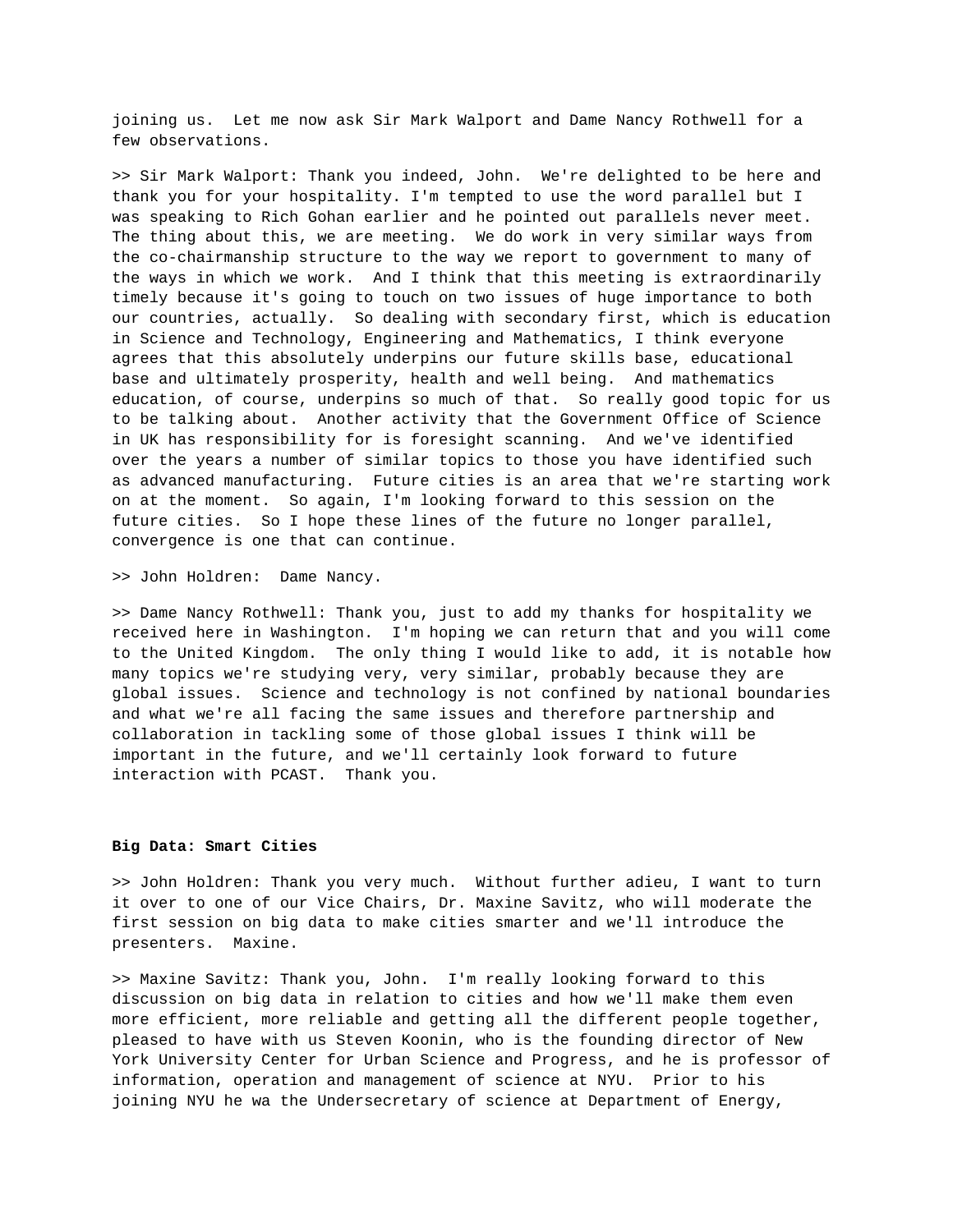prior to that strategic planning for British Petroleum and spent a good part of his life at Caltech, where he was professor and alsoprovost. Followed by Sir Alan Wilson, who is the professor of Urban and Regional Systems in the Center for Advanced Spatial Analysis at University College London. He previously was Vice Chancellor at the University of Leeds and he had many executive appointments varied from environmental studies to ministry of transport and also the institute of Economics and Statistics, very broad background. So we are looking forward to it, we'll have each of you give your talks and then we'll open it up to discussion by the group.

>> Steven Koonin: (Away from mic) -- I'm pleased to be back in front of PCAST and eveb more so to be speaking to this joint U.S.-UK session. I want to talk about urban informatics, which is the focus for the Center for Urban Science and Progress, or CUSP that I've been standing up at NYU for the past 15 months. Because of the reader heads that have circulated I won't say too much about CUSP itself, but focus on the rationale for combining big cities and big data, talk about some of the issues as one tries to do this and then make some suggestions as how the government might help. Recent years have seen a convergence of two simple, but powerful trends. The first of these is the rise in importance of cities to the national and global well being. 80% of the U.S. population lives in urban areas.

The 52 metropolitan statistical areas with populations of 1 million or more, contain 55% of the U.S. population and the 104 MSAs with half a million or more house two-thirds of the population. Globally more than half of humanity now lives in urban areas and that number is expected to rise to 80% by midcentury. After agriculture, cities are the most prominent manifestation of humanity on the planet. They are where the people are, where resources are consumed, where economic activities happens and where innovation happens. Further work by Jeffrey West and others, another U.S. UK connection, by the way Jeffrey, has shown that large cities have economic and innovation impact disproportionate to their size. In short, one could say plausibly the future of humanity is largely in its cities.

All cities need to be better for reasons of sustainability but any given city needs to be as good as it can be because we are in a global competition for talent, for capital and ideas. Because city governments are mostly operational in contrast to the Federal government and there is greater commonality of interest within a city than within a nation, city governments are best equipped to address these matters. But as 17% of Federal outlays, some 4% of U.S. GDP, are aid to state and local government to support activity such as education, housing, social services and transportation. If there is clear Federal interest in understanding and optimizing our urban areas. The second trend after cities is the rise in diffusion of information technologies that instrument society. Digital records, fixed and mobile in situ sensors and new sensor modalities. There is also exponential growth in storage, processing and analytical capabilities, that let us deal with the torrent of data about urban infrastructure, urban environment, and the people in urban settings. Through these data, we can now view a city with unprecedented coverage, granularity, variety and timeliness. It's not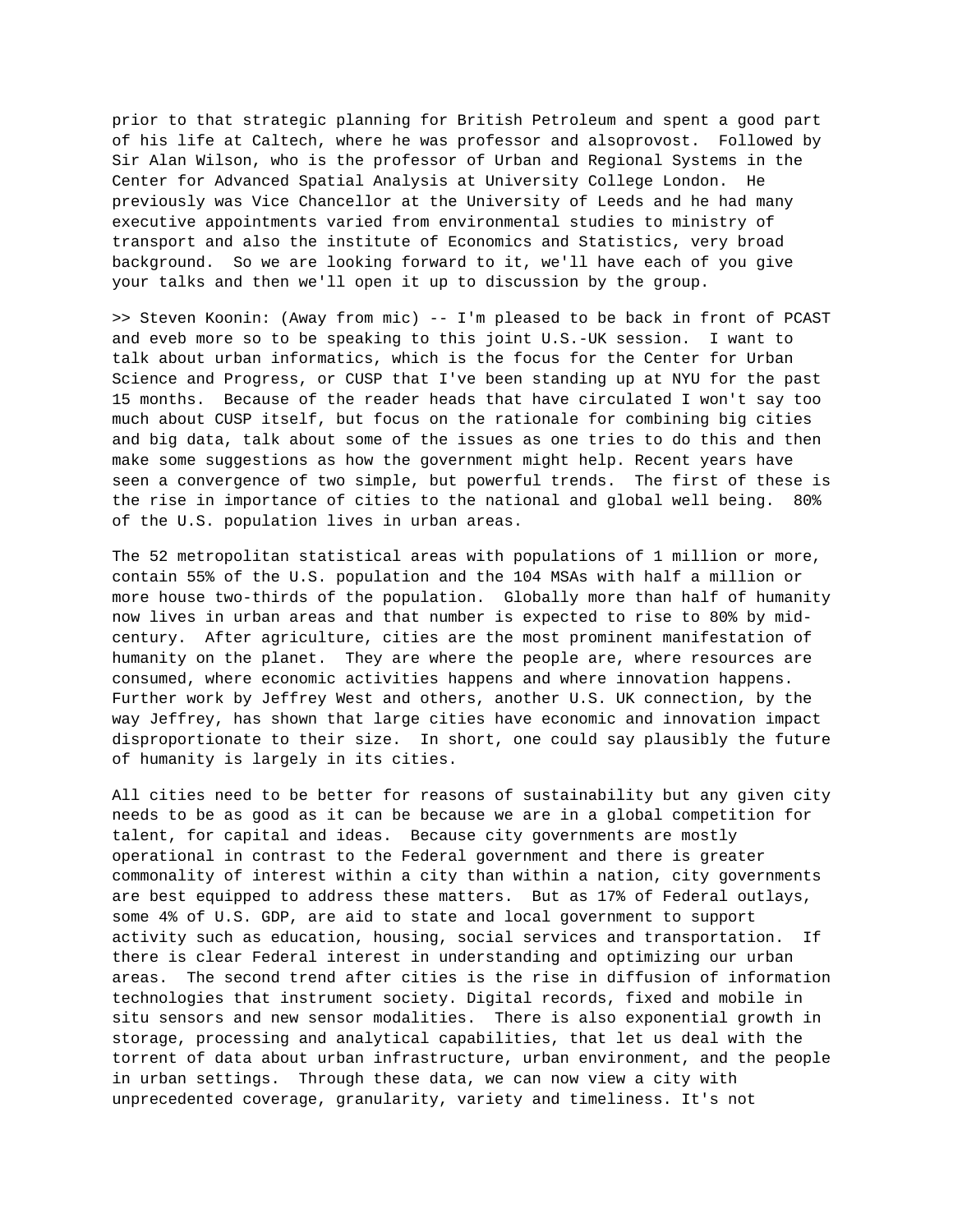inappropriate to think about Galileo first turning the telescope to the heavens or Van Leeuwenhoek first looking at a living cell through a microscope. Taxi data are one example. First slide, please. No, that is the second there we go, great. The taxi and limousine commission in New York City compiles GPS start-stop locations, times, fares and tips for every one of the 170 million yellow cab rides in the city annually. NYU professors Claudio Silvs and Giuliano Farrar have been working to analyze three years of that data. It's extraordinarily rich, documenting mobility pattern, economic behavior and learning habit decisionmaking.

 This chart shows one such analysis of the recovery of the city post Sandy where the taxi rides started, starting the Sunday before the storm and ending the Saturday after the storm and you can see clearly the lack of taxis in lower Manhattan and then things slowly returning. Another example is illustrated by this thermal image of lower Manhattan, it depicts heat rather than light. The building on the almost far left shows differences in heat escaping the individual suites because of thermostat settings or insulation or both. The peculiar pattern in the building in middle stems from the fact there is a data center there and the vents are on the roof. Let's see, that building on the right or cluster of buildings is city-owned housing for which you have the classic New York City situation of the heat turned up full blast and the apartment windows being open in order to control the temperature.

It is striking that a single nonintrusive sensor can reveal so much with persistence and granularity. It is not unreasonable to believe that the application of information technologies to urban matters will result in science of cities that will impact fundamental understanding and enable better government operations, planning and policy, improve the life of urban citizenry and enable the private sector to provide new products and services and foster revolution in the social sciences. Mobility, health safety, security, services delivered, infrastructure planning and emergency management are applications for the city that come to mind. It's a truism you can't improve anything that you can't measure and these technologies will let us do that. But it is also important to understand that the model since intervene paradigm of applied urban informatics is the fastest and cheapest route to improving cities because physical infrastructure changes over decades while IT can happen very quickly and relatively inexpensively.

The importance and potential of urban informatics is beginning to be recognized in various initiatives. CUSP has ambition to fully instrument New York City and exploit the data so derived. Other academic organizations are sprouting up in Chicago, Boston, the Bay area, London, Santander in Spain, Singapore and many others. There are private sector initiatives like IBM Smart Cities, Microsoft City Next or Cisco's Internet of things. Several city governments in the U.S., most notably New York, Chicago and Boston, have taken the lead to make their data available to the public and to breech the stove pipes in which it resides. We have early examples of wins including predictive policing, traffic management and building enforcement in New York City. The successes of big data in advertising, in political campaign and in the insurance industry also engender optimism that urban applications will be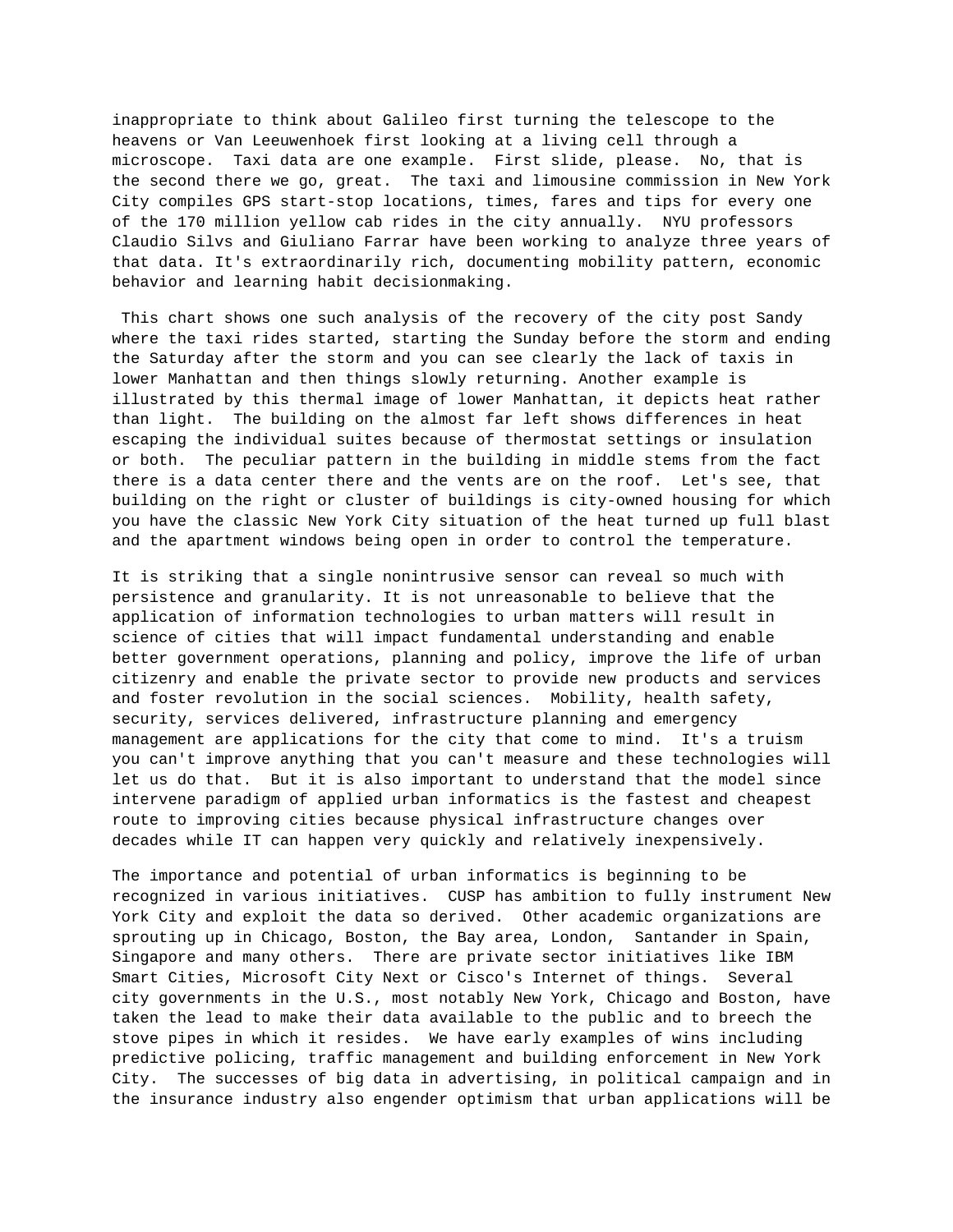fruitful. But cities are unique in that their systems of systems with strongly interacting built environment and human components change on time scale ranging from seconds to decades. Some of the learnings in the first 15 months of CUSP are informative of what is takes to realize the potential of urban informatics.

Much of the work of urban informatics is in assembling diverse and often imperfect data and conditioning it for analysis, for example, some of those taxis rides I showed you when you look at the raw data originate in the middle of the east river, for example, clearly need to be thrown out. Analysis proceeds through outliers, machine learning, proxies, validated models and simulation. GIS and visualization are essential tools and there are promising opportunities to create new data streams. The informatics work must be informed by knowledge of city structure and operations and of the physical and human dimensions. So not only do we have to fuse status sets, we also have to fuse the informatics discipline with urban domains. Second point, urban informatics is big science with both basic and applied aspects. The work involves large complex technical tasks and is intensely interdisciplinary with multiple stakeholders.

I like to say in CUSP we're trying to assemble a team from sensors to sociologists to civil servants. If it is to have practical impact urban informatics need to happen at scale with schedules, budgets, timelines and there is important role for large team efforts perhaps in national lab-like entities and in fact four of the U.S. national labs are CUSP partners. Another point is that privacy and data, ownership, access use are big issues. Protection of critical infrastructure data is also an issue. CUSP has an experienced chief data officer to guide us as we work in these matters. In recruiting 25 students in our inaugural class, which will start in August, we've come to understand that urban informatics appeals to diverse students, particularly those with quantitative talents interested in having more immediate societal impact than ordinarily possible in technical fields. However, among the faculty, the interdisciplinary and mission driven aspets of urban informatics are uncomfortable in academic settings for reasons that I suspect are all too familiar to many of us. The private sector is also eager to engage as many of their business opportunities are in cities. CUSP's industrial partners are in the IT, utility and equipment sectors and we're in active discussions with large firms in the retail, banking, insurance, consumer goods and real estate sectosr and there is a vibrant pool of informatics oriented start-up companies that are eager to join in. I believe that the Federal government has an important role to play in realizing the potential of urban informatics, if only because few localities have capacity to pursue such innovation. A national program in the U.S. might have the following components. First, encouragement of data sharing. Urban data are in disperate hands, diverse city agencies and the private sector. The former are often reluctant to share, since within government data is power and analysis has potential to induce embarrassment and/or further regulation. The private sector often sees commercial value in their data.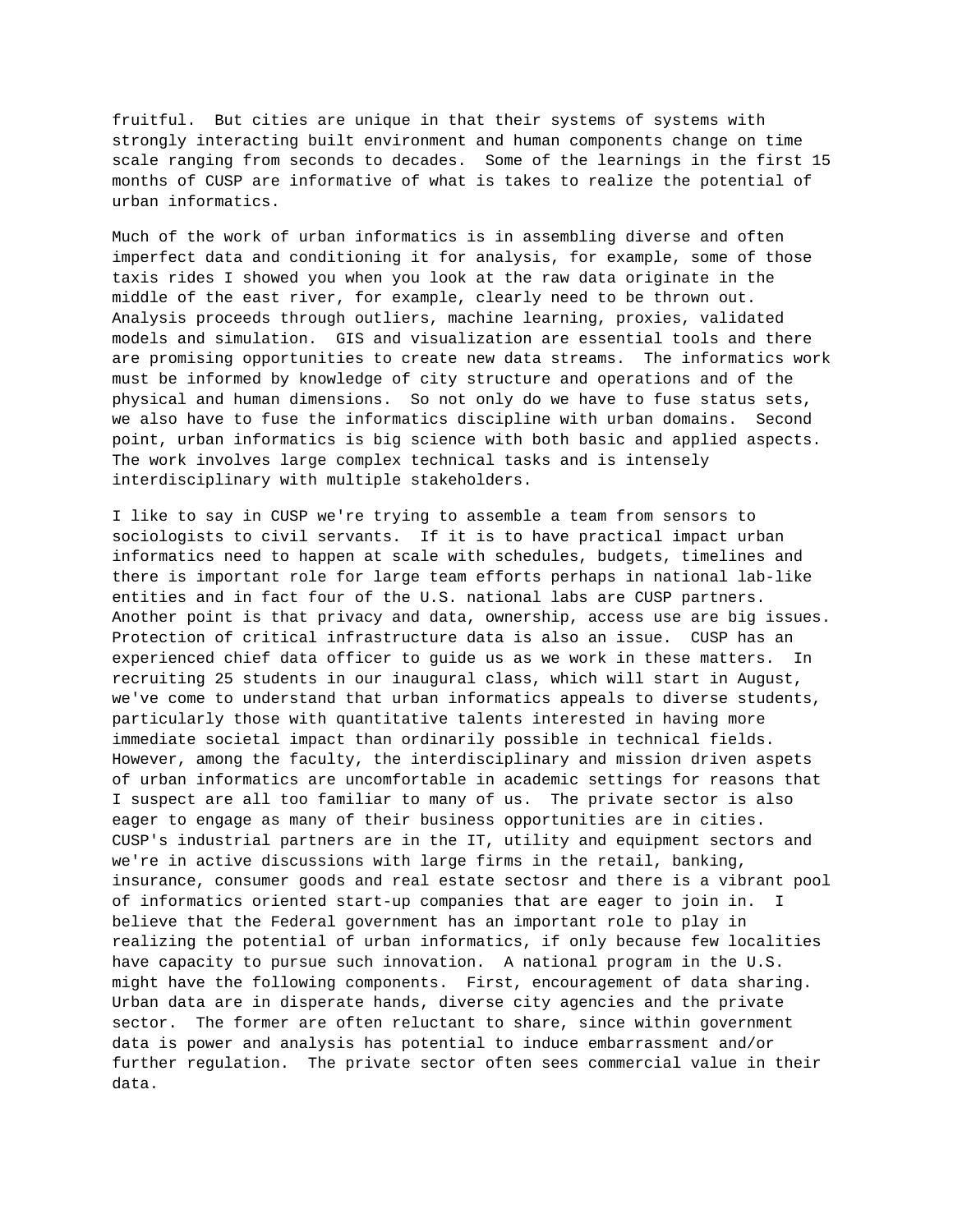Certainly there are Federal, state and local open government data initiatives, but much more work needs to be done, including finding ways to incentivize agencies to share data and to recognize those civil servants who help make data open. A second thing the Federal government could do is define and promulgate data standards. While I believe urban informatics is best practiced within a single city because of the synergies of multiple data sets comparison among cities are also important, as is the ease of technology transfer. Examples in multiple cities sharing data and best practices in ways that purely corporate research would not.

Privacy research and regulation is another important area for the Federal government. Privacy is to urban informatics as safety is to aviation. It is a license to operate and if we mess up, we'll be out of business. Protection of the individual privacy is a complex subject with Federal interests on several fronts. The government should seek expert advice on principles, policies and standards, building on the LC activity of the human genome project. There is interest in research opportunity on how privacy can be preserved while turning data into information. Funding for urban informatics research is on the agenda, as well. Coordinated program of technology development, demonstration application and scientific studies using urban data would move things along. Again there are certainly some Federal supported efforts underway, OSTP could dig in further and help knit together Federal effort at the intersection of urban informatics, NSF's social observatory effort and NTRD's broad effort in cyber physical systems.

A competitive set of testbed activities, much as U.K. has designated Glasgow, could assess the art of the possible at scale. I think the government can also help by promoting cross-disciplinary undergraduate and graduate training. As I've said several times now, urban informatics is interdisciplinary, educational support targeted in that direction would be useful, of course. Encouraging academic industry government partnership is another step that could be taken if one is aiming for impact, not merely relevance in the work, it's important to bring these players together.

And finally, I cannot identify any place within the Federal government that is natural home or champion for urban informatics research, it would be good to know of one or perhaps create one. So in closing as I hope I conveyed application of informatics to urban areas is particularly ripe activity. There's scientific discovery potential, there's significant technical challenges and there are intriguing societal applications. The Federal Government could play an important role in moving this field along through policies, its bully pulpit and convening power and through funding. With that, thank you for your attention, and after Sir Alan speaks, I'll look forward to your comments and questions, thank you.

>> Maxine Savitz: Thank you, Steve, Sir Alan.

>> Sir Alan Wilson: Well, thank you again for the opportunity to come here to speak about cities and thanks to Steve for his paper on Big Data, which spelled out the agenda extremely well and what I'm going to do is to approach the big data in cities agenda rather more obliquely so in this sense we will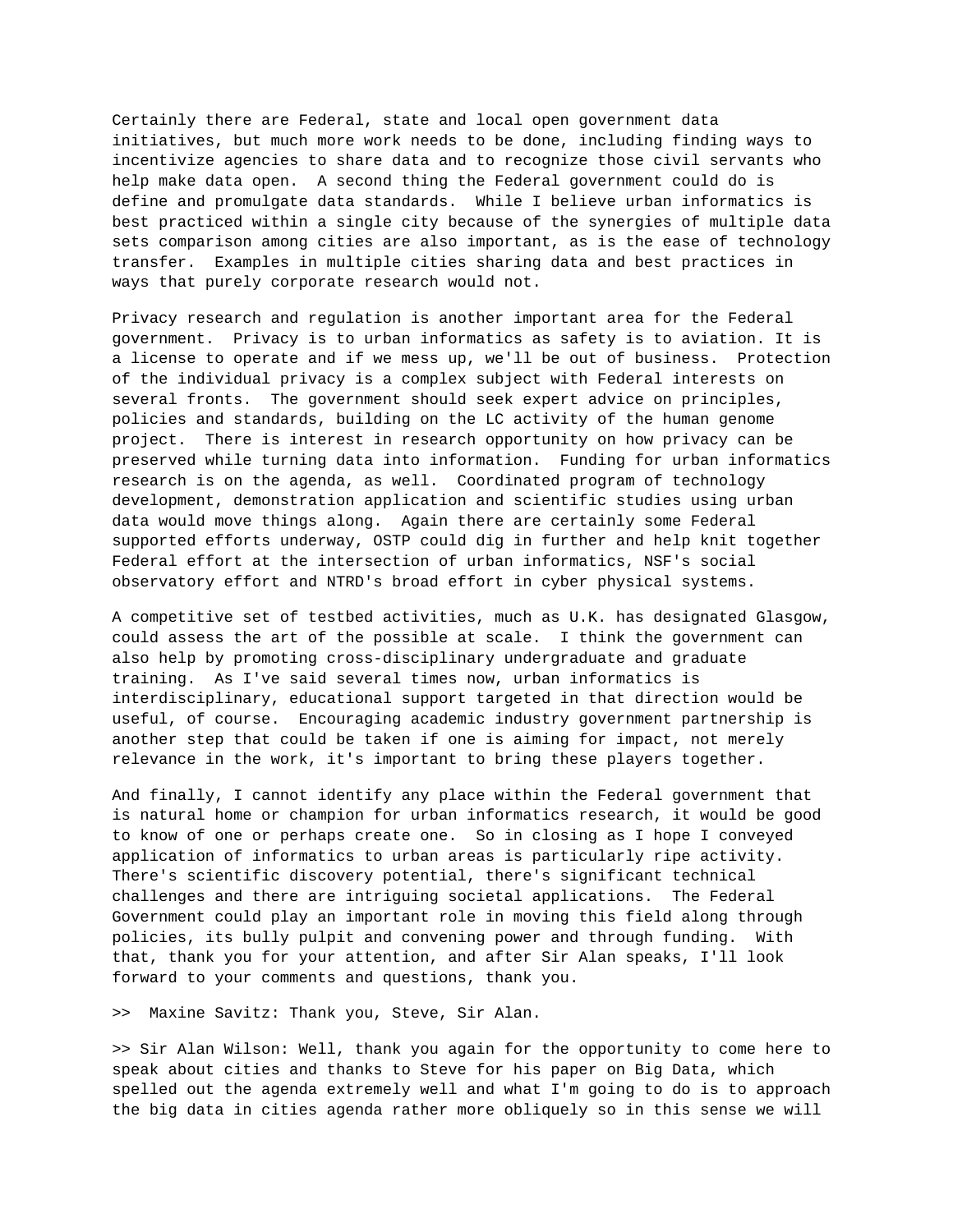complement each other. So I have two separate aims. As Mark Walpert said earlier, there is a new cross-science project on the future of cities and I'm the Chair of the lead expert group for that project. The first thing that I want to do is give you some idea of what we will do and what we're aiming to do on that project. The second thing that I want to do is talk about the science of cities and regions and how this contributes, which seems to be entirely appropriate for CST-PCAST meeting. So where do I start? It's a very highly populated field, it's clearly interdisciplinary but rather fragmented. So bringing together concepts from the range of disciplines on the slide there. Mark's computes, physics and ecology, geography, economics through into social sciences and all the professional disciplines and the integration of all that is seriously challenging. Now in the future of cities project we have two systems of interest, if I could use the physics term. The first is to look at the whole U.K. system of cities and the second is to take some demonstrators and so I'll just give you a few illustrations to fix ideas as it were at the outset. I apologize to anybody in Scotland and Northern Ireland because the data I have is for England and Wales as you will immediately recognize. This begins to bear out the very obvious things you can start doing with good access to data and good computer visualization.

So this is data at the ward level for England and Wales and so hiring per capita in wards which are quite small space for units in red and through to blue and you see it very clearly the North-South divide, which is very well known in the U.K., except what you actually see from this map, it's actually southwest to northeast line and it's really either side of that line southeast-northwest divide, if you like, rather than pure north-South. That is same with city boundaries marked, that gives a bit more detail for the London region. Again, high income within all that. If I switch to the North, let's go back again. All that red in London, higher income, switch to the North, the red is in areas that Nany and I recognize - Leeds, Manchester, North Leeds, south Manchester, Western Sheffield, areas very different to the southeast. If I do employment and professional services, you get the same kinds of differences and again you see the spatial differences within Leeds, Manchester and Sheffield. I offer that as background in terms of the U.K. system of cities.

Then four more slides which you can tease out the data. This came from research project on higher education. Take students who live in London and in this case live in outer London. Whether they go to a university in the U.K. and yellow blocks are the larger numbers, you see scatter across the U.K.. If I do inner London, you find small numbers, which might expect maybe slightly smaller population, pretty widespread. I have a couple slides, I switch to geo-demographics and I will take what are called prospering suburbs in the geo-demographic jargon, and if I take the whole of London now, from prosperous wards, where the student go and how many, and it simply mirrors the original outer London slide. Then I'm going to switch to students who live in poor areas of London, all of London and ask the same question. That is what you get. One of the things I'm going to talk about is social exclusion, one of the most dramatic instances to me of how that works and how you immediately get a measure of the scale of the problem from good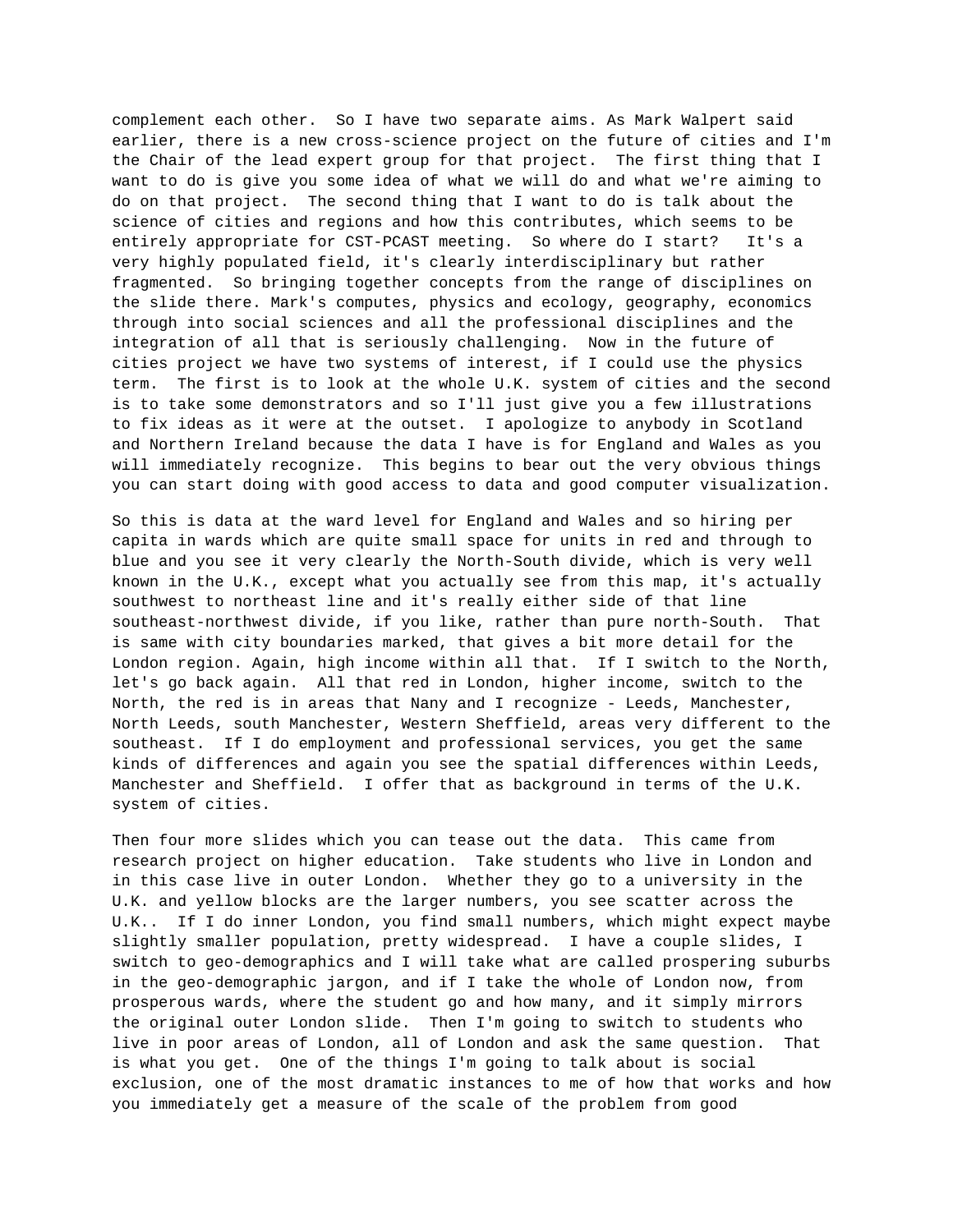presentation of data. Let me go back to the future of cities and I'm going to talk about the questions that we're approaching. This slide is the agenda, I'm going to unpick each of these. What is the demographic drivers and what does that imply about city living? The urban economy, urban structure, specifically the density of different kinds of cities, future proof and again the end of the question, what makes a successful city? And we start with these kind of questions that policy makers at all sorts of different scales would be interested in, then we think about how to apply the science to those kinds of questions.

So the demographic drivers and people living in cities, aging, migration, social exclusion, rise in number of single-person households, if you put that wholle stack of factors together, which is part of the analysis challenge, the people demand jobs, hence income, and that is the root of many of the problems of -- we are identifying in the cities, housing, different kinds of services, education, health, retail, potentially a very long list. There is a group, expert group on this, we've been particularly interested in the disparities of various scales. What makes a strong urban economy? There is a huge literature on this. High levels of skill, high connectivity levels, that can be physical accessibility, it can be internet connectivity, clusters of economic activities, cultures that attract investment and migration and sustainability and future proofing. I'll say more about that in a minute. In terms of urban structures we do paramount regulation, either through this zoning in this country, things like Greenbelt and quite strong regulations in the U.K.

I just want to here show the interdependence questions, transport policy, for instance, is actually highly dependent on the density of suburbs. If you want to develop certain kinds of public transport systems, then you need high densities around public transport hubs and in many instances we don't have those. We find ourselves talking about possibilities in public transport policy that are not actually sustainable because analysis has not been joined up policy development and planning This shows connectivity, as I said, we have challenges of the decline in many cases of city centers for things like retail, if not offices, relative to out of town and a question which my colleagues on the group has put to the U.K. is we've been pretty good at physical regeneration, but not the social. The social disparities are actually still there.

The future proof and agenda means getting virtually all of that right. And we're obviously concerned with sustainability and resilience. If we ask the 64,000 dollar question, what makes a successful city? I anticipate the next slide, governance, institutions is probably the top of the list. So we're asking ourselves questions like: What are the best models of urban government? In the U.K., we have a pretty centralized finance system, that raises the question then how do you incentivize local government. Question is innovative finance high on the agenda. Impact of devaluation to Wales and northern Ireland and what does that imply? Neighboring cities, we set cities and local government into a framework where cities essentially compete for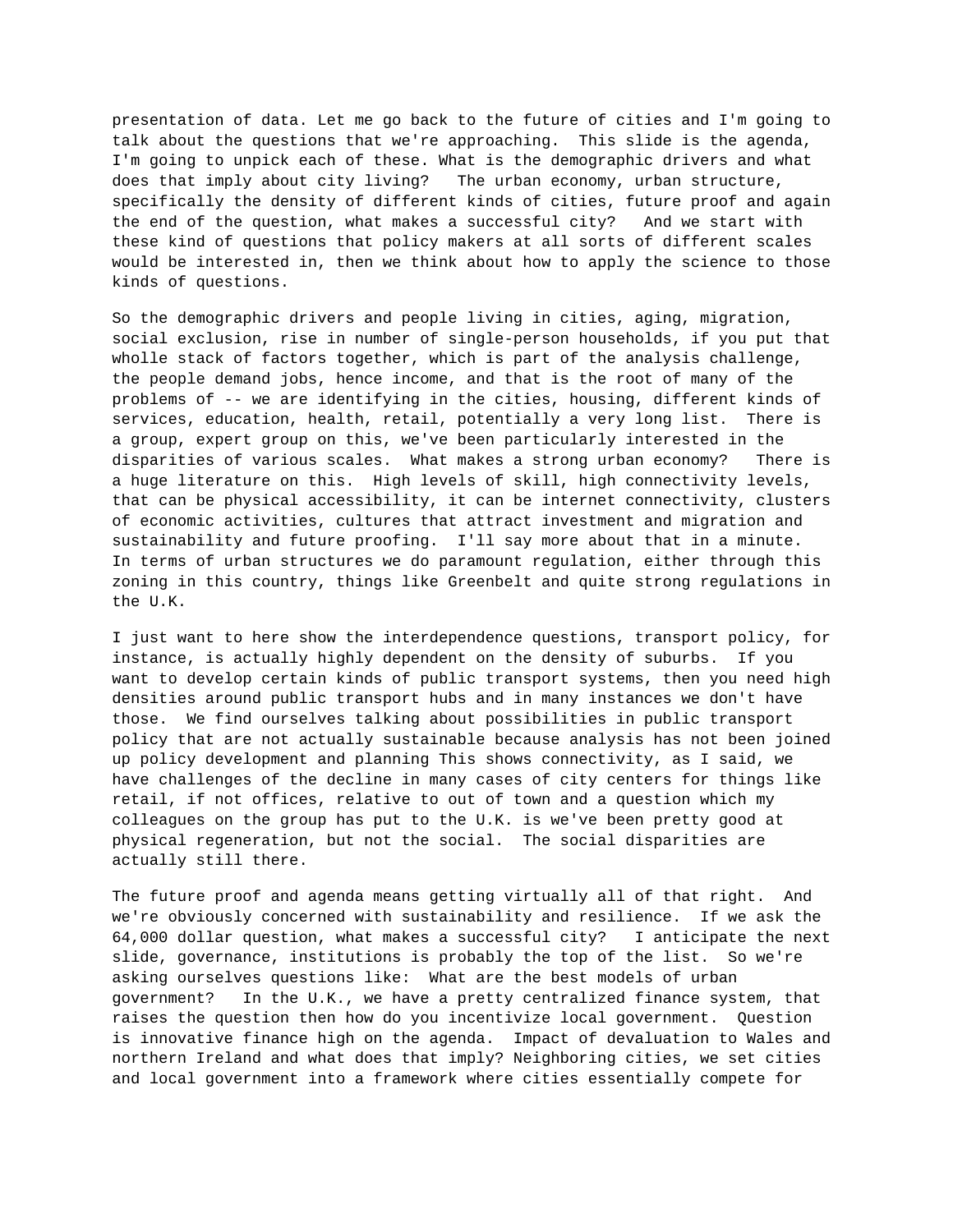funding investment and so on on. And how do we strike perfect balance between cooperation and competition.

Again, back to sustainable and resillient economic growth. Then at the end of all this, number of people of my colleagues said and again it is evident in the literature, you can try to get all that right and ask the questions, but maybe what local government really needs is adaptive processes and I always have this favorite quote of mine from Darwin's origin of species, the species that survive are not the most intelligent or the most brave, but those that adapt most successfully to change. What does that mean for urban development and urban government? So I'm saying that probably tops the list, but economic theory of cities and investment, human capital, one economist recently said is the human capital argument is chicken or egg. Are successful cities successful in human capital because they attract people or did they have the people in the first place that made them successful. And you can see the list innovation, direct investment and so on. And the economicians have had a go at this and put in size, connectivity variables, response to industrialization, importance of universities, which always figure successful cities nearly always have universities. When they do analysis they never explain more than about half of the variants. So there is something else there to do with governance, culture, management, that lurks behind that kind of modeling. I'm not going through this list, but I want to note what I would call wicked problems, many people call these wicked problems. They have been with us for a long time. If we do analysis of challenges of urban policy and planning the list changes a bit, but there are are many problems on this list that have been with us for decades and I want to come back to right at the end is what is science going to tell us about wicked problems? So in terms of the project, we need some kind of baseline, we need a conceptual framework and we start looking at the science, can we develop a typology of cities for our systems, certainly have demonstraters, Steve mentioned Glasgow and ATSB demonstrators, London there is a big TSB investment and we'll link with those cities, we haven't yet chosen the cities that we'll use as our particular demonstrators. Then we need both information system, we need good indicators of issues and future development. We need to understand the historical context. We'll list drivers of change, most of which are mentioned, demography, economic, investments, technology, fairly obvious list. It is easier to have the list than it is to build it into models. Then at the end of the day, we hope we'll be able to say something about living in cities, who the winners, who are the losers, economies, structures, governance, and then say something about urban futures.

So that's two years down the line. We've just started this project. And what I wanted to do for today's purposes was then just spend three or four minutes talking about where we stand on the science and how that then relates to big data. So for this particular audience, what I put on this slide is actually totally obvious and that we want to build theories, often mathematical, we build models, we use those to test against emperical data,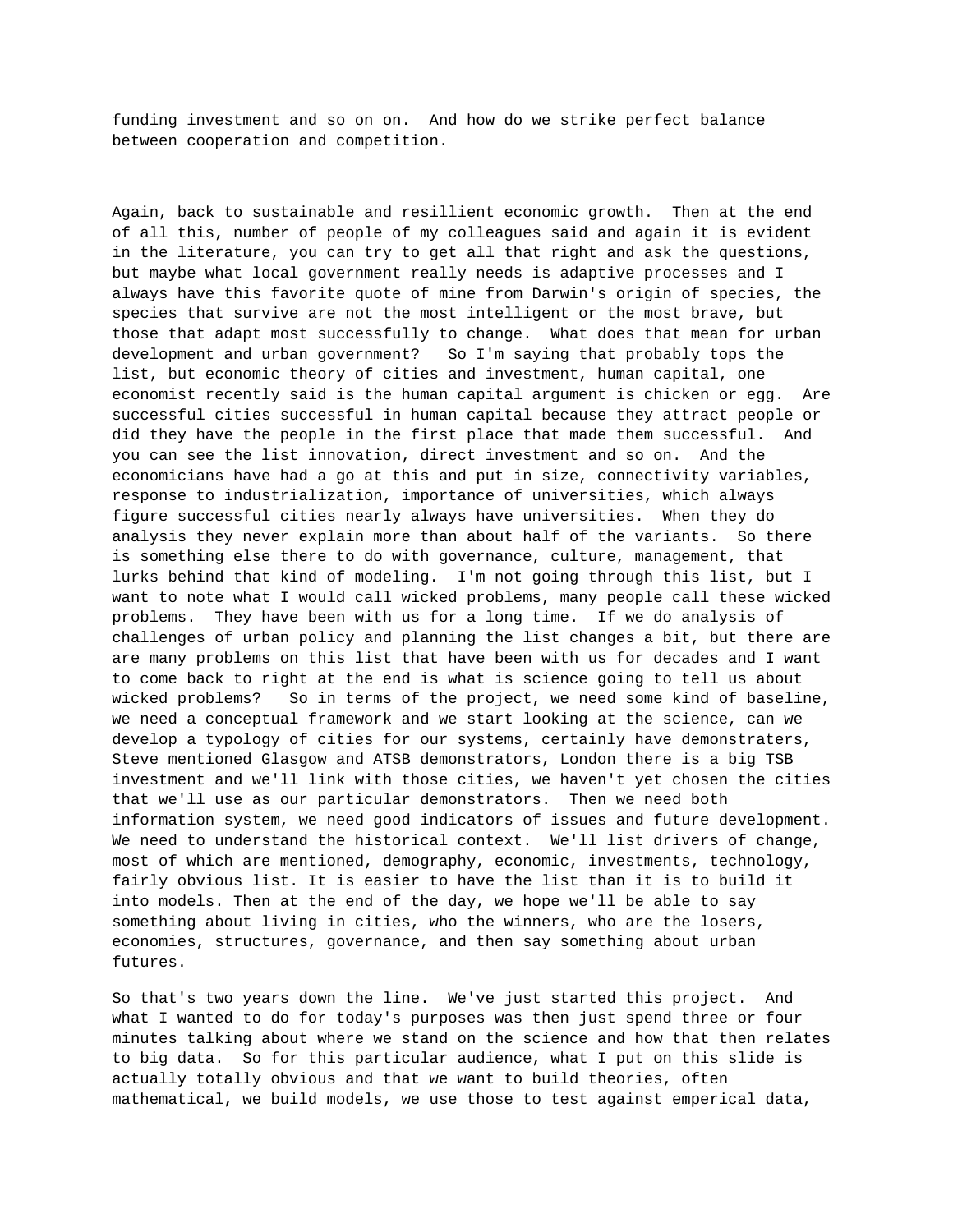the computer modesl allow us to get right inside the theories, computer visualization enables us to see what is actually happening. So very familiar story physics chemistry, biology and so on. The point I want to make, that is much less developed in the social sciences and what I want to argue is that we now have an embryonic science of cities and regions and that has significant uses in policy development and planning and I want to see it as one of the major scientific challenges of this century. Steve has already said and I'm delighted that we're on the same side on this, that our fields ought to be big science, and you see a sermon I've been preaching for decades now urban science and urban regional science should be big science and because the challenges of that order and the scientific challenges are of that order, too.

So what are we trying to do? I want to relate just something about relating models to big data. And what we have to do is break down the city, the pink boxes on the left-hand side of the diagram represent the population in the city, somewhere to live, somewhere to work, use of services, those needs met by the economy, develop infrastructure, delivery in housing, jobs, products or services and all that linked through transport systems, telecom systems and so on. The city economy trade in, migration on the population side. So where are we now in terms of models of those kinds of -- those sub model? We have good demographic models, potentially have good input-output models from the economies tool kit of urban economies, but not normally developed for cities. Something we need to do.

Good space interaction model, good transport model, been used for decades effectively, one of the sectors where it's really worked. Similarly for retail, very good on the private sector, less good in the public sector in areas like health and education, but the models are there potentially for deployment. And residential location models, the end of this, notice in terms of the scientific challenge, all the previous bullet points and models are really about how cities work at a point in time. If you make changes, you can actually use these models to do pretty good short run forecasting. Doing long run forecasting takes it into more difficult territory because we're dealing with nonlinear, very complex systems and we then have urban versions of fields like developmental biology, whiich similarly has large challenges, but we are making progress with that and that leads us into a different kind of set of questions about the use of these things in planning.

And so these methods work when you can do some kind of statistic leverage and that is what works in transport and as I've said, the nonlinear dynamics end of this is challenging but more difficult. And I think this is my penultimate slide, one more to go after this. To show that if I -- if you take that system of sub models, stitch them all together for at least shortish run forecasting, these models exist. This circle delta model developed by David Simmons in Cambridge, I just use this as an example so as it were put on the table, that these things exist. Two slides to go. I said I was going to tackle big data, obliquely. I'm coming back to argue that we obviously have tremendous amounts of data available.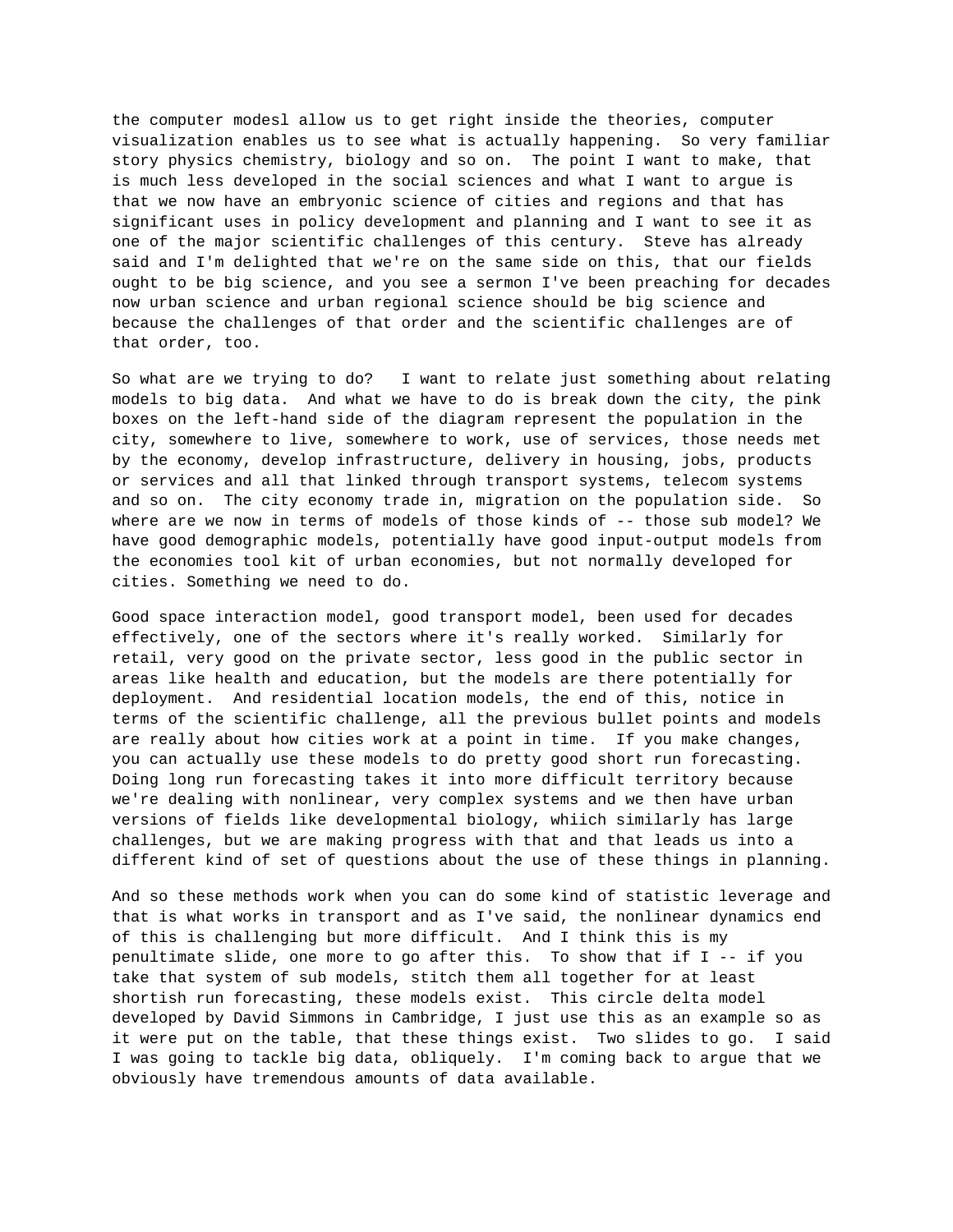A colleague said to me recently that the U.K. government just released something like 7,000 new sources of data. We have to decide what of that is useful to us. What I want to argue is that there is a link between the science through modeling in my case, it can be broader than that. And to ink model-based thinking to provide the concepts that will allow us to design the architecture of the information system and which will join together what we need to know about cities to import the science into planning, so on this slide the usual data sensors geography, geometry but to link with the real time data coming from the big data initiatives on the left-hand side, combine all that into an information system, it's the cleaning up that Steve was talking about, it's wholly non trivial to develop that information system and to give it a good architecture. We have planning knowledge to feed into that, our control parameters, if you like.

Once we have that kind of information system, then we can do the modeling runs, we can get reports. In this case we were using from a project of mine using city engine and then feed that back to the planners and developers and policy makers. So this really is the final slide.

We have a huge challenge. I believe we can articulate the major questions. We can develop good information systems, but a lot of challenge is still given the advent of big data, the core science and potential for model building will help us to do that and the challenge for me is then to be able to deploy the science to get into the wicked problems agenda that so far commerce failed on. Thank you.

>> Maxine Savitz: I want to thank both of you for very interesting introduction to our public session and our meeting together across the ocean and complimentary of Steve collecting big data and your model which data will help to prove the models and make use of the model data. We will have for the discussion our usual way, where you put up your cards and we will call on you to come up. Mario, you are fooling with yours, I'll let you go first.

>> Mario Molina: Thank you very much for your nice presentations, very interesting stuff. My question has to do with you are talking about developing information systems. To what extent do you think it is feasible to do that internationally? Of course you're focusing on the U.S. and U.K. it's logical. But there is so much information out there in cities throughout the world with examples we can learn from that work and don't work, just briefly an example in Mexico City for transportation, we took advantage of the trans-millenial in Brazil and so on. Some of the things that have improved mobility have to do with examples of -- you get the idea, but the question is if it is feasible to have some organization to really try to gather this information in more systematic way, truly internationally?

>> Sir Alan Wilson: Let me just offer a very brief response in the way that, forgive me for putting this way, the way physics and chemistry and biology are universal internationally, the science of cities and regions ought to be universal internationally. So the models, the theories, the information systems and the concepts that hold information systems together should be universal. When they are applied in different parts of the world, the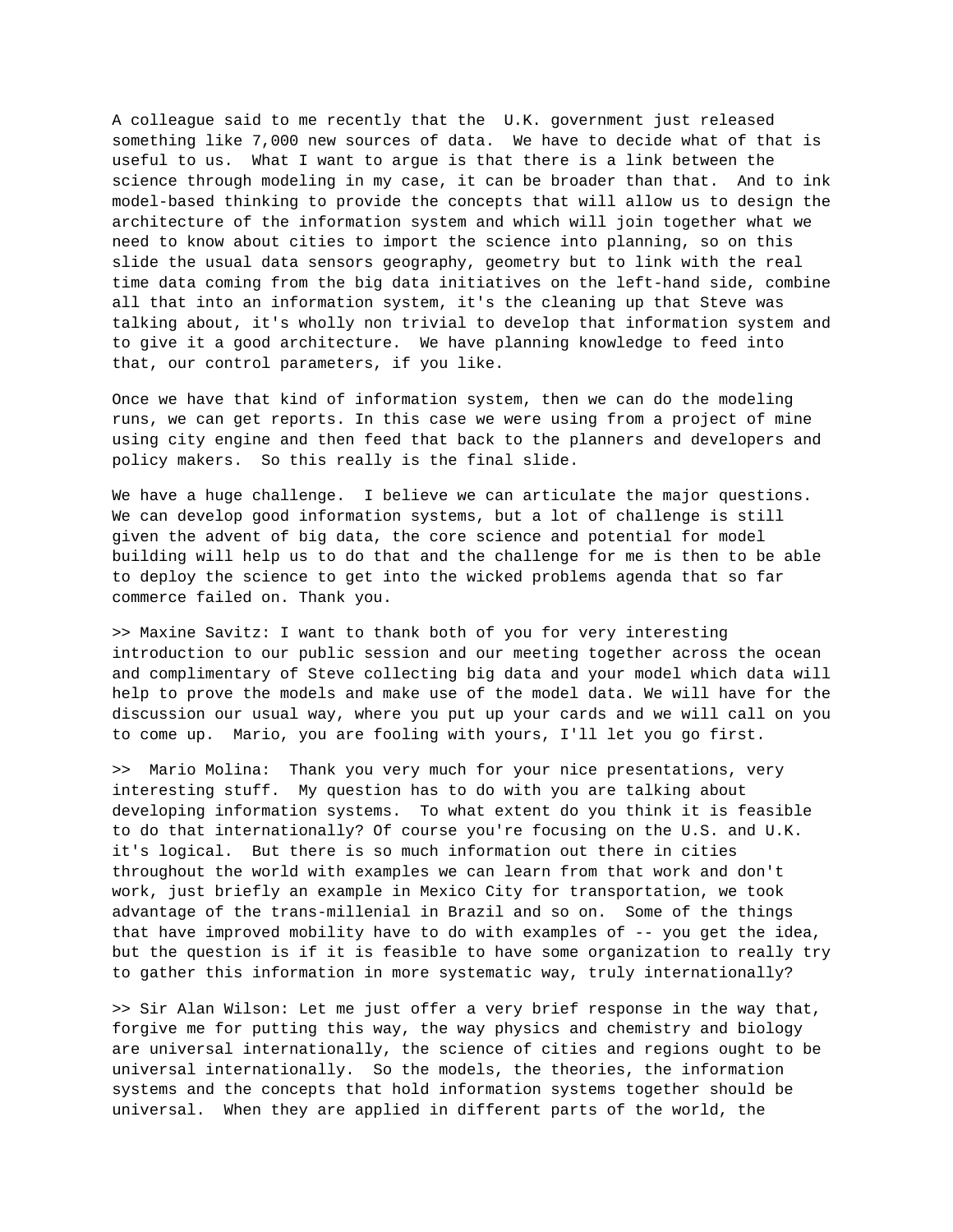results and models will actually look very different. But the underlying concepts ought to be the same. Our challenge is to develop a real science, not something which is specific to particular cities.

>> Steven Koonin: So certainly cities are global phenomenon and great value and intercomparison sharing of technologies and so on and like mentioned global cities indicator exercise that has run out of Toronto, by Pat Marconi, who is compiling statistics like 200 indicators of cities. For the work we're doing at the Center, we're a Greenfield center and one of the common ways that new initiatives fail is by trying to do too much and we, you know, you can sit down for half an hour, we can fill a blackboard with ideas of things to do, even within New York City. So we are concentrating on New York now, hopefully we'll learn things we can start to export to the rest of the world. But focus, focus, focus at the beginning is very important for us.

>> Maxine Savitz: Jim Gates.

>> Jim Gates: Thank you, thank you for the briefing Sir Alan, and Dr. Koonin. Very nice. When I went away to college back in the '60s, I remember learning about urban studies and it is clear that what seems to be occurring is natural evolution of how science works. You strudy a system and then you begin to understand its rules and then finally construct models and then use those models to get outcomes better the quality of life of human being. It is very exciting to see the evolution of urban science as opposed to urban study which many of us are familiar with. My question, which is actually related to both the comments both of you made, Sir Alan mentioned wicked problems and then you, Steve, just at the end of your dissertation said, in some sense, let's not bite off too much. So let me pose my question in the following way. In more mature parts of science, one of the ways we drive things, you are both familiar with, identify grand challenges and then identify some problem that has some scale to it, but that seems like it is within the reach of possible solution. Do you think such an approach would be useful in driving development of urban science and if so do you have a short list of things that might fit?

>> Steven Koonin: So I don't know how grand they are, but certainly if you live in cities they are important. Mobility, parking is vexing issue for many people in cities. Noise is the source of one-third of the complaints to the city. We measure, monitor, help with enforcement characterization of the noise. Energy efficiency. Can we identify the causes of energy and inefficiencies and start to put in place policy and regulations to drive that down? We are working on a project to characterize the urban metagenome. The city is one more environment, just like the middle of the ocean and we do genomics on bacteria samples, in sewers, subway poles or elevator swipes.

Finally, these are the interesting things we're doing, whether they are grand challenges or not, I don't know. How humans make decisions has been an interesting area for us to start talking with the decision scientists at NYU, larger urban data sets are examples of people making decision in real time.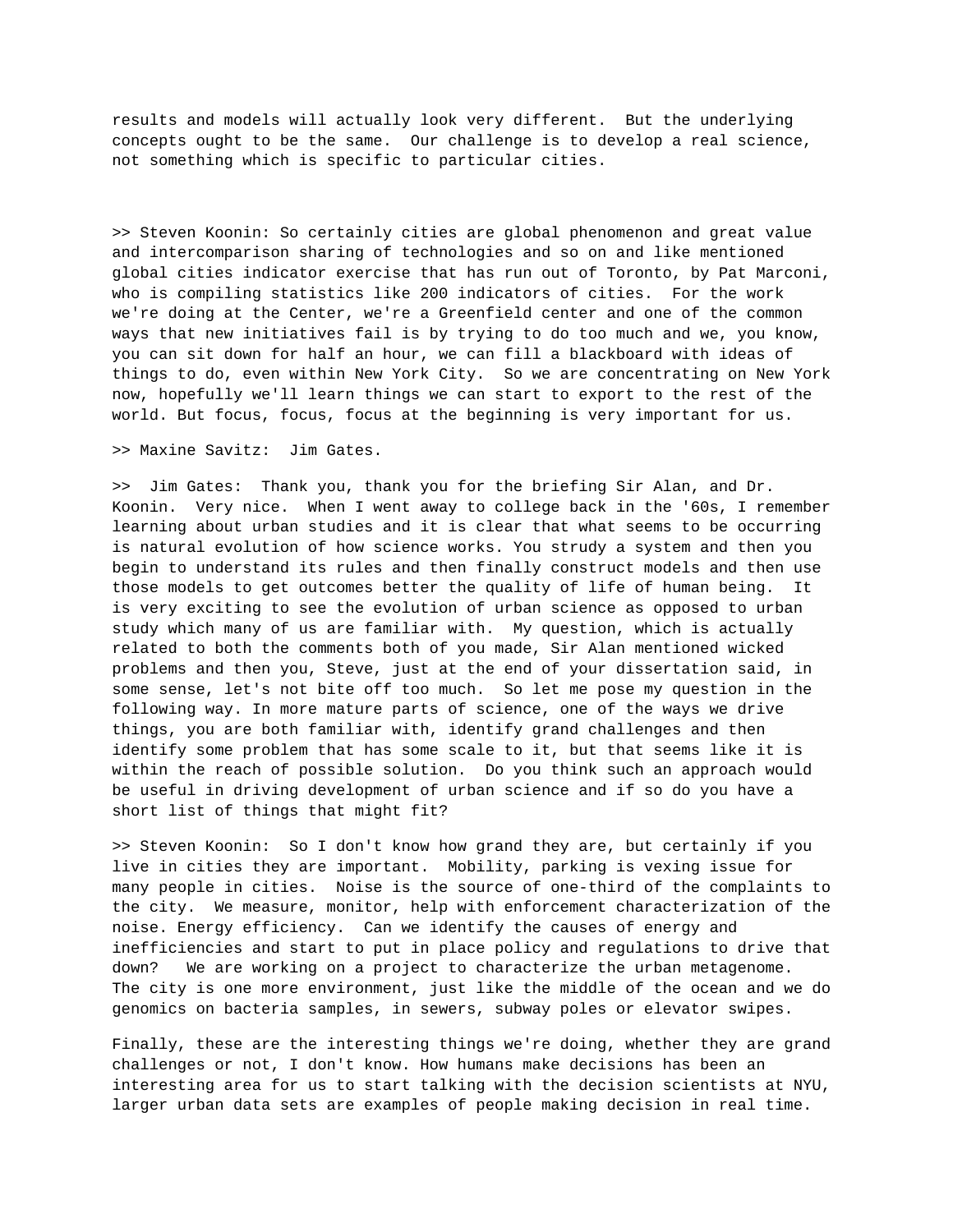To what extent can they inform us about the psychology, the biology of how people make decisions and conversely can we use that information in the kind of agent-based models that Sir Alan, I'm sure is very familiar. Those are, I don't know if they are grand challenges, but they are interesting.

>>Sir Alan Wilson: Let me make a brief observation, I think there are two kinds of grand challenges. There are policy and planning challenges that Steve has talked about. This is scientific challenge because I think you know, we're only as it were halfway there. I mean, I feel I appreciate what you are saying about the sixties. I have to learn about my urban science in the mid-1960s and I did that in visits to the United States because that is where it all happened in the urban cities department in places like Harvard. It's fluctuated since. It's not been sustained drive and I think what is terrific about this field now is the sustained drive is back.I think it is actually quite appropriate to try to define grand challenges and that is partly the science one. On the policy side, I agree with Steve's list, we can each have longer lists and this is actually one of the problems. I would like to see things joined up. We often say we have housing problems in poor areas of cities. The housing problems are not really housing problems, they are income problems. They are income problems for the population because employment problems. They are employment problems because there is skills problems. There is skills problems because of education problems. It is how we do joining up. How do you identify the change of causality and then say, we're not going to solve the housing problem, we're going to solve education and skills problem and then you have another challenge, that actually takes time. What you then do in the short run. It is those kinds of grand challenges that would be high on my policy list.

>> Maxine Savitz: Good things for us to think about. Mark Gorenberg.

>> Mark Gorenberg: Thank you for thought-provoking presentations. My question dovetails with Jim's, which is the cities have become a great renaissance Center for information technology entrepreneur, San Francisco now rivals Silicon Valley on the west coast in New York, flat Iron, Union Square, Soho, defines entrepreneurship centers. Is there a thought, the folks deal with the issues of the city every day, is there a thought to creating things like application program interfaces, opening this data up to the general citizenship to develop applications for themselves?

>> Steven Koonin: So absolutely. It is not an accident we're in downtown Brooklyn, another hotbed probably the fastest growing hotbed of this kind of activity. We -- one of the first things we'll be doing with the New York Cityidate, the open data is to clean it up and make it available publicly so that people, the kind you just described will be able to access it and presumably will do interesting things with it. The more closely held data is, of course, problematic, a different story.

>>Sir Alan Wilson: I think that is something we're probably all driving, the centers I work in, all information systems are web based at the end of the day and that will make the data publicly available. There is another question lurking underneath your question, which is can cities develop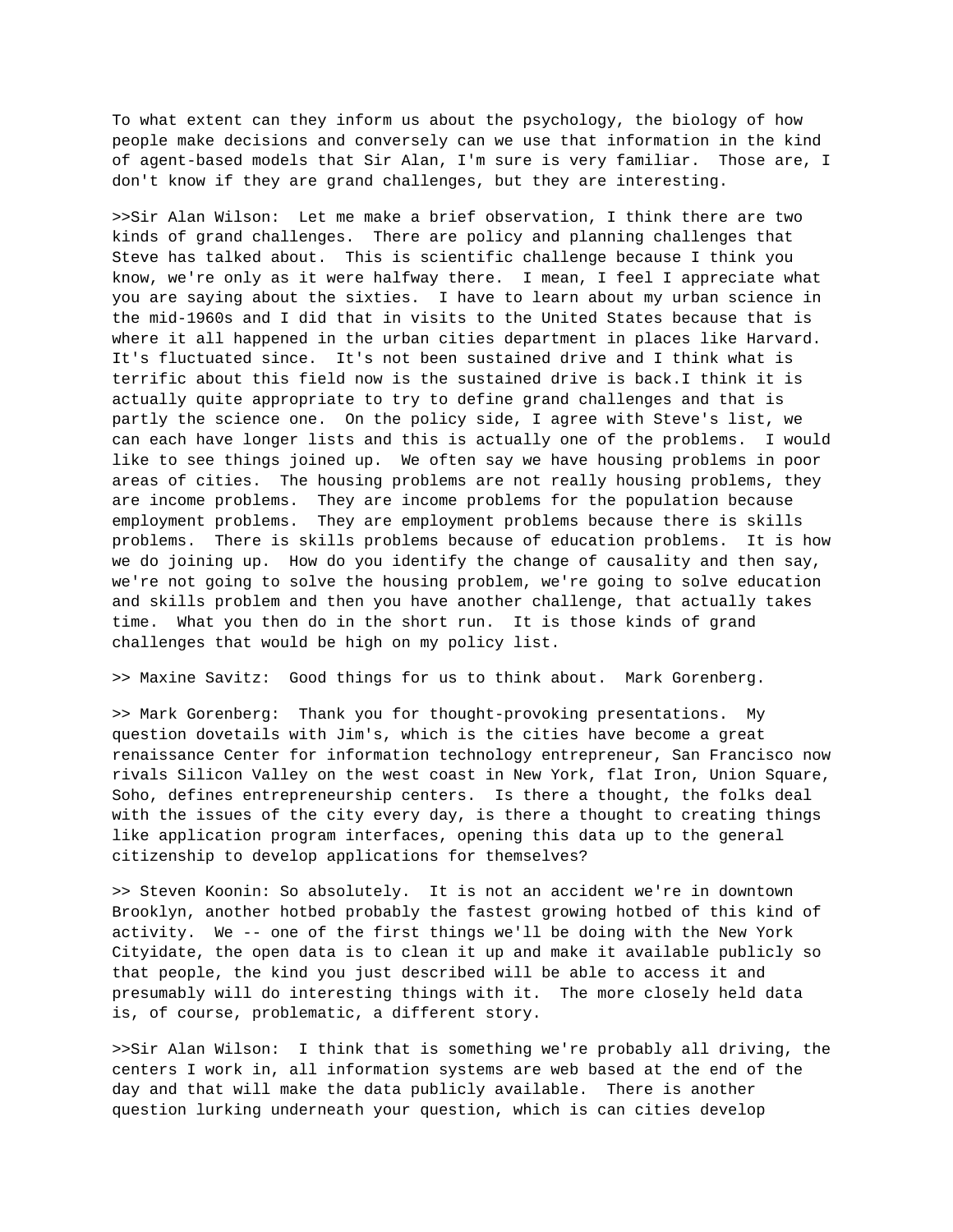clusters of things like IT activity? In London, we have our version of Brooklyn in the east end of London. Always seems that the cluster of activity form nodes that grow and then suddenly every city wants one of those and there is an issue as to whether that is feasible proposition. There are lurking questions there, as well. Open data, make it available to the the public, entrepreneurs to use it it, public to use it as part of the planning process, all great.

>> Maxine Savitz: Bill Press.

>> Bill Press: Obviously there are huge commonalities between cities whether it's a city in the U.S. or the U.K.. But what I think is fascinating is that there is a fundamental difference in how cities are governed and that could be a fascinating laboratory in the sense that I mean, I'll make up an example, if you could take matched cities that both have rapid changes in immigration of populations, how do the responses differ if they are American governed city with electorate and city council from if they are U.K. governed city with a more connection to central government in policies. It seems to be in terms of transatlantic cooperation the fact that we're both similar and in this respect so different is a great opportunity.

>> Sir Alan Wilson: I think I would just say very briefly, I said that in the U.K. we have a very centrally driven system in terms of finance, I don't think that is true in terms of local elections. If you took your example of immigration in local area, I suspect the fact there would be policy issues in different ways, but you know handled in the same way. What we're concerned with in the U.K. is and this is the future of cities group. Whether it's possible looking at the different models of urban governance to develop any clues as to whether some are significant better than others and in particular in the U.S., of course typically narrow system locally which is still relatively unusual and has been voted down in most British cities for the preservation of traditional systems. Now we'll look at that kind of question.

>> Steven Koonin: Even in the U.S. we have great diversity for governance situation, look at New York City, New York metropolitan area, relatively strong central city government, small outline. Contrast that with Los Angeles, for example, which has got great number of more or less equally powerful governments throughout the whole basin. So, yes, there are natural experiments, if you like, but presumably try to tease apart compounding variables and get at something.

>> Maxine Savitz: I think also in New York there is a different in Burroughs. Brooklyn and Manhattan are quite different and you have access to information from where you sit, which is interesting. Ronald Douglas.

>> Ronald Douglas: Maxine, thank you. Alan, I'd like to ask you a question about the remarkable potentially strategic opportunity for urban work to be a vehicle for interdisciplinary science, integration with public, private and academic sector. We all know how important cities are going to be in terms of population assets here in the U.S., particularly in emerging markets. And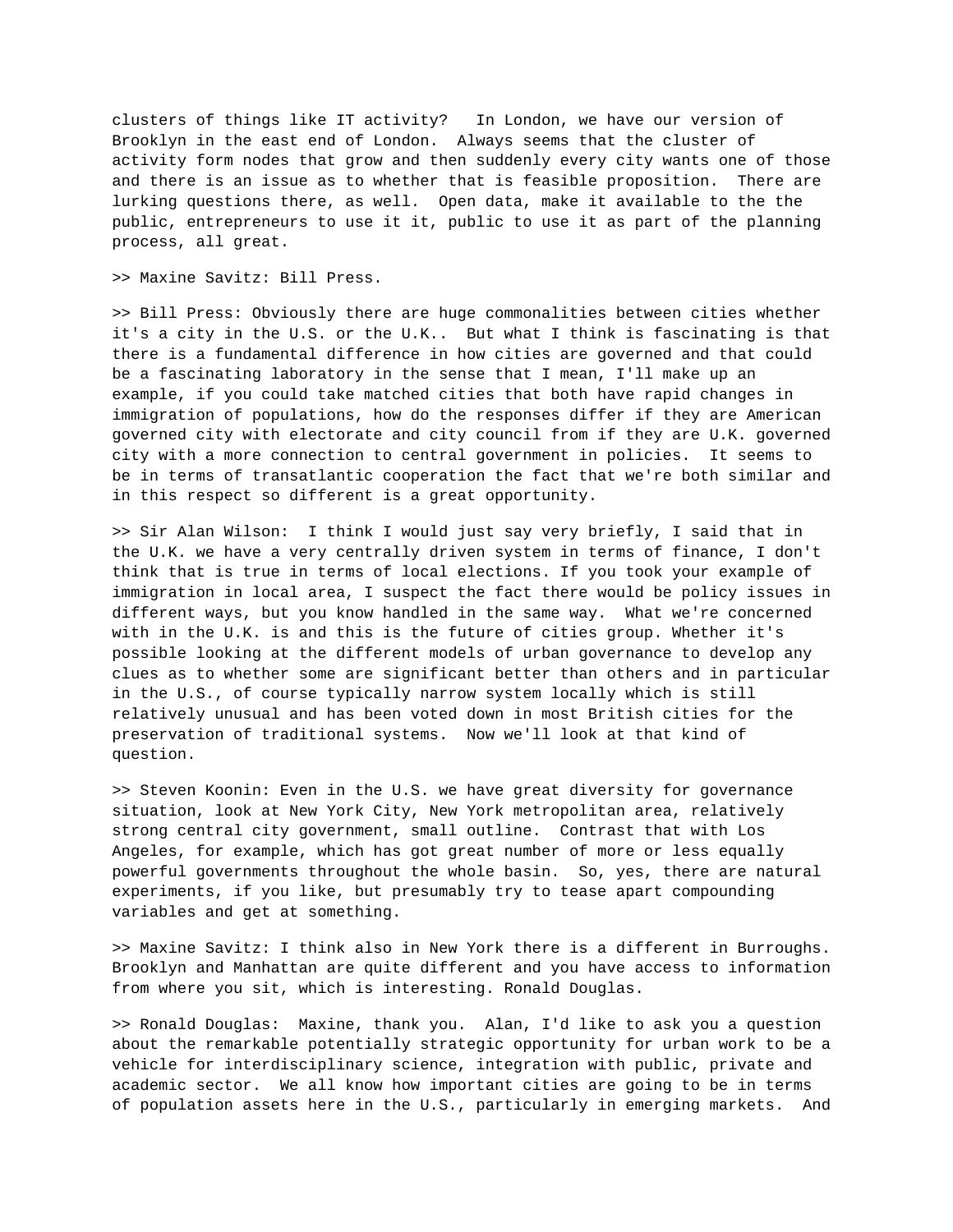I'm very focused on resilience and increasingly recognizing that actually the city is a key unit of resilience, perhaps beyond the nation, the cities have control over their space, they control planning laws, they set rules, they usually governed by governor or mayor and have control over the space, differences in UK U.S. over those rules of the game. And it is clear actually it could be unit of work for my industry and others and need to learn how to face up to this. Meanwhile, I look in sectors I need to worry about - demography infrastructure, the trends and I was going to have this long list share with my company about how do we need to face up to the future.

I have this list of issues and I was going to ask to have six or seven task groups and all the rest of it and then I realized frankly if you focus on cities, you actually are able to focus on all of this. And it is remarkable unit of scientific integration which is what we need at a scale we can manage. The other exciting thing is the city have convening power, and often control over not just the control but access to (inaudible), the public sector, utilities, they have relationships with population, quite often shared culture and identity within that city.So I see the cities work as being something that could allow us to do quite revolutionary into disciplinary science which have clear impact and probably a value far beyond simply the science of cities. I just want to get your sense of whether this is really the seedbed of something potentially much larger and a vehicle for something we all probably often dream about but never quite happens.

>>Sir Alan Wilson: Well, I'll go first, Steve will certainly want to come in. He's already talked about that, I quite like to question slightly more broadly. First saying, absolutely right. I mean, no question that if use an urban focus it would be possible to develop training from undergraduate level. There is argument about whether it should be just post-graduate because you have to start somewhere and indeed that is the general comment that I would want to make. I think while this is very powerful intellectual argument, most of us sitting around the table have worked in universities where disciplines are simply incredibly powerful. And to set up major interdisciplinary programs involve shifting resources within universities which I think has proved very difficult to do. If you forgive me, with one anecdote goes back to (inaudible) point about models in the U.S. in the 1960s. When I first came here, I talked to very distinguished economist who worked on cities, an American, and I said in my naive young way, delighted that there is this growth in urban economics and all part of this interdisciplinary endeavor and he looked at me very hard and he said, you have to realize Alan, putting the word before urban before economics is like putting the word horse before doctor. It wasn't a matter of contributing to interdisciplinarity, it wasn't fashionable within economics, there are some battles to be fought within disciplines. I'm picking out economics. But it's true of the -- partly true with Mathematics. It is not true in Frank's case, but the traditional subject matter applied Mathematics on the whole, doesn't include cities. You know, it's physics and engineering and so on, in terms of application. So I think Rowan's argument is entirely right, but there are huge battles to be fought.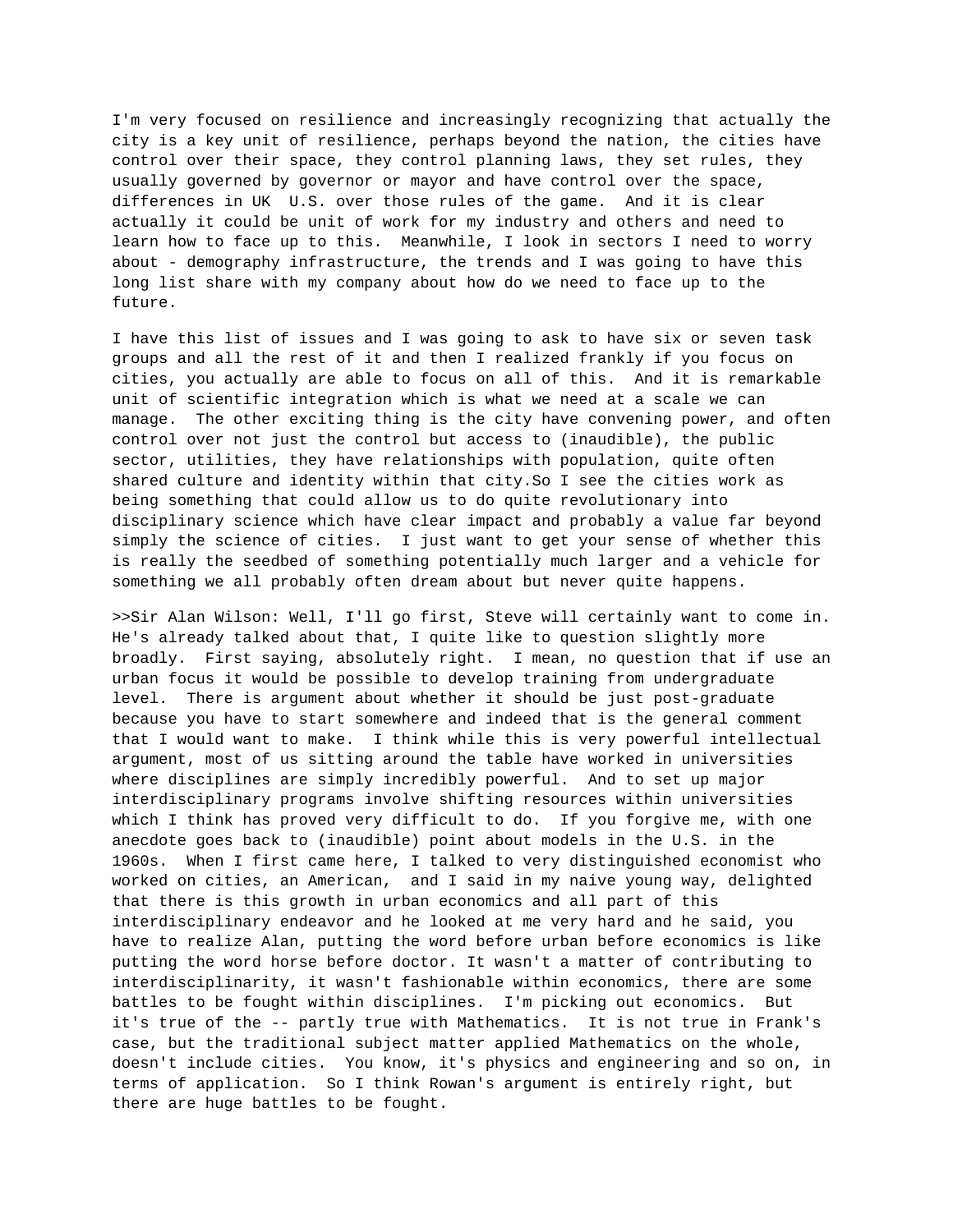>>Steven Koonin: I think what's changing the scene is the data. As it has in astronomy, in the earth sciences, in biology, we now have the capacity to go in with great granularity and coverage and timeliness and understand what's happening in the city. And that is attracting scientists of all sorts, economists, decision scientists, political scientists, etcetera, etcetera. That is where this will have the greatest impact. The physical sciences, probably not so much, but some is. It is in the social sciences where this is going to have the greatest impact, I believe, just because it is not very well developed.

>>Maxine Savitz: So it's also a chance for them to work together.

>>Steven Koonin: Of course. Exactly. They have to, right? I was thinking this morning, when we started planetary exploration, you had probably the astronomers and the engineers who have to build this thing, but then you have the geologists who really understand the subject matter and that fusion was probably a very interesting exercise in the '60s, '70s and '80s.

>> Shirley Ann Jackson: Yeah, I'm trying to learn about these things. I guess the question I had is not so global, how evolved are the actual analytic techniques in either their adaptation or migration to the urban science questions? I'm thinking by going from spatial visualization to knowledge framework, the use of artificial intelligence and machine learning or just the integration of data from different sources, not just conditioning the given data for other given type, people talk about tweets and analyze tweets to death, they talk about taxi rides, the question is if you are looking at tweets, insurance data, energy data, transportation data, how evolved are things with regard to really integration and conditioning relative to the questions asked?

>>Steven Koonin: It's not a science yet, it's a series of anecdotes. There's a lot of work to did there. With respect to the analytic tools as opposed to integration of the fusion, we have a big discussion about this within NYU. My own sense is that the data are so novel and unexplored that more or less conventional tools, appropriately scaled up like principle component analysis, clustering, etcetera, will skim a lot of the cream, but we're going to need new algorithms in order to get the last 50% out of the batter or something like that.

>>Sir Alan Wilson: I mean it wasn't an occasion today to have slides with equations on them, but I would say that you know, the underlying science for quite substantial chunks of this is actually well developed and it has been well developed for, you know, some of transport for instance, well developed for it since the 1950s, 1960s. And so we're not talking there about new models and Steve is right, the excitement of the new data really the 1960s it would have cost millions of dollars to get market research firms to do origin destination service to get the data to calibrate the models. Steve has this kind of data coming into him, I'm going to say for free. It's not quite free. But that makes a difference. What we have to learn is how to use different kind of data that within the models was previously understood. There are still areas we have to develop new models.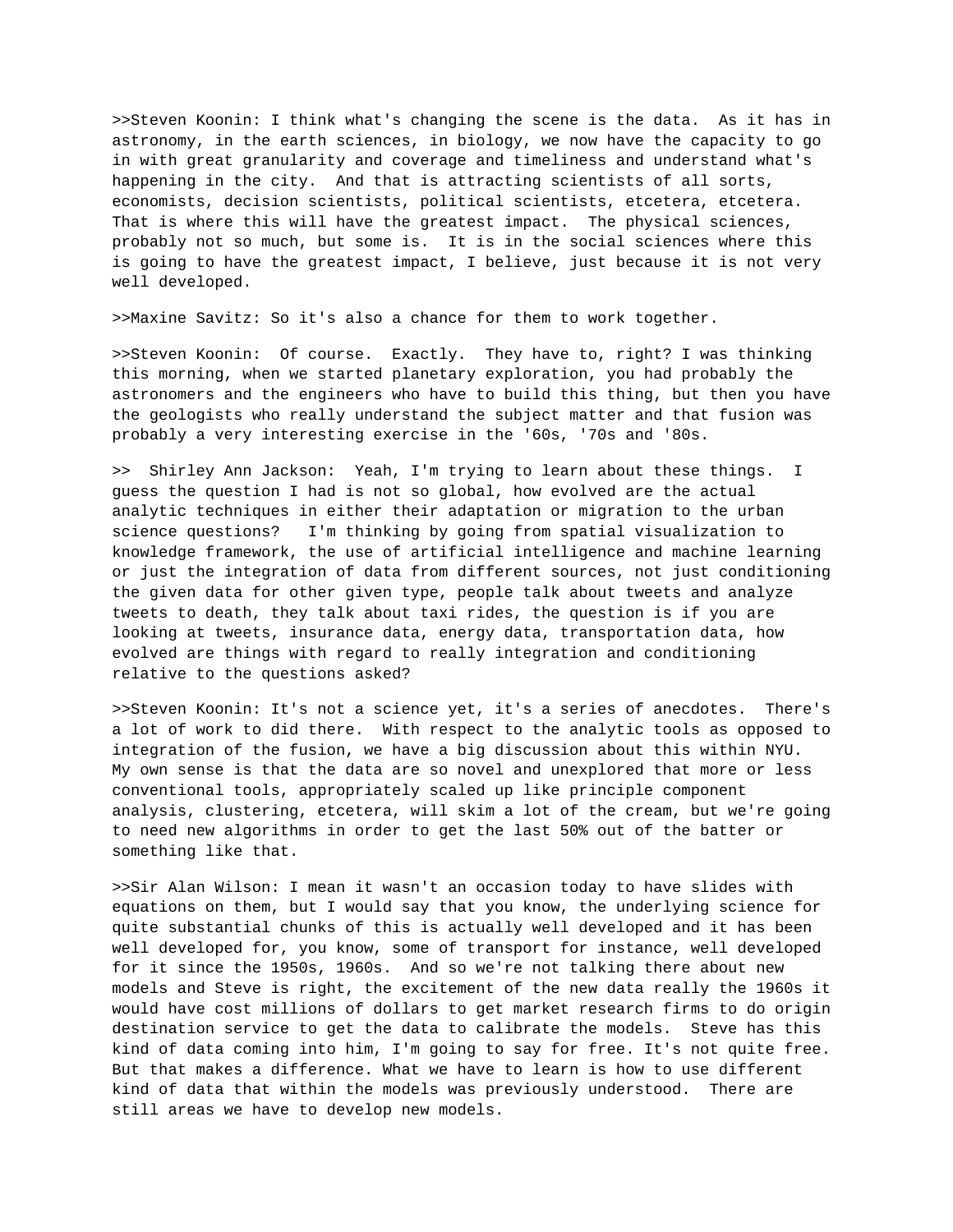>> Steven Koonin: So just on the OD data, my understanding is say a decade ago you were lucky if you got survey every three years with a few thousand people in it. Now, although I didn't show it, we have charts, I can get almost real time OD data on half a million people at once. It really just changes everything.

>> Maxine Savitz: Sir Mark.

>> Sir Mark Walport: Thank you. Fantastic, interesting presentations about an important topic. I want to (inaudible) it seems the grand challenge is not dissimilar to trends of neuroscience, which is to understand cognition and there is individual people in cities or if you like the equivalent of the neurons. My question is a tractability one really. I was struck, I visited a tenement museum in New York recently and the most important thing that came out of that visit, I bought Jane Jacobs book about the Death and Life of Great American Cities from the 1960s," and an early chapter is what makes the sidewalk safe. She got there by basically sitting on the street and watching how those individual neurons, the people interacting with each other. I think my question is I'm sure with big data, I know this, it is well known, you can identify which streets are safe in different cities of the world. Of course, I suspect New York as a whole is safer than it was in Jane Jacob's day. Do you think you can answer the question what makes a sidewalk safe from big data?

>> Sir Alan Wilson: Well, we have -- let me have first go. I mean the scale issues are very important here. I think Jane Jacobs, I'm not sure how you put a label on Jane Jacobs, she's been an anthropologist or sociologist sitting on the sidewalk and whatever Steve and I are talking about in terms of looking at cities in rather comprehensive way, we still need anthropologists and sociologists to sit on sidewalks. It is complimentary at different scales. In terms of myself, Steve and I have a different answer to your question on big data.

You know, I think part of interdisciplinary is being able to function at all scales. If you go back to the start of your question, on individual people, as neurons in neuroscience metaphor, we get into interesting territory. Economists tend to believe we all have utility functions and behave rationally where as in fact there is much more variance than that and the economists have learned how to build in that kind of variance. I talked about statistic averaging. If you can actually for certain kinds of problem, you don't have to know how individuals making decisions because average across the data and building models that look like things out of statistical mechanics will give you very precise predictions. But if you go down a scale to a finer scale like sidewalks, you are in a different ballpark, if I can mix my metaphors. And then different skills are needed.

We need to combine all these and we need to be absolutely explicit about the scales that we're working at. The interaction between these scales, I think that is something we're not as good at as we ought to be.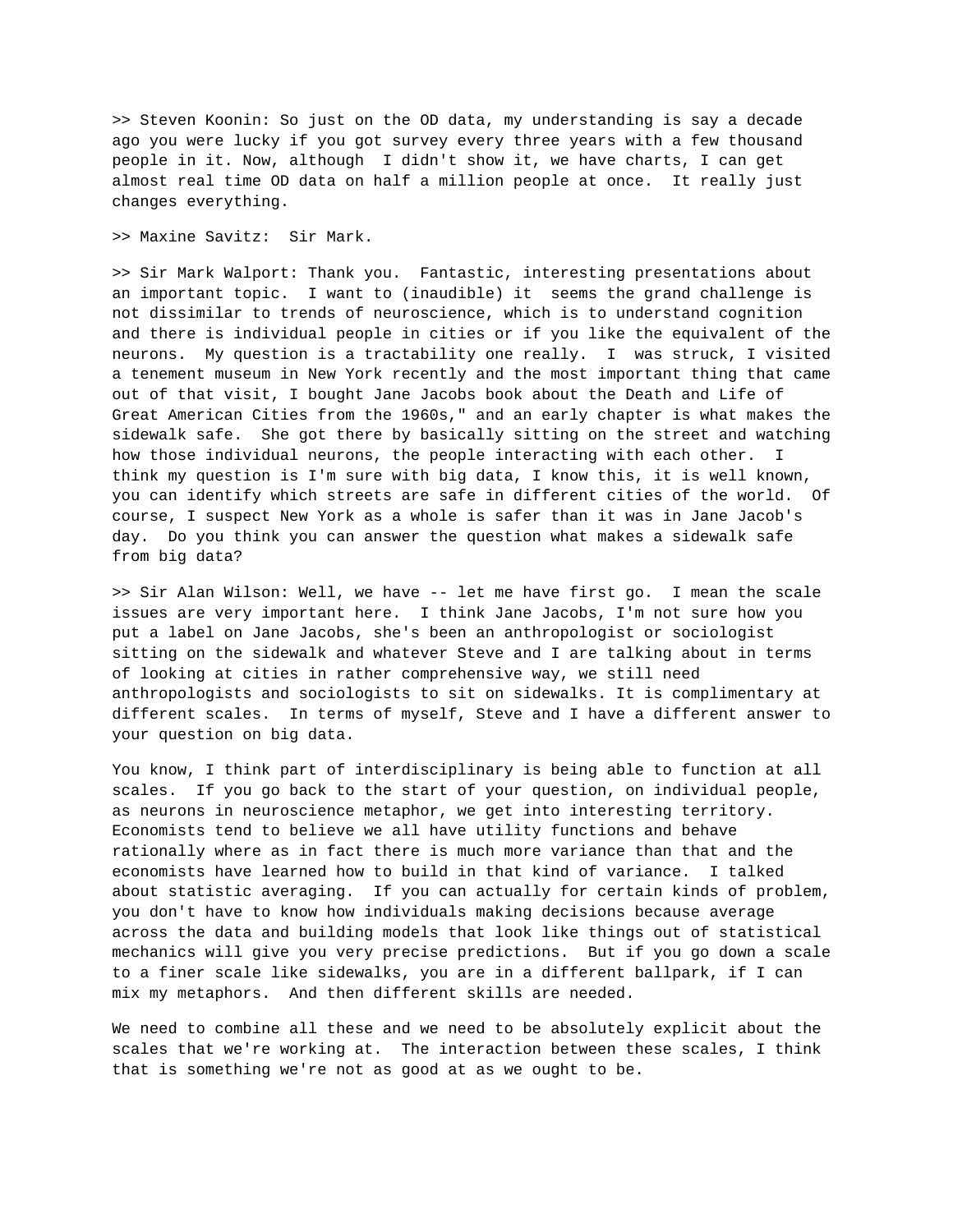>>Steven Koonin: So the facile answer is well, sure, we'll go out and do Jane Jacobs on steroids, watch the street 24/7, identify the walking patterns, how close is it to police, schools, so on, but I'm chasing by the example of genetics where when we started human genome project, it was going to be simple, right, genotype, phenotype connection will be there and we'll solve everything. It has turned out to be rarely the case, it's much more complicated and my guess is this will be more complicated also. At the individual level, though, as Alan said statistically, it's probably trackable.

>> Maxine Savitz: Paul Boyle.

>> Paul Boyle: Thank you. That follows up neatly to what I was going to say, following up from Mark and James' question, it seems the city is all encompassing and complex that simply to try and have the ambition of modeling that together is a challenge and I like the idea of addressing this either through grand challenges or perhaps Alan's list of wicked problem as approach. Let's try to identify what some of the big questions are and how do we gather whatever data is required to answer those rather than gathering data to begin with. It strikes me, we also need to think about those wicked problems as they move into the future. What do we need to prepare for? What do we know is going to change about cities in near to medium term that some modeling could help us understand better?

One area which overlaps with the other foresight areas that Mark set up is around demographic change and household living arrangements. If you think the cities the peak cities where young adults are finding it difficult to get in the housing market in the U.K at least., we're seeing growth of intergenerational household and need for housing that will accommodate intergenerational households in different ways. It strikes me this set of living arrangement is one example of something we can predict is about to come. What we need to know more about how the cities can adapt and deliver arrangement that will be valuable. Alan, when you said in your description of your report, you might have a chapter at the end on urban futures. I would encourage you to make sure there is a chapter on urban future and how we might adapt to some of those future scenarios.

>>Sir Alan Wilson: Brief comments on that from, it allows me to make a point which I realized when I did my slides that I ought to make but that I didn't make. Again, go back to my tutelage in the United States in the 1960s. Worked with somebody who became a very close friend, Briton Harris, University of Pennsylvania. Brit used to say, there are things to remember in the kind of work we are doing on cities -- policy, design and analysis. And he used to argue these involved different kinds of thinking and somehow have to get them together.

What I've been talking about is mainly analysis. I've been talking a bit about the use of analysis in planning and policy development. What I'm really missing now is design bit of the agenda and to answer Paul's question we have to be inventive and design in a very general sense, around inventing solutions to problems. And in the case of cities, analytical science won't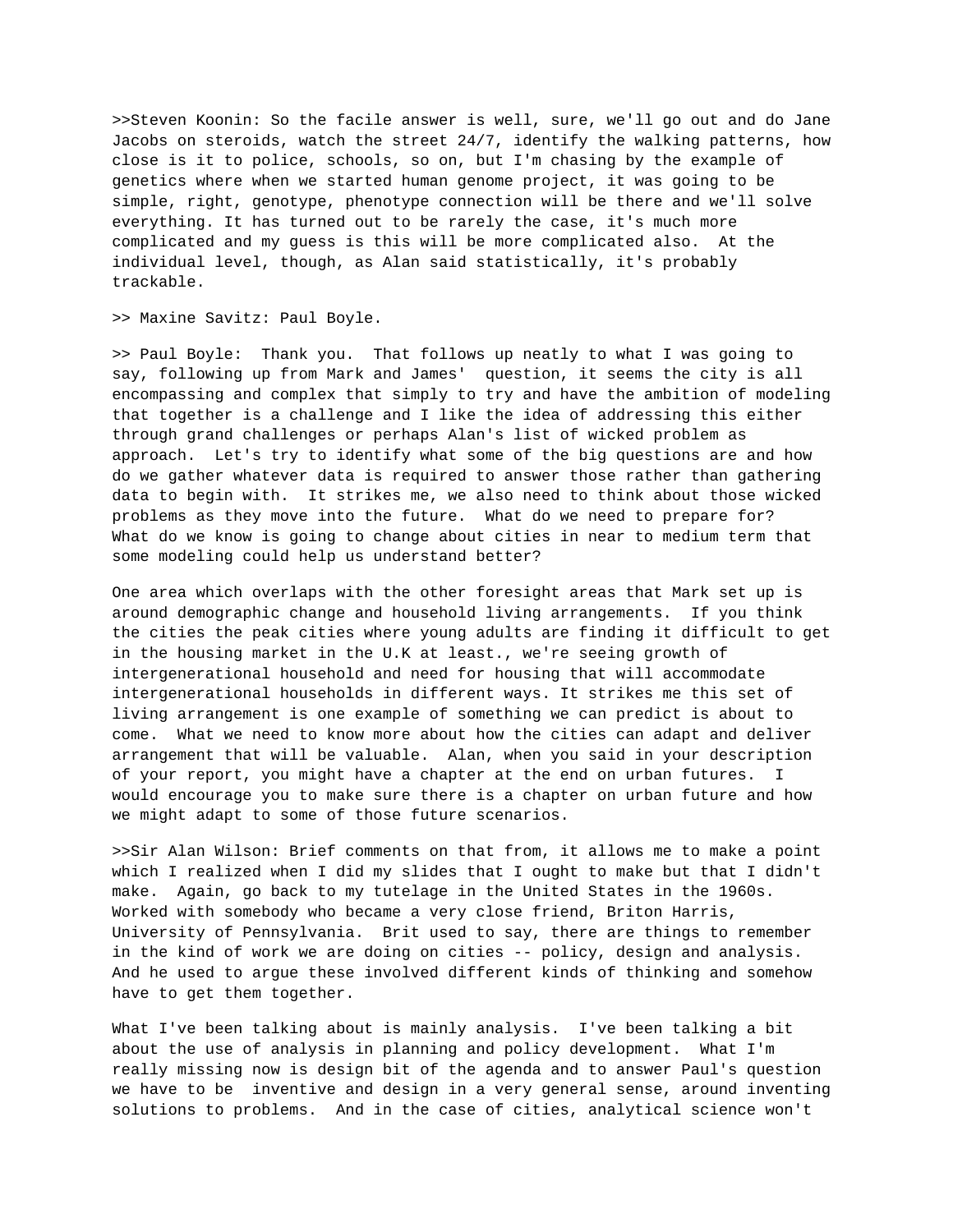do that, we actually need to work with, or ourselves take on the challenges of invention in terms of tackling some of the problems and then we could use the science to evaluate the alternative ways of solving problems.

>> Steven Koonin: Paul, the first couple sentences of your remarks touched upon the debate we have in CUSP and I thought I'd highlight that. It is fundamental question. It's tension between problem driven work and discovery work. And there are good reasons to focus on particular problems, it organizes the research and will give you tangible outcome and so on. But I think there is great potential for discovery just acquiring the data and messing around, if you like. I often ask the question, what problem was Galileo trying to solve when he started on the astronomy? The answer is sometimes, new data let's you discover things that would be great surprise is and of potentially fundamental importance. We need both, of course.

>> Maxine Savitz: Last question from Ed Penhoet.

>> Ed Penhoet: several parts of this conversation lead me to make a pitch for including epidemiology in the list of sciences that need to be in the forefront of your thinking. Ultimately you are trying to address the issue of cause and effect. One of the most challenging things in any big data is you got a lot of information, but you don't have enough information, you can draw erroneous conclusions from what you observe unless you get to root causes. It has a number of consequences down stream and the point oftentimes you see organizations, cities, counties, governments, trying to emulate the symptoms of the disease without understanding the cause. People would like - everybody would like to have a silicon valley in their backyard. People would like to have these things. They don't get to the reason silicon valley is where it is and what it is. It is an important issue that you guys will certainly illuminate over time, which is to address the core competencies, if you will, or core aspects of this, which facilitate these things so that people don't waist huge amounts of money chasing the symptoms of good city rather than underlying causes of a good city. So I think to incorporate - you almost have to set up experiments and in that way, Steve, I think just focusing on New York, you will miss an opportunity to do compare and contrast, you know, is it really this or that that drives the success --

>> Steven Koonin: There are, of course, natural experiments that all the time even within a given local, and you can use that. Sure, ultimately this is a global subject with different instances, all well functioning cities are alike, etcetera, and so yes.

>> Sir Alan Wilson: Yeah, I'm going to say yes, as well, on core competencies, I agree with that. In a sense, articulate it is about the education challenge and the depth of knowledge that ought to be there for people to draw on. We have pretty substantial depth of knowledge that will accelerate actually promoting that through the education system and into the public arena that is a big challenge. And then one final comment, if it is reassuring, the next time I do this I will have epidemiology on my list. But the serious point to make, again, I would guess about half the people in the room from different disciplinary perspectives work with Latka Volterra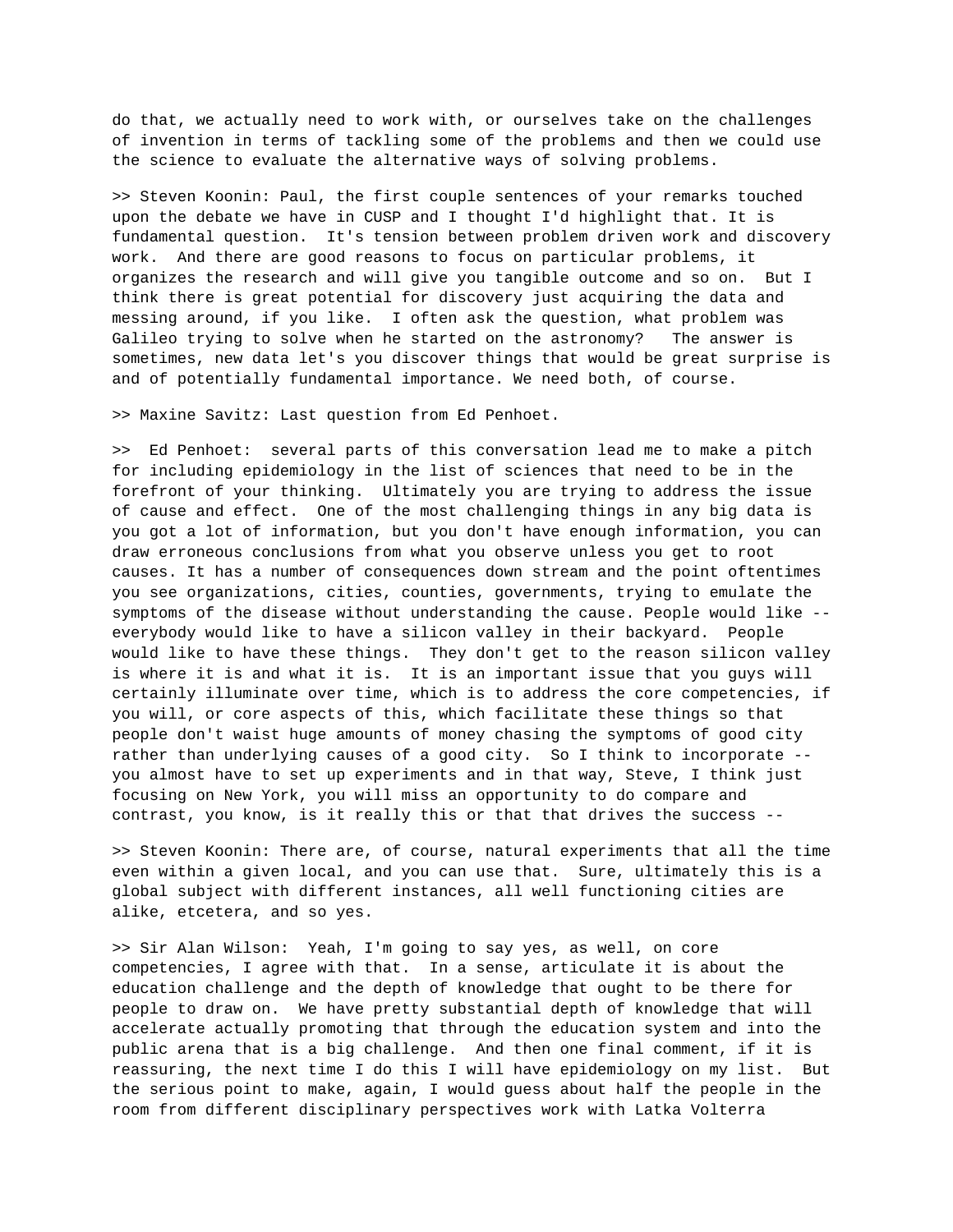equations and they are the core of what I do on urban dynamics and so in a sense it is not, you know. We need to learn how to plunder scientific tools from different discipines and draw them into this field. that is quite a serious challenge. But I do read that epidemiologist learn how to do things.

>>Maxine Savitz: Those last word really summarize what we heard, we look forward in a few years hearing the results where you both are as we come together. Thank our speakers very much and our panelists.

(applause)

>> Maxine Savitz: And there will be a 10-minute break.

>> John Holdren: Wait a minute, wait a minute. Just before we take the break, besides adding my thanks to the panelists, I wanted to note, the reason for the absence in the room of my PCAST co-chair Eric Lander, who very much wanted to be here is that Eric developed at the last minute, a back problem and was unable to travel, but he has been watching our event on the web and when he wishes he will weigh in by teleconnection. So with that, we will now break for 10 minutes, return at 10:30 for our session on Mathematics Education.

## **Mathematics Education: Toward 2025**

>> John Holdren: Thank you, the second session this morning, devoted to Mathematics Education toward 2025, will be moderated by my colleague, Jim Gates, who will also introduce the panelists. Jim, the floor is yours.

>> Jim Gates: Thank you very much, John. This is, as you know, an occasion I have been working toward and looking forward to for some time. I am not a mathematician, I tell people I'm a fallen mathematician, that is mostly what United States physists are. When I was a kid, people used to say humans were the only species that created tools. Well, we know that is not true any more, are we the only species with language, that is not true, I think we are the only species with Mathematics. That may be our unique attribute, we create Mathematics. It is a very special language, specialized language, I like to say telepathic, you know more precisely what someone else is thinking when you do it mathematically than any other language I know.

As Charles Darwin said, with Mathematics it is as if one is endowed with a new sense, that is a way to sense the universe around us and we know from recent history that Mathematics is powerful enabling tool when it comes to the creation of new innovations and in Science and Technology so much so that Eugene Bigner wrote on unresonable effectiveness of Mathematics in the physical sciences. So all these things tell us, inform us that the Mathematics is incredible development perhaps species unique development that allows us to engage in scientific innovation. As you know, PCAST has written a number of reports on Stem education and our last one entitled Engage to Excel, had five major recommendations. The third of those recommendations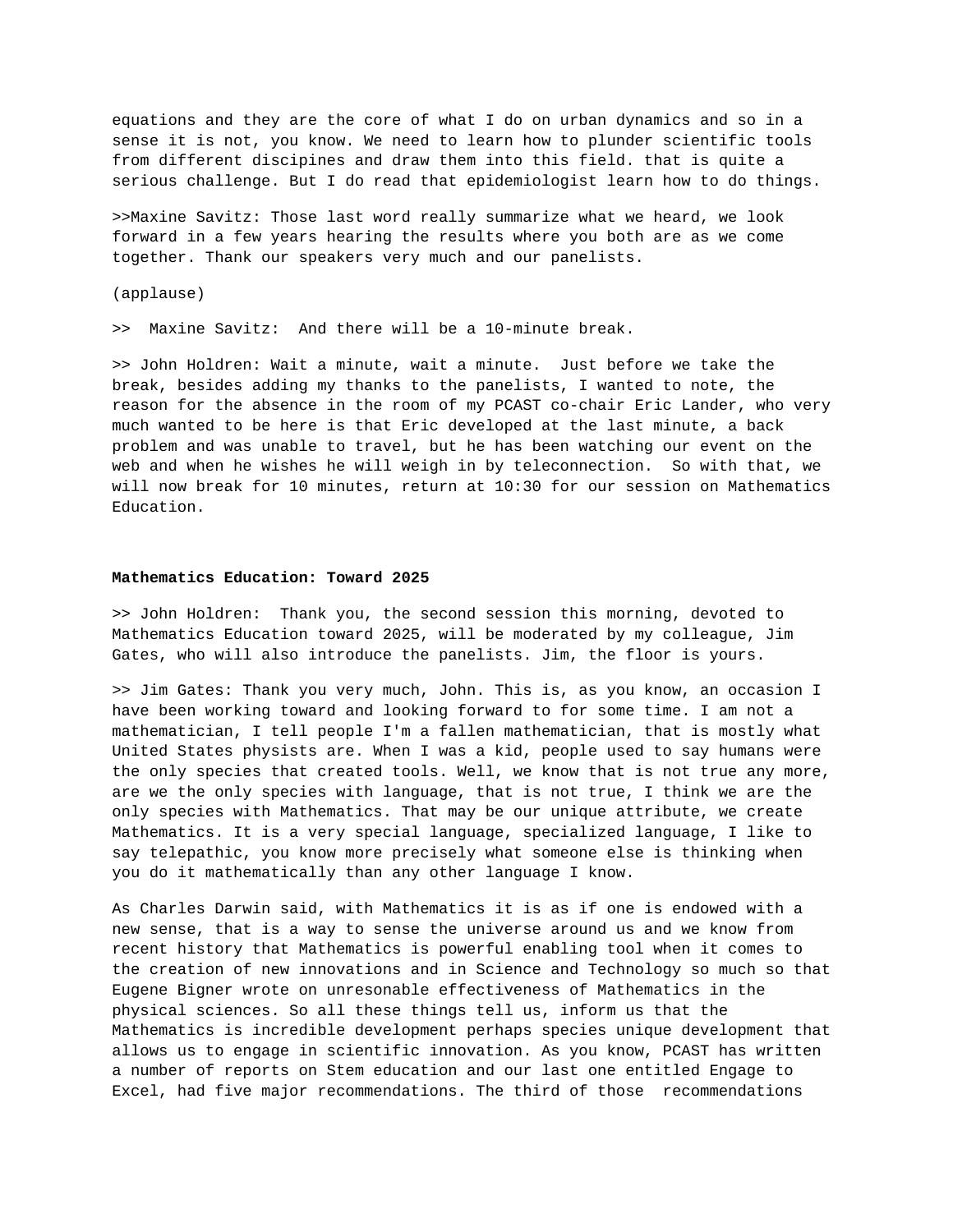was aimed specifically toward Mathematics, because recognizing that as we discuss the imaging, the stem ed pipeline in this country, we did not speak to the issue of the unique and special role of Mathematics, the other recommendations might well go to naught, so we did pay attention to it. So this brings me to welcoming our panel this morning. I'd like to make a brief introduction for each of them. We have David Bressoud, Wallace professor of Mathematics at Mcallister include, we have Eric Friedlander from Southern California, the Noyes professor of Mathematics at northwestern and professor of American mathematical society. We have Mark Green, distinguished research professor, department of Mathematics at UCLA. Mark and I have had various encounters in the past and he's one of the mathematicians forward leaning in the issue of preparing young people to teach Mathematics so people like me get a chance to have fun using it. And then we also have joining us from across the pond as some like to say, professor Frank Kelly, professor of Mathematics at University of Cambridge. We have additional observers in the audience, my colleague from University of Maryland, David Levermore and several other individuals to support our Mathematics panel as they step inside of the stadium where they are the Christians and we are the lions.

Let me also mention that for those viewers who might be watching online, that if you would like to tweet, it's #PCAST and some comments coming today might be read during the public session at the end of the meeting. This introduction, I'd like to introduce the nonfallen mathematicians.

>> Mark Green: That was such an introduction that as far as being forward leaning, I'm most concerned with leaning forward to the microphone at this point. Let us know if you can't okay. So So I was asked to talk about National Research Council and Mathematics doesn't do studies very often, the last one was about 15 years ago and we were asked to produce two reports. The one on the left, Fuelling Innovation and Discovery, this was intended to, we had a profession that was intended to give examples whether unexpected impact and uses of mathematics to be used on the hill, to be used even by to educate ourselves about what was done. So the underlying full report and that is what I'm here to talk about a piece of.

This full report covers all of the types of issues that might face mathematical sciences in becoming decade and we of course, we were commissioned by the division of mathematical sciences at NSF. As we proceeded, we found we had a lot to say to our own community and that is what I mainly want to talk to you about. So the only real thing to notice in the committee, I was vice chair of the committee. The chair Tom Everhart, an electrical engineer, a third of the committee was not in math or statistics. We had representation from mathematical sciences, but very much considered essential to have people from outside.

So I wanted to say a bit about myself, which I think will lead into what I want to talk about. So Jim was talking about being trained in the '60s. I also was trained in the '60s. I had what was then certainly as good a training as one could have and as you'll see, it did not include a lot of what I'm going to talk about in training the new generation. So I then have a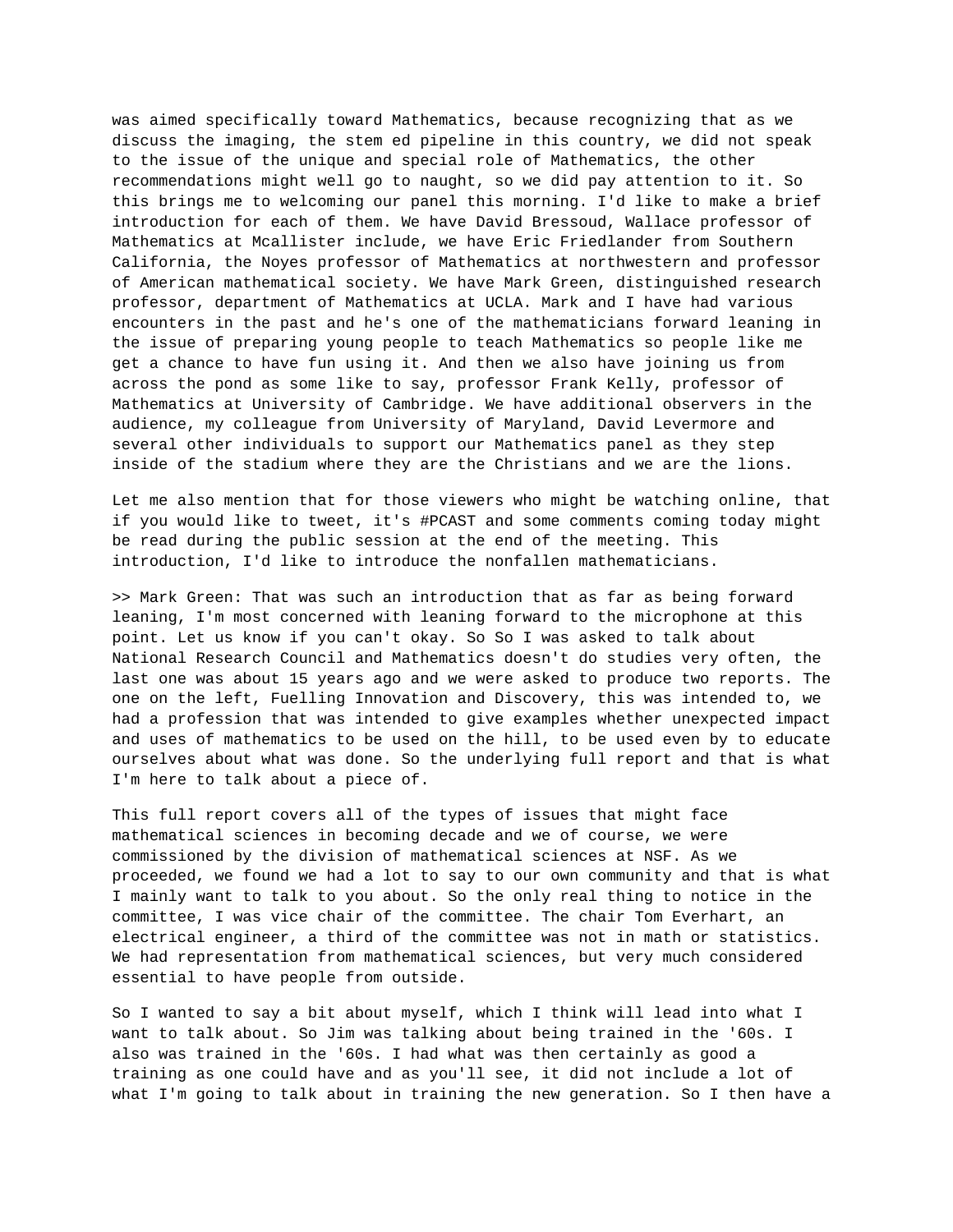kind of convergence experience to keep up Jim's metaphor, on I found myself directing a national Science Foundation National Institute whose focus was on interaction of mathematics in other field approximates and really connecting people from a broad range of other fields with mathematicians and likewise, educating mathematicians about what other fields needed. So it was interesting, I was sitting in on the urban informatics session and of course you notice that mathematics was listed as one of the things that was needed and modeling was a crucial element of that. And my experience directing the Institute was in seeing that in case after case and it completely changed my view of what mathematics is and what it should be.

So briefly the story is that the role and the impact of medical science on the field, over the 15 years since the last study, has expanded. There are all sorts of unexpected names that have been used and this of course has educational implications at all levels. You talk about how you educate someone in urban informatics, all of the subjects, you can ask what would you like to see people doing as undergraduates. What should they know and particularly what math would be useful.

The other part of the story is the business model of universities is changing. This is partly due to new technology and partly due to cost pressures and the combination of these things, the fact that well is a need actually for change and also that change is going to come really lights a great opportunity to do something important and positive. So the expanding role already this morning in, you know, many of these things eluded to, you know, although (inaudible) main concern with social sciences and even humanities are beginning to absorb new mathematical technique. My institute had a workshop that was actually funded by the national endowment for the humanities, networks in humanities. The for example, ran a workshop Shirley Ann Jackson brought up migration, one of the early attempts at understanding historical migration by (inaudible) who used GENetic markers to trace the movement of people sort of humanity expanded over the world and he produced, for example, the first principle component of his markers almost exactly match the spread of agriculture into Europe as determined archaeologists. so our curriculum has not kept pace with rapid change. And very much so and come to the conclusion, partnership with other discipline are quite important in the needs that dialogue about what they see as needed and even in teaching, things like that, could have a positive effect. And so I think Jim eluded to expanded role of Mathematics meaning that more possible careers needed also means potentially a barrier for growing with students. And (inaudible) students with stem cells that you really, this is the moment when they can acquire a lot of knowledge no matter what direction they go in.

So one key thing to motivate Mathematics by how it's used. And I'll come back to, this requires educating mathematical sciences about all of the things people are doing with mathematics. It needs to incorporate mathematical thinking, I'll talk more about this. Need to be a variety of entry points and pathways, what is appropriate for one field is not appropriate for another. Partnerships I mentioned, we recommend (inaudible) diversifying teaching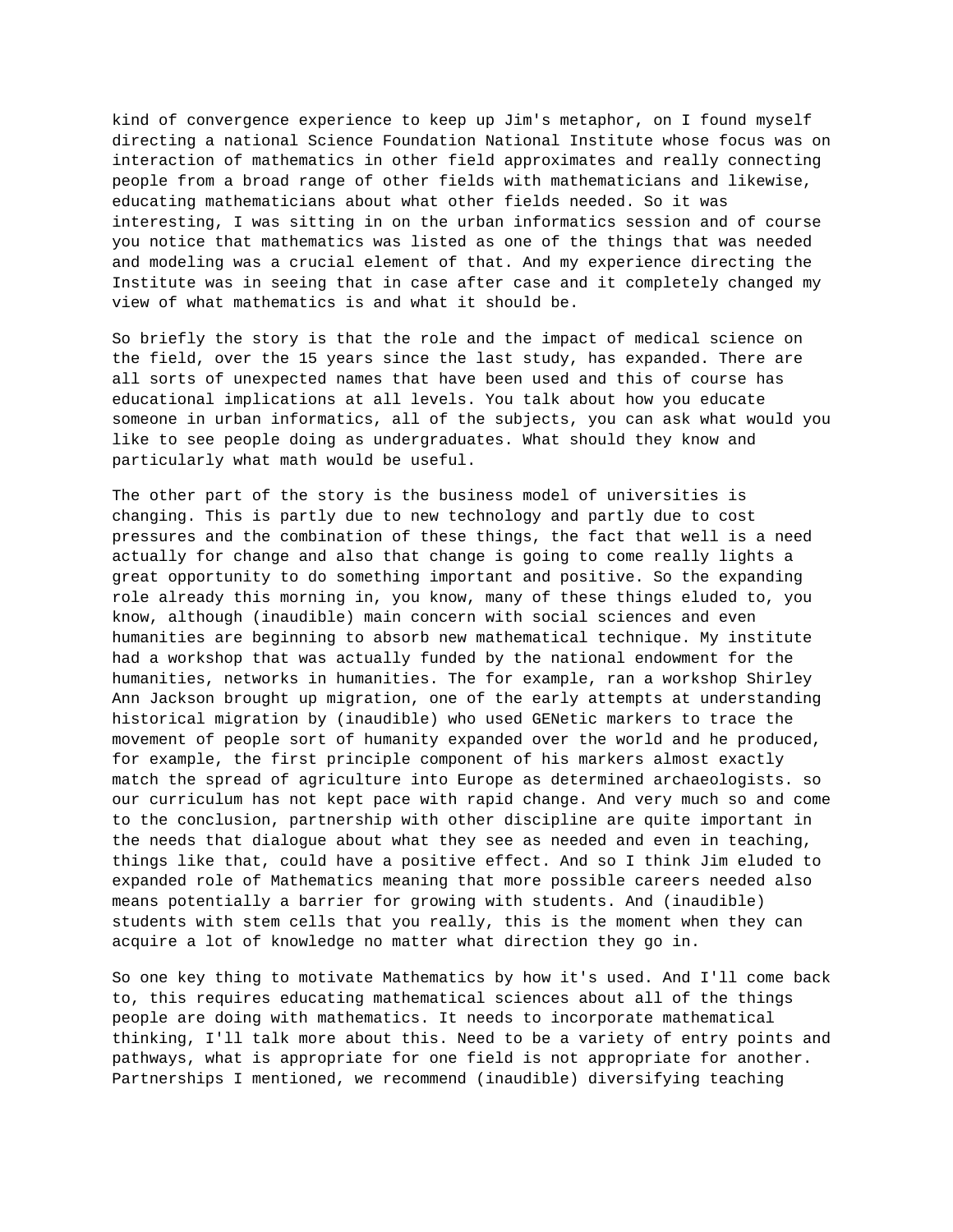methods and particularly importance of engage online education, which is going to have very broad impact.

So a lot of course very interesting individual efforts have occurred throughout our community. What has been missing is a community wide effort to bring successful experiment to scale and really to widespread change. This is something I'll again come back to, but we're trying to do. So there is research that shows if you motivate what things people were good for that it indeed helps me to learn it. Very interesting graph and gauge to Excel which divided up entry college students. A group of 27% had high math skills and low Stem interest. This was I know a group that you wanted to focus on attracting and of course motivating people by how it's used was a key way to do that. I think it also of course again you mentioned in your report, would impact drop off in stem ed of colleges. (Inaudible) graduates have to know how this is used and the training at a different level of k 12 teachers need to incorporate that. So this is not meant too literally, but just as a language for describing some of the different types of thinking that go on in mathematical sciences. So formal manipulation, I mean derivation of formulas, logical proof, of course the first two are what we have certainly in the '60s, we were teaching people. But modeling simulation has to be a part of this, you saw this morning that I'm sure countless examples of where modeling is that is the way in which Mathematics makes contact with the real world, it is also our version of critical thinking. If approximate you are going to teach critical think nothing Mathematics, modeling is where it happens.

Algorithms, I had to exemplary training, I did learn division algorithm, one division this, has to change. (inaudible) across the board. So the goals would be to expose students at all levels to a variety of modes in thinking and particularly to foster the ability to deal with problems that are not precisely formulated. Again this, is something we heard quite a lot from the people we talked to in like clustering, for example, it's not a precise problem, but crucial in genomics and many other areas. So we really felt that it wasn't so the needs span all of the different fields and it wasn't really enough to just kind of tinker slightly with courses that in order to have people get through it, they need to get through, need to redesign (inaudible) and create a variety of education pathways not all of them based on calculus people can get into mathematics and then get out into sciences and social sciences.So we called for community effort. Bioinformatics is a very different pathway than ecology, that one has to redesign the courses themselves and with abundance of experiments in our community that real community wide effort is needed.

We specifically recommended partnerships with other disciplines to create a compelling menu of courses. We highlighted the fact that mathematical sciences have critical role in educating a really broad range of students ranging from major, ranging from extremely gifted students, ranging from students who struggle with Mathematics, ranging from students who have a few things they need to learn. Again, partnerships will help.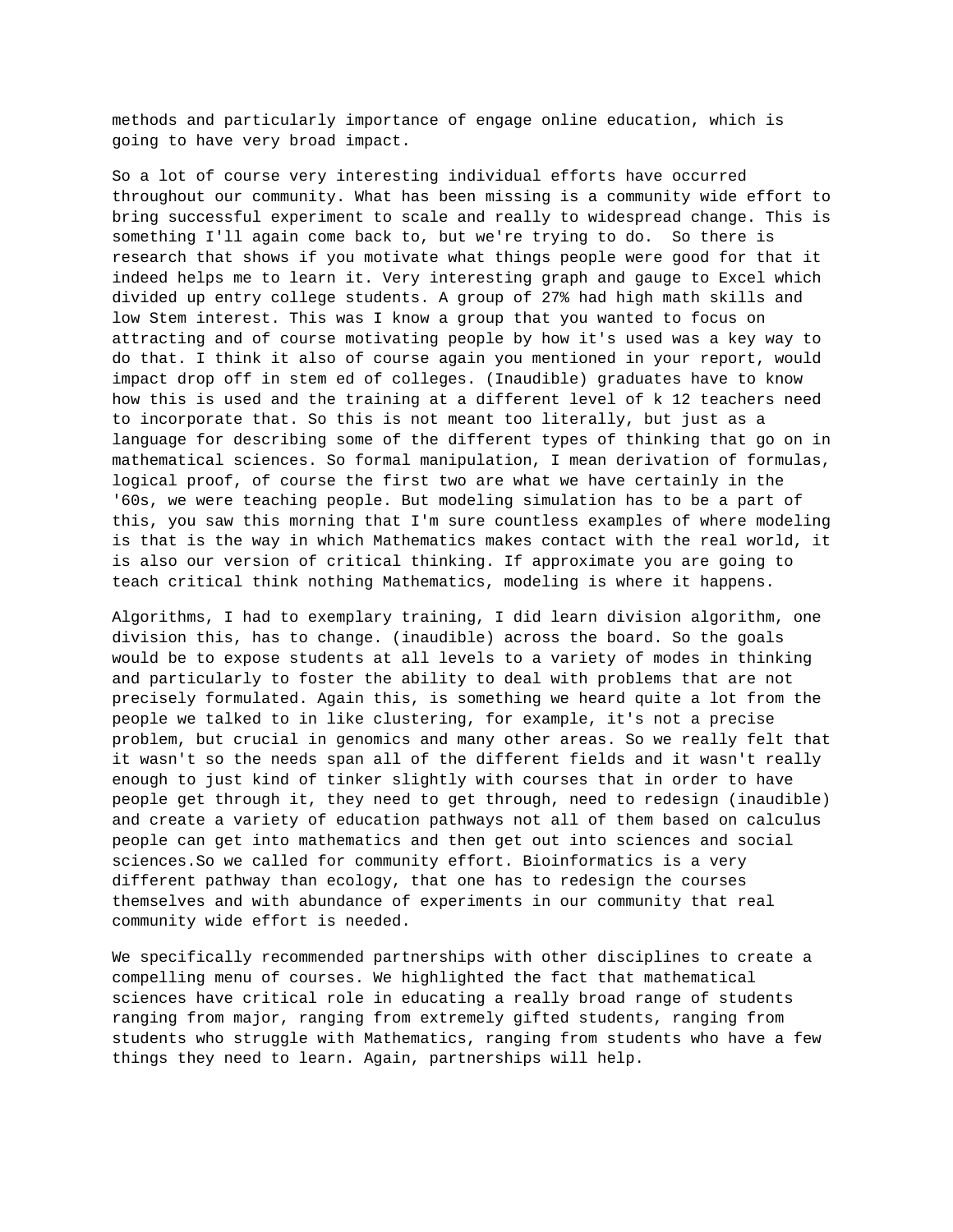Diversification of teaching methods, I know this is something that (inaudible) himself talked about. We've particularly felt that online education is rewriting the rules and that it is potential transformative, it really needs engagement of mathematical sciences to see that it is done well and to (inaudible) business model.

We did not have k 12 as part of our mandate accept as (inaudible) into the system. It's quite important to the success of secondary math education to have k 12 be successful and I think you all have studied this enough there is not much more to say except from our perspective, we do have the duty to train the teachers for k 12. This again requires substantial change in how it is done given the common core has come along. So we distinguish the problem of inadequate preparation versus how to best possible job of teaching and motivating the post secondary students who come in and start on Stem programs and also preparing k 12 teachers for the common core.

So the problem really is to bring reform to scale. And the stick is that change really is coming. The cost pressures, the technologies make the old way of doing business really something we can't continue and the carrot is really this is an opportunity to put Mathematics education on a sustainable and exciting course that would then probably serve us well for the next 15 years. And so we need to mobilize the stake holders, which includes both those within the mathematical sciences and those outside mathematical sciences and community wide effort and involve the experience in bringing successful reform efforts up to scale. So I don't need to say it's difficult and one difficulty is it really does involve culture change, it involves faculty of the comfort zone and it occurs and would be nice if this was occurring in the '60s where there was more money for universities. Instead reform has to take place in the face of intense cost pressures and just changing university landscape and it is really large scale and rapid change, it's one generation opportunity and I know that is kind of a catch phrase but I generally, I'm old enough if I say that, I know what I'm talking about, that I haven't seen an opportunity like this in the course of my entire career.

So what is going on so there are substantial follow up activities to math science 2025 underway, so there was a convening at the Carnegie Corporation of New York in February of this year Eric and I were both there, and a number of the correct players were there, Michelle Cagle, was one of the people who convened it.

The President's Committee of the National Academies was sufficiently interested in making sure the report got implemented, they provided funding to send the full report to every math and staff department, not just at universities, but throughout the community colleges, as well. And then a small group of us, Eric, some of you may know and (inaudible) a lot of expertise in reform at a division level and I. We've approached two foundations for funding to one meeting to launch a follow up to this. Of course this will just get us started, but I'm pretty optimistic that we can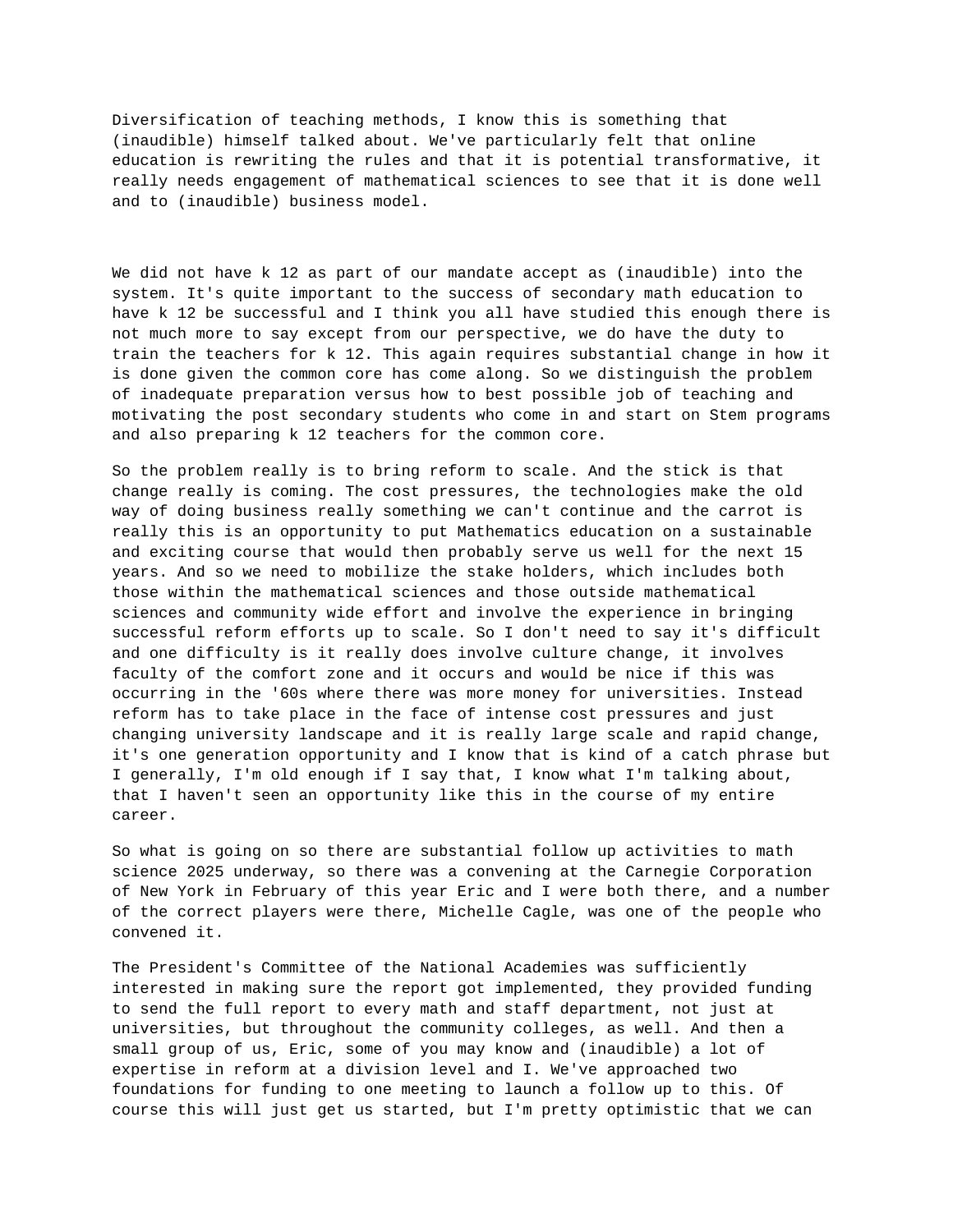make a substantial difference. And I guess the discussion would be what (inaudible) like to play. So thank you very much.

>> Eric Friedlander: So I have to learn how to work this technology. Is this better? Good. So you can see my title is the three R's, the R's are maybe reading, writing and arithmetic, depending on your point of view. I want to give overview of what is happening in the mathematics community to address post secondary education and maybe very brief impression of the mathematics community in general, all of that in maybe 10 minutes. So let's see how it goes. So when I first learned about your report in February of 2012, engage to Excel, it was somewhat of a shock because I had no prepare it to indication it was coming and it was actually a very positive shock, I think that it had stirred up great deal of activity in the community and also an awareness that so much activity that is out there that has maybe not in coherrent form yet with PCAST and others and I'll mention a few other players, coming together, maybe we can put a framework on a lot of the activity that existed and certainly existed before February 2012. But your report is an important aspect of go to action. And I might say, it fit my agenda, one of my goals as President of American Mathematical Society was to shift the focus somewhat to post secondary education, I was really pleased to see your report and see the bright light shined on what we're doing and many of the things we're doing wrong. I am going to make some general comments that I hope is acceptable to you. My first general comment is that our community and maybe I'll say math trying to copy the British other than mathematical science community, math, is greatly interested in outcomes. There is interest almost all faculty, this is what we do and there is interest. It has to be shaped, we have to be guided, but there is interest and this is not something that's new, didn't happen after February 2012 or 2010, but things are slow to change and I think as Mark indicated, this is really an opportune moment for change. A lot of stars are aligning and may be able to move forward and work on on this issue, which I think is paramount importance to the nation and certainly a critical importance to the mathematics community.

So I'm a mathematician and flying in from Paris yesterday, I was working on a mathematics problem, that is what buzzes in my head most of the time. I just wanted to give you some comment that mathematics, mathematical research is really a thriving enterprise. Some of what I say won't be too interesting, I will give you two homework problems that were solved in the past couple months, both number theory, not my subject. One is that every odd prime number is sum of integers. So this is a long standing problem that was solved. You can think about about that.

Another problem is a very, very famous problem, the twin primes conjecture that there are many pairs consecutive integers that better be odd which are prime numbers. There has been tremendous advance of that and pleasing story of that event by mathematician base in the United States.

So Mathematics is thriving. Application to Mathematics are expanding all the time. I won't bother telling you about this, you have heard it and heard it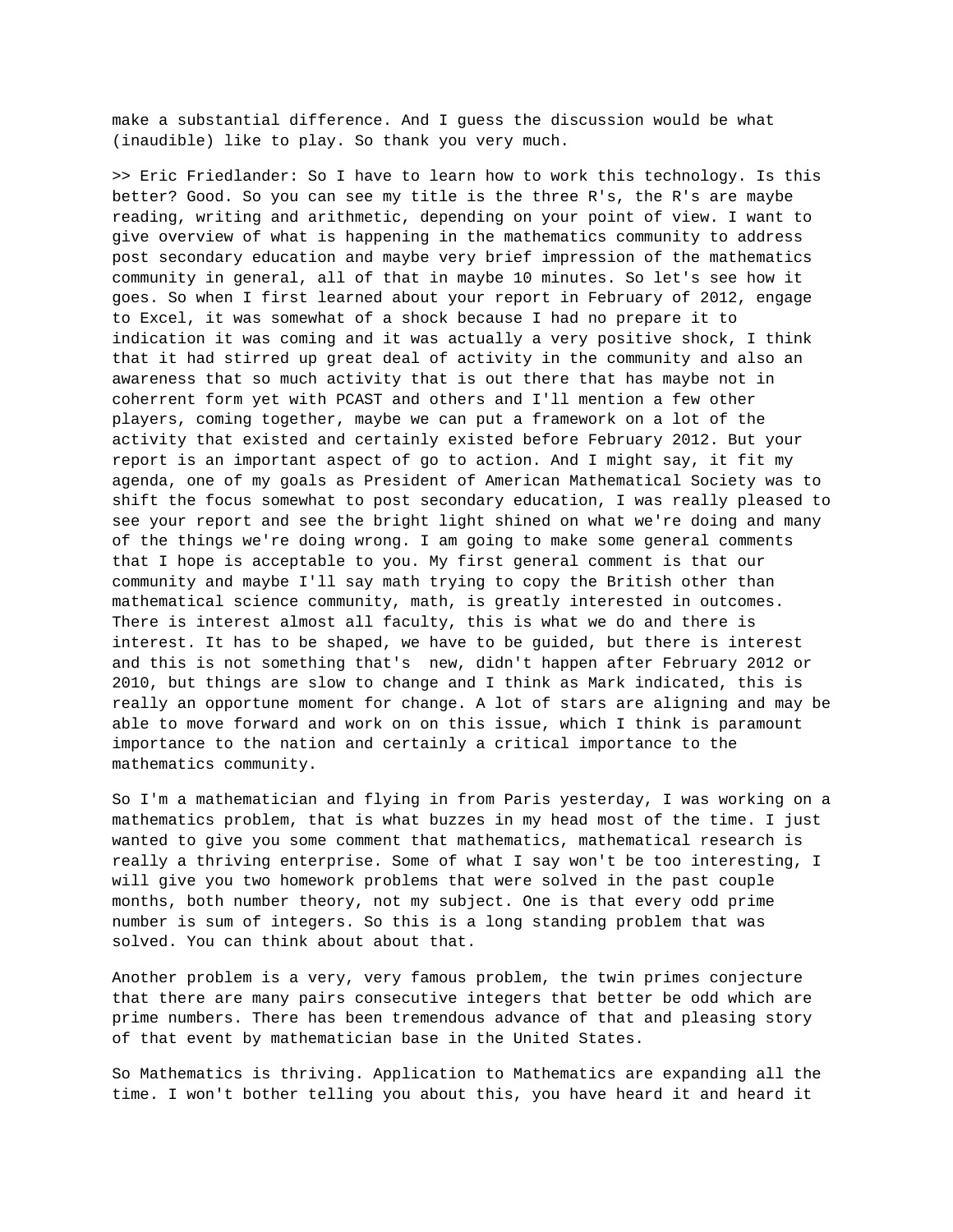today about urban informatics. It is interesting how the Mathematics applications have gone from hardware to software to gain theory networks, the types of Mathematics being used are often initiated by mathematicians or what we call curiosity driven and core of mathematics is absolutely important.

I view core of mathematics, the role to mathematics somewhat like the role of mathematics to all of the scientists. So another general comment I wish to make is that in your report you focused on stem students, very essential aspect of nation's future and the goal of producing 30% more Stem graduates, 1 million additional Stem graduates in the next 10 years.

We in Mathematics have many problems, that's only one of our problems. We face remediation, which is would come, growing issue and many efforts. We face the issue of trying to make the general college student enumerate, aware of probability statistics, what logical thinking is all about. We also have work with our math majors and advance science students and all of these levels of education require different approaches. There is no one size fits all, no magic bullet. And it requires a lot of activity bubbling up from the bottom. It's not going to be generated by a few people saying, do had, do that, or use this approach. A lot of activity, I'll mention some, is happening.

Another thing I wanted to make, point I wanted to make, I talk to a lot of mathematics departments and they all try to tailor their offerings to meet client departments. So nowadays, half the Mathematics departments do some special collaborative teaching. We make separate educational pathways for engineers. We do we're not just marching along as we have been all along and I'm going to address some of the problems that Mark has addressed and I'm not saying things are good, but there is a background and a development and some things are happening and will be happening. And what is remarkable, how many local efforts there are to renew and improve delivery of Mathematics education. These efforts need more framework, they are bubbling up all the time. It's not that people are passively saying, well, I'm going to teach like Newton taught. I'm not sure Newton did teach and I doubt if he was a good teacher, maybe that is not a good statement to make.

So when we talk about improving mathematics education, what do we have in mind? Mark mentioned curricular reform. There are many aspects to curricular reform and one of them is hanging motivation and some of the explanations in mathematics, hanging that on applications and it's interweaving effect on other sciences and other disciplines.

Another reform that one your PCAST report mentioned several times is cooperation with other academic units and we do cooperate mathematics departments to the extent I represent mathematics with academics, about but more needs to be done.

Then we're teaching methodology and it is interesting that some people say, well, if you only used some simple techniques like clickers in the classroom or something like that, that would tremendously improve outcomes. We have studies that indicate basically my metaanalysis of the methodologies is that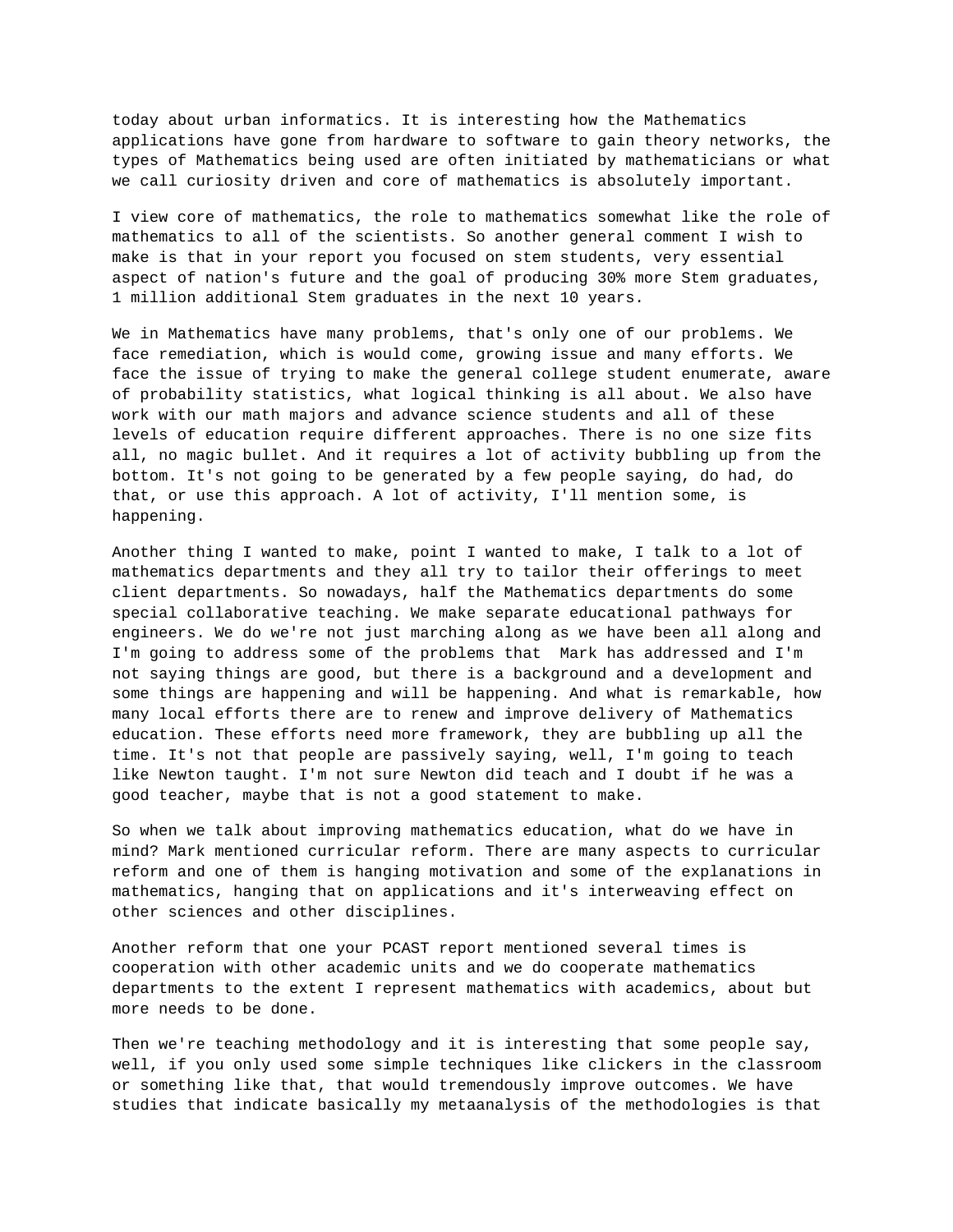the best predictor of good learnings outcome is a very good teacher. Now there are a lot of teaching methodologies that we could develop, but maybe one of the most important things is to put an emphasis on good teaching and change the culture to encourage goodteaching of Mathematics. And then, Mark and Vihad many conversations about unlearn technology. I'm very optimistic that online technology can really help Mathematics education and education in the large. I think there will be so much feedback about what students get, what they have problems with, how they can acquire and how long is their attention span. Online technology is a great tool for our efforts to deliver mathematics education. On the other hand, a student isn't going to learn how to do Mathematics or how to manipulate formula or how to analyze a situation by watching an online course on this iPhone.

I think that almost all students need the personal aspect of education, be it a faculty member wandering from desk to desk or lecturing to the class and identifying students or getting them to speak. So I think that online technology will be an excellent compliment but not a replacement for standard methods of teaching. So what are the plans to develop and improve post secondary education? Well, I mention there are all these efforts bottling at the local level. One thing I mention is happening just at the moment across the river in Alexandria, some sort of workshop that has the title of ingenious being run by the MAA, and it's a very large self driven group of people who are thinking about how to improve education and direct impact on the work force. There are many activities like this and we need to put some sort of framework to organize these activities. Mathematics played a major role in the common core. I don't think any of us anticipate a common core for colleges and universities.

There are too many levels, too many different interests and too many pathways for students. We can establish some guidelines and these guidelines can be individualized for community colleges, for Harvard University, for whatever. We can develop a framework and that needs to be done to harness some of this bubbling of activity that's been going on, that is probably not the sum of its parts. American Math Society is preparing some online archives of best practices, of methodologies, of course materials or new assessment tools. These archives will be and this will happen very soon probably in the fall, supplemented by some sort of virtual meetings where people can interact and say their experiences. Already in Mathematics, we have online sites, for example, math overflow is a very good one. Research mathematicians post questions and other research mathematicians respond. Maybe graduate student posted questions. We don't have that yet in Mathematics education, that is something we need to develop and we are developing.

We need to develop interuniversity cooperation because resources are needed to cross boundaries and universities. I've had a little experience with this about how you get teaching credit from engineering school to teach school in mathematics or how to get mathematician to teaching biology classes to get credit. These are seemingly pretty, simple problems, but problems that aren't so easy to address. Universities are often as many of you know, conservative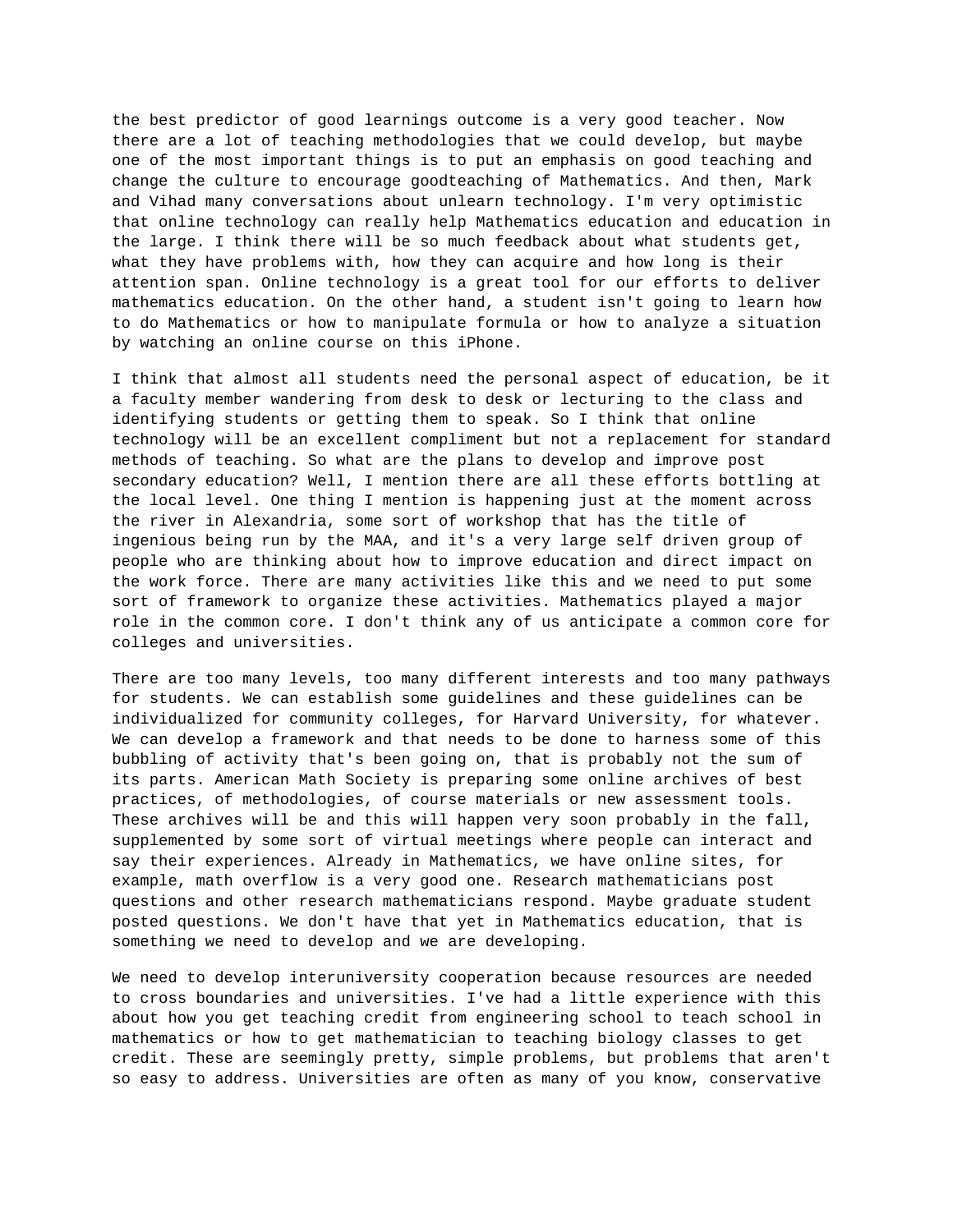entities and we need to get leaders of universities to help with getting a broad involve management Mathematics education.

And then, many of us, several of us are involved in various programs I mentioned at Carnegie corporation and the other units, for example, American Association Universities has got a pilot program for first and second year universities that is going to highlight mathematics. Foundations such as the (inaudible) Foundation, the Gates Foundation, that are all interested in improving math outcomes. National Science Foundation has incentive, good program Transforming Undergraduate Education in Stem. These are resources that some of us are now tapping into to forward our goals to broaden what is happening on the local level to make an impact at the local level.

So I was told it wouldn't be and I'm always at my best behavior, I think my colleagues are really holding their breath at this moment. I'll just be gently provocative about the topics of discussion. First is the impact of online technology on disadvantaged students. You can ask about all students which is certainly important. I'm concerned if technology takes too much of a grip on our education, the disadvantaged students would fall further behind. You really have to address that.

There is an elephant that is in perhaps even this room. It's called the math wars or whatever, there is a disconnect between those of us who teach mathematics who get in front of the classroom and those of us who study Mathematics education and we have to bring these two communities together. There is much to learn from both. And I don't quite know how we're going to do this, but now is a very important moment to do it. So there is also not just the goal of improving the graduation rate or the through put of stem students, we need to improve skill level, we need to improve flexibility, we need to improve usefulness to society. After all, we're competing at a global level and part of our success in competing at a global level, we import educating students from afar. So I take it as major responsibility to the Mathematics community to improve quality of Mathematics education and not simply push through students from Mathematics so they can take other subjects.

And then I endorse what Mark's emphasis on applications, it's important hook and partly what Mathematics is doing now. But there is also some danger that our students who take Mathematics often need all of their focus to just be able to work with Mathematics we're asking them to do. We have to find some balance, so it can't be that we just throw out a few mathematical techniques or formulas and say let's see what this has to do with genomics, we have to find our way to this balance.

So I've lost track of time, which is typical for me. And so I'll leave the slide without saying anything, but my basic point of the slide is mathematicians cannot do this alone. We need PCAST, the government, academic leaders and also the business community to support us and goad us and push us into developing a better delivery system and a better success rate for post secondary mathematics. Thank you very much.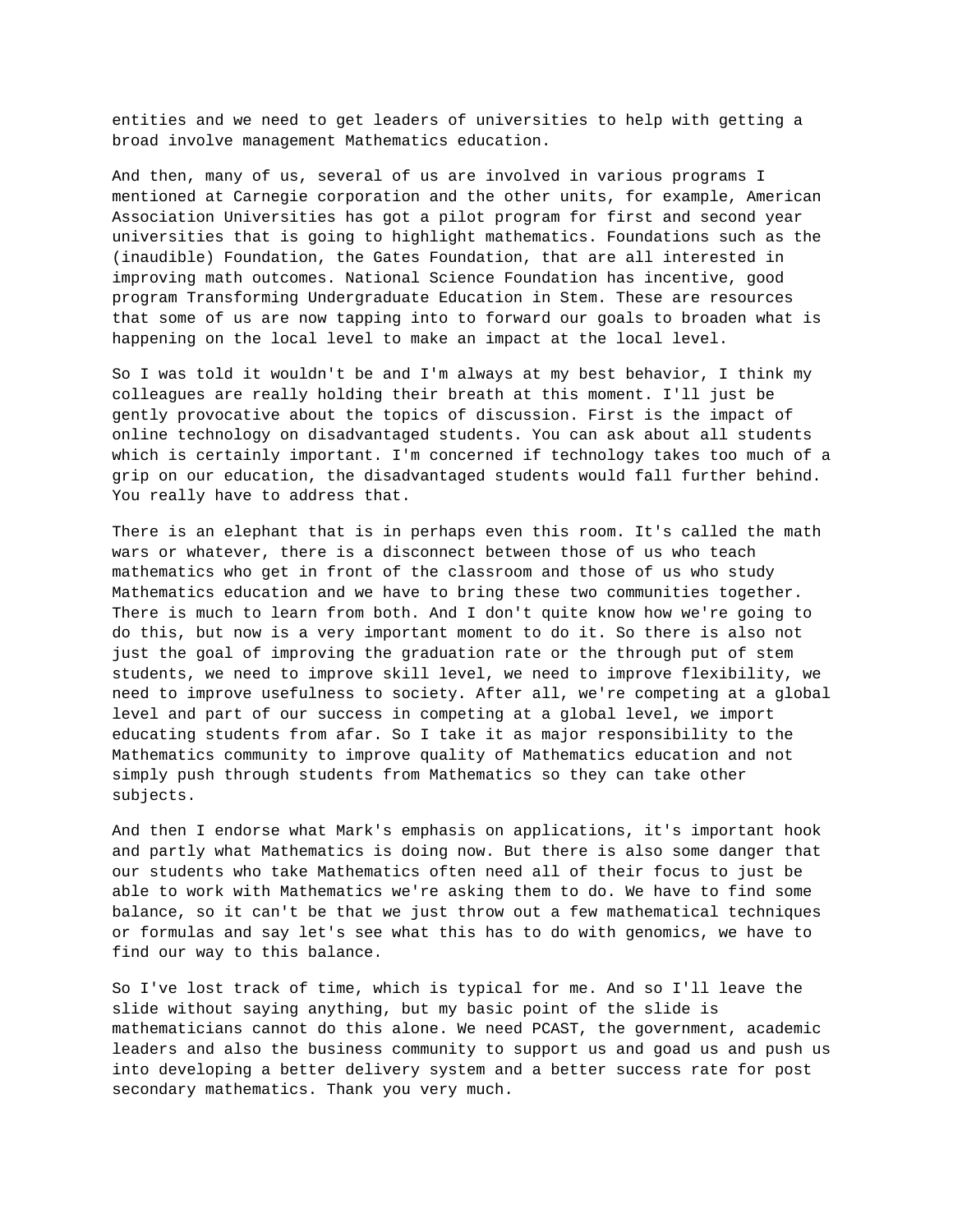>>David Bressoud: I'd like to begin by thanking Dr. Holdren,for hosting us. I'm addressing my remarks to him, to Sir Walport, to members of PCAST, to members of the Council for Science and Technology. I'm going to be focusing my remarks on Calculus. Calculus traditionally is the single course, at least in the United States, that virtually all Stem majors have to pass through, their initiation right into the Stem disciplines. And we really haven't known a whole lot about what is really going on in the calculus classes nationally. I do want to talk a little bit about a study that I've been the project director on, sponsored by National Science Foundation, the Medical Association of America, characteristics of successful programs in college calculus. This was the very first large scale snapshot of what is actually happening within calculus across this country. We did a survey, it was conducted with both students and instructors from start to the end of the term. We surveyed 213 colleges and universities, we had over 500 instructors, we had 14,000 students responded to the survey. What we were marking as successful programs were those that encouraged the students, made the students want to continue on with their mathematics. We then followed up this past fall with case study visits to 16 of the colleges and universities that had successful programs as measured by our data in their calculus instruction.

I want to look at two trends that just snapshot gave us a cross section on and I think they are important trends because they are really influencing what is going on in calculus instruction today, in mathematics instruction generally and they're forcing fundamental changes in what is going on in colleges and universities. So this is a graph showing the high school calculus experience of students in research universities. And one of the things that I had suspected and our survey confirmed is that most of the students who are taking mainstream calculus 1 in the fall have already taken already completed a course of calculus while they were in high school.

If you look at the research universities, these are defined as universitys that offer doctorate in Mathematics, the research universities it is 70% of the students taking calculus one have completed a calculus course. In other words, they are repeating the course. Among the that 70% that remains, it's 29% took calculus in high school, but did not take advanced placement exam. There are number of ways they might have gotten some sort of accreditation for their calculus, but without the AP exam and it is 41% actual did take the AP exam, 15% earned less than 3 on the AB, or BC exam. A quarter of all students taking calculus in research universities not only took calculus in high school, they earned 3 or higher on the exam.

One of the things that this one of the effects of this is that most of the students entering major universities today who need to take calculus if they have not already taken calculus, they assume that they are at severe disadvantage and the fact is most of the other students in that class have already taken calculus. Now this is put against an incredible growth in the AP calculus program. This shows the green triangle shows how many students took the AP calculus exams, either AB, or BC, going back to 1980 when there were 28,000 students who took the exam. This past spring, 389,000 students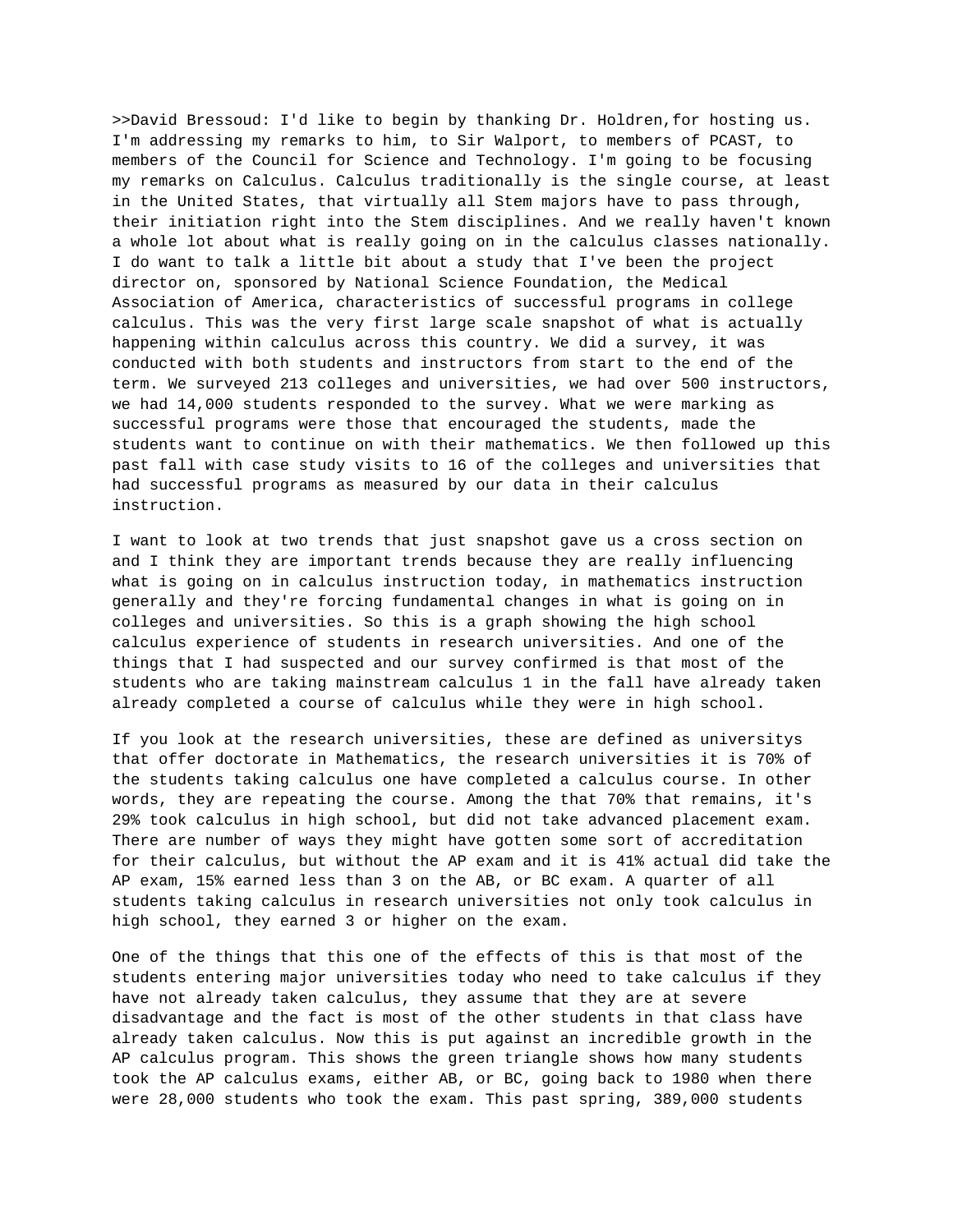took the AP calculus exam. Against that, to give you some idea of what the numbers look like, the blue diamond show the number of students enrolled in calculus one in the fall. In all four secondary programs, that's one between 200 and 250,000 students a year. The red square show the number of students taking calculus one in the fall term in two year colleges that, is running close to 50,000 students a year. What that means is that this past year more students took the AP calculus exam than took Calculus in the fall term in all of the colleges and universities in the United States and of course not every student who takes calculus in high school actually takes the AP calculus exam. From NCES data, about 55% of those take calculus in high school take the exam and so what that means is we're looking at almost 700,000 students who study calculus in high school in the U.S. this past year.

And we talked about this huge group of mathematically talented students who are not going on into Stem majors, huge group of students and we're taking calculus in high school as we see they are not going in large numbers to take calculus one in college. And they are not going in large numbers to take calculus two in the fall term either. Despite this growth in the number of students taking calculus in high school, the number of students taking calculus two in the fall term actually dropped from 1980 to 2005. The graph is interesting, you can see clearly from 2005 to 2010, there was dramatic increase in the number of students taking calculus 2 in the fall. We don't know anything about the students taking calculus two, except total numbers. I've got one guess about what might be going on here and a little bit of data I hope will illuminate the question. One guess is that back in 1980, 1985, if you were taking calculus two in the fall term, you were not the first year student. You were somebody who came in and had to take precalculus when you first entered and you were off the regular schedule.

What this graph suggests is that most of those students have been squeezed out of the system. If you come in and you are not ready for calculus when you enter, you probably are not going to make it to calculus two, so what we're seeing I'm guessing is squeezing out of those students who are not ready for calculus when they enter and being replaced by students who are are coming in and taking calculus two as first year students.

Something else has been interesting, that rise was 50% increase in calculus two enrollments. Calculus enrollments are driven by the intensions of entering students. And so this is based on the American freshman data from the higher education research institute at UCLA. The intended stem major of incoming students. One of the things that is interesting about this graph is that from 2005 to 2010, there was a 50% increase in the number of perspective stem majors. You talk about trying to get more students into the pipeline, well, that's happened and it's happened because of economics primarily.

The real growth spurt happens beginning in the fall of 2008 and one of the things that is interesting is to look at the line for engineering, dark blue curve across the top. I've done linear regression on the number of students coming into college with an interest in engineering and what I found is that there are two variables, the number of years since 1980 and the unemployment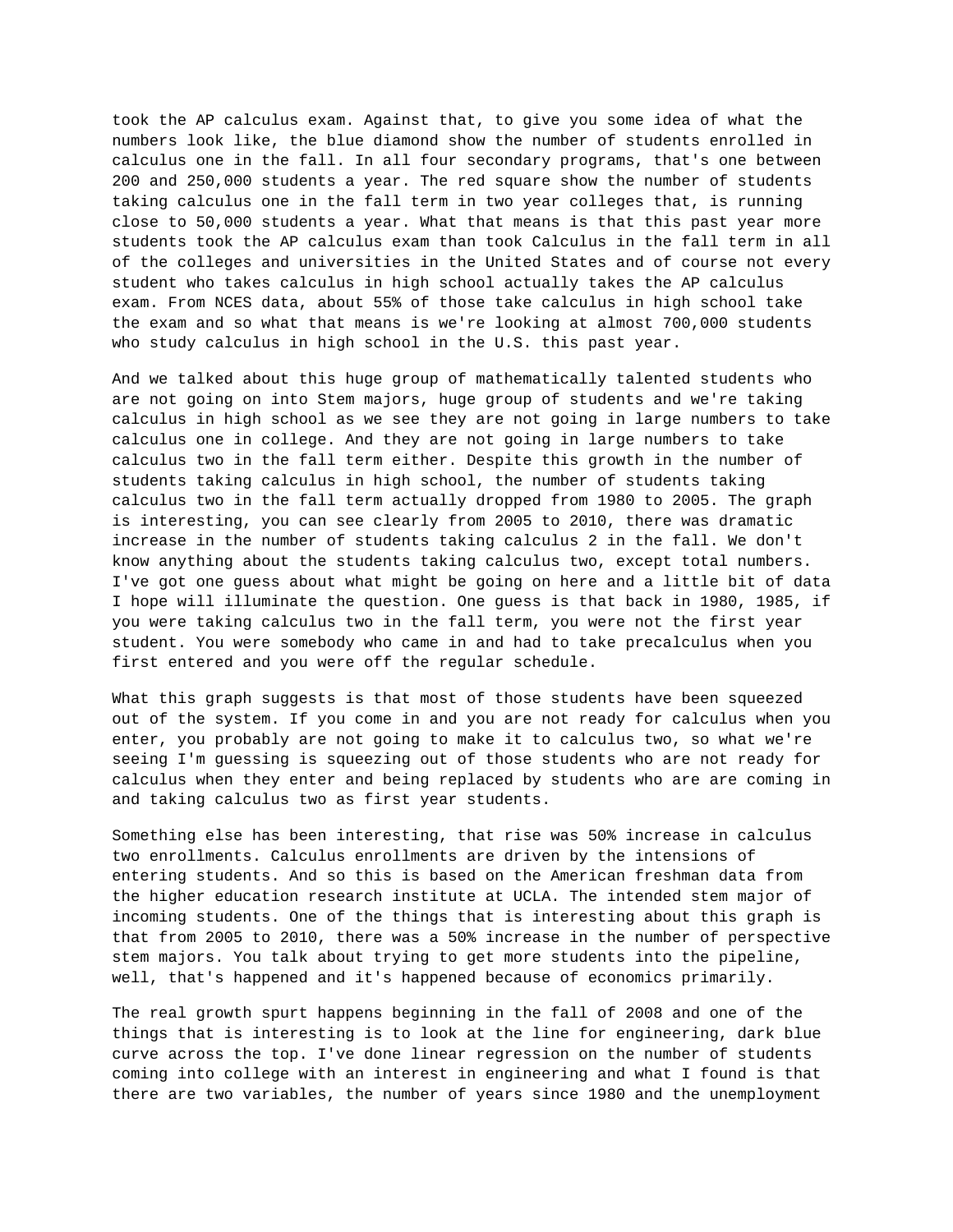rate one year later, those two account for 70% of the varians in the number of students coming in who intend to major in engineering. Perspective engineers are very sensitive to the economic situation and one of the things you see in the engineering graph is the between fall 2011 and Fall 2012, as the unemployment situation has gotten better, suddenly we got a drop, very significant drop in the number of incoming students who continued to major in engineering. But the other dramatic thing in this graph is growth of students going into the biological sciences. You go back to 1980 and it was barely over 40,000 students. This past fall it was almost 200,000 students that will certainly surpass 200,000 this coming fall. What is happening is that incoming stem majors are more and more going into the biological sciences. And one of the things mathematical community has to do is to respond to this. So this is looking at a graph of the intended career of calculus one students at research universities, some of the data that came out of our study and it's the only such data that exists, but it shows clearly the research universities there are almost as many students in calculus one heading into the biological sciences as there are students going into engineering. If you look at all of the post secondary institutions, there are more students going into the biological sciences than going into engineering. The biological sciences are really dominating and beginning to dominate and I'm sure they will continue to grow in their influence on what the mathematics community has to supply. respiratory As Eric indicated, most universities now are very much aware of this, they are paying attention to the students in the biological sciences. They are developing special courses for them. This is a tremendous opportunity because as mathematicians get together with biologists and think about what the biology students really need, there's some very fundamental rethinking of what the calculus course should be. There is a lot more recognition of the importance of calculus as a tool for modeling dynamical systems. I'm very encouraged by this and I think it's got wonderful continuation, not just for biologist, but also for other fields. That is concludes the points that I wanted to make. I'm sure there will be opportunities for questions and discussion. Thank you.

>>Frank Kelly: So the major focus in the U.K. has not been on post secondary university 18 years plus education, it has over the last 10 or more years been on k 12 education. That perceived as a major problem. Many reports, many attempts to make progress with that. What I'm going to talk about, not especially that, I want to talk about what has been in the last year or two, focus of discussion between the Mathematics community and universities and public policy. And that is concerned with the government's growth agenda and the extent to which mathematics might or might not contribute to that. That provides framework with which to discuss things like k 12 education and university education, many points of conflict. The focus will be what I described is that.

So about two years ago, the EPRC, the main funding body for mathematics research commissioned report from independent report from (inaudible) measuring benefit of mathematical science in the (away from mic) now this produced quite a striking number, it came out with numbers which were huge, 10% of all jobs in the U.K., 16% of the total U.K. gross value added, and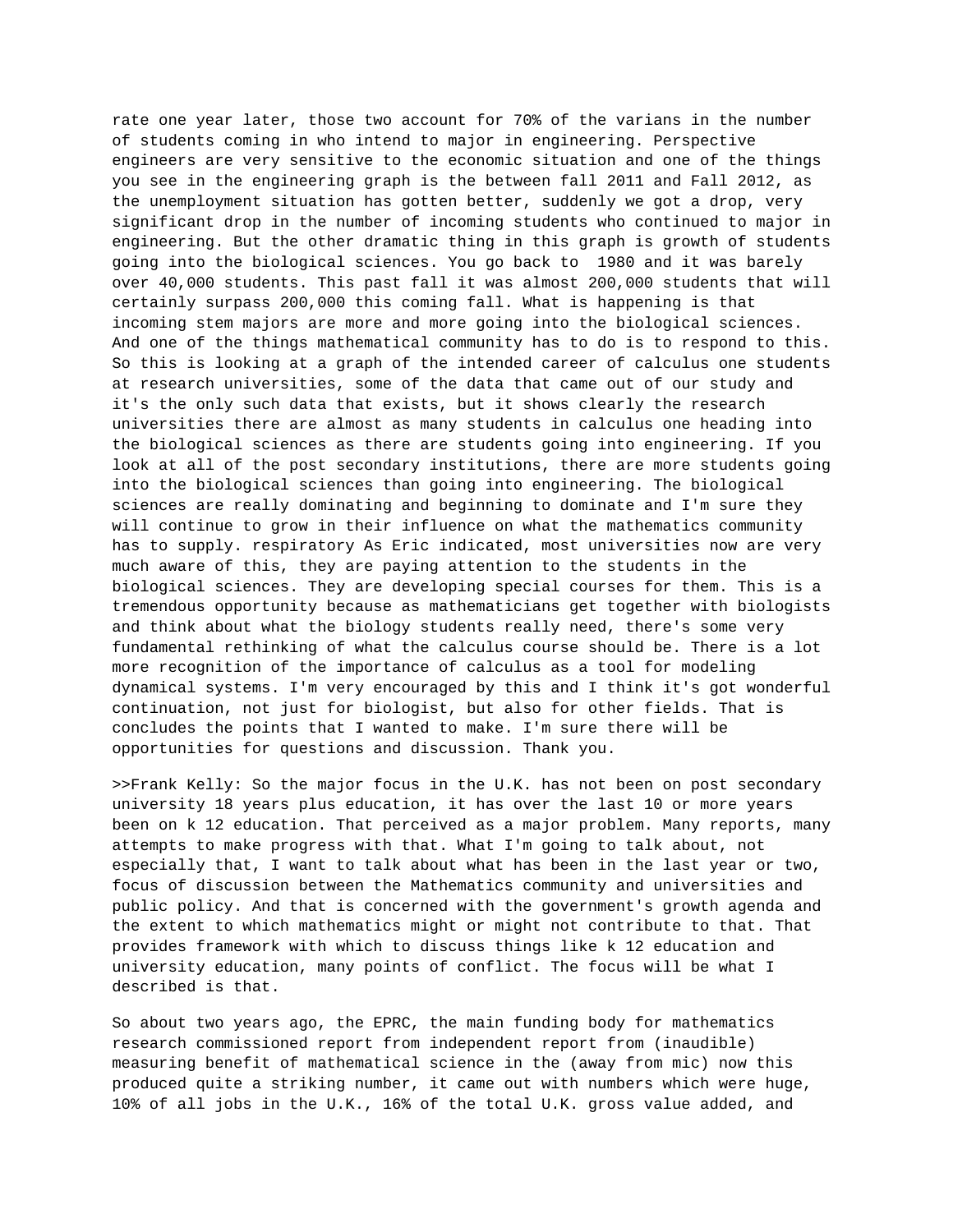when I took back to the stemming group mathematicians, the early drafts of this report, they didn't believe the numbers. They went back to Deloitte, and they said that is interesting, what we are doing the report with the methodology with subject area and the numbers are always questions.

The Mathematics community is the first one that thinks the numbers are too big. (Laughter) It is quite interesting to work out why are they that big? If you look through the report, these are the top 20 sectors for direct employment, computer services, public administration, you see various things, banking and finance down there. That is direct employment, price value added, then banking and finance goes to the top, but there is widespread of different things.

Now as we discuss that, it became important to get narrative, story of why mathematics was important. Why are the numbers so big? Certainly something very suspect about the methodology, when you criticize all sorts of ways. In some sense, capturing something and using methodology the Treasury uses for other things and so it gets the subject on on to the agenda. In trying to explain why it is, what we did, we found seven people to tell their own story as to what mathematics had done for them. And four of them were entrepreneurs in the U.K. context, very successful entrepreneurs. And they came from areas such as finance, computing, data analysis, catography. A couple of them were not mathematicians, they were engineers. The people they recruited to their companies and worked on algorithms of one type or the other, they were big employers of high grade post doc PhD mathematicians.

The next two people were the directors of the major genomic institute and cancer research institute in Cambridge respectively. These are people with PhDs and applied probability, own specialty within mathematics. They gave convincing narrative as to why those areas need very strong mathematical and statistical input. That was complimented by a young epidemiologist, who discussed (inaudible) and also a couple people from the National Security establishment and attempt to describe what they think. All of these emphasized that it is quite hard to predict which mathematics you are going to need and importance of core mathematical training.

As new methods get developed, it is not obvious how they correlate with methods you might already know. So what consequence is this having on the choices of students? One thing that is quite clear is that if you have a degree and in particular if you have postgraduate qualification, you are in high demand in the market. This was data that went up to the reporting 2010 of Adrian Smith. The numbers continue in this way since. We don't admit the mathematic students to university by looking at their needer shipability, ability to form teams. We tend to do the math questions. And so they are in high demand out the other end of the degree pipeline is quite striking for the mathematician as much as anybody else. (Laughter)

What is going on here, various things, one thing is it is very hard, first of all, driven up the numbers doing Mathematics. The solid line there is first degree in Mathematics, the other two lines are physics and chemistry. Number of people in U.K. getting Mathematics degrees is now almost more than the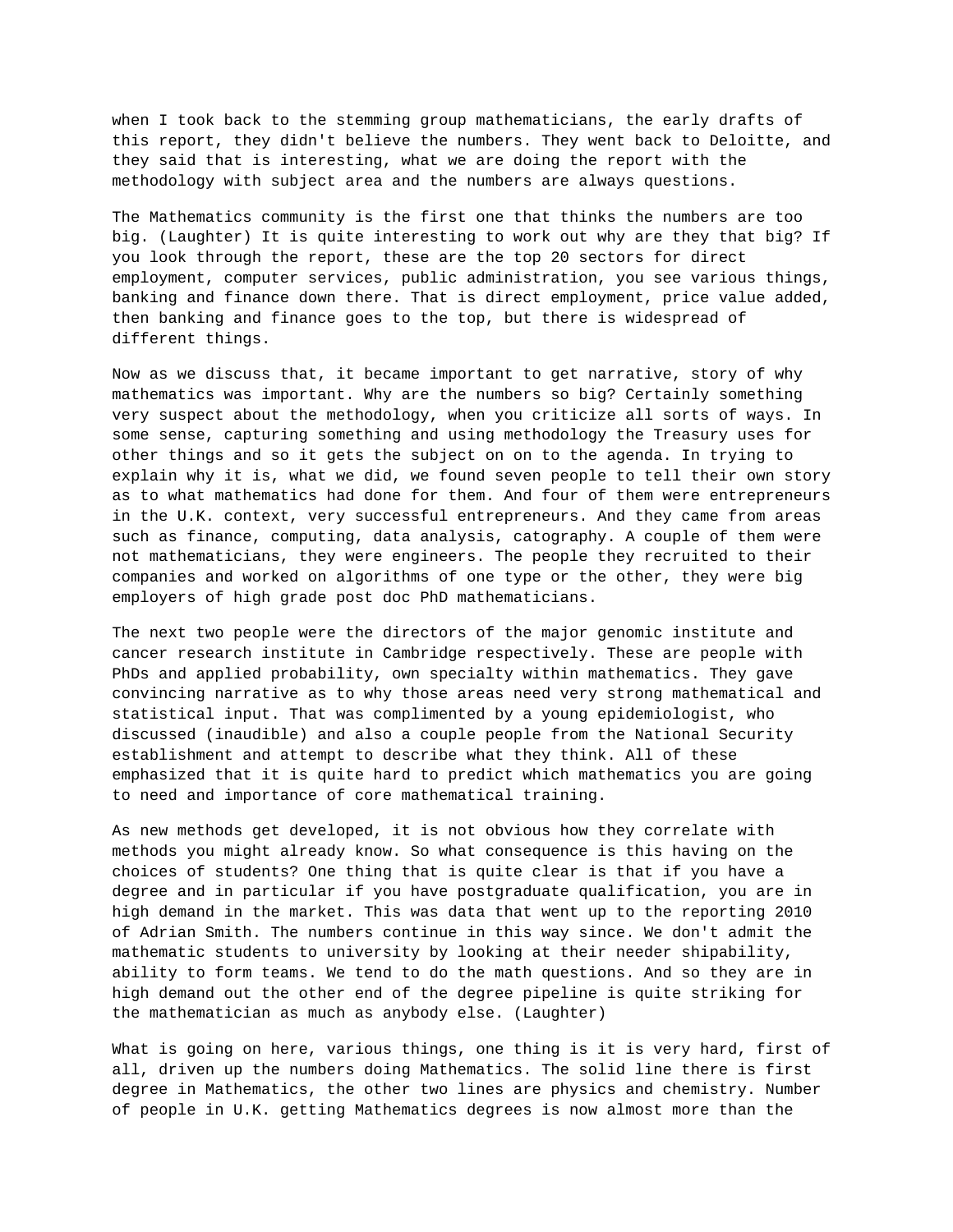number getting both physics and chemistry together. In the U.K., Mathematics tend to be broader church than in the U.S., so we have bits of applied math, rather than physics that are statistics taught within a math degree.

Despite that increase number of math graduates over the last 25 years, the number going into teaching is going is not being affected. This is cumulative deficit in 2008 and not got carried on down. You can see a story here, these people are in demand in the economy and there's in a language that gets resident of discussions a form of market failure here. There is the increased demand for mathematically trained people. Other than increase in supply of them, by taking people who might in other circumstances become teachers away from that protection, the supply is potentially decreasing, people mathematically talented and realizing they are. Quite thrifty for the Mathematics profession to work out how to get the message across. It isn't going to make sense to say come do mathematics because you know let's say the student the universe attract to the university degree in mathematics are ones that have aptitude for it. It is usual issue for mathematics, beautiful and useful. This is the style of the story that mathematics profession is trying to broadcast to young people.You kind of need attraction to the beauty of the subject. If you have that, it's likely you will find relatively rewarding to do it. And you shouldn't be put off by the fact it doesn't appear to be immediately vocational, it really is as Mark said to begin with,

Now what I want to talk about for the last few minutes of my talk is something which links between this and the topics earlier in the day. When history, I (inaudible) Mathematics networks, cues, applications, those sorts of things, communication work like telephony and (inaudible) department of transport in the U.K., different kind of network, but of course one is interested in the all range of scientific challenges there. Now one thing we did in transport, one thing we did about 10 years ago, made a (inaudible) to put data out there, to have data on real time information to make to put it out there. We thought things would happen. Many obstacles, mainly commercial contractual, lots of reasons. Gradually, you take barriers down and put the data out there. You can see things begin to happen. You couldn't predict what was happen. We were talking 10 years ago about PDA, personal assistance, this kind of thing. IPhone didn't come along until 2007. By the time it did come along, the apps for transporting cities were beginning to appear and now they are there, you see them all over the place. Look on your Apple map on iPhone and ask are if the public transport option within a city, it will give a list of app that compete to do it in the city you are in.

The innovation that goes on in different cities, Left hand on tremendously good application enhoned in London, the small team that have done that are looking to repeat that in other cities, local information on that. The rate of innovation and provision is quite striking. Bits of traditional maps could be way in there. One thing I was involved with at the Department of Transport was constructing as illustration of how to use data, constructing isoprones that black dot is where I work in Cambridge,and those contours show you where you could live if you wanted to travel by public transport within 20 minutes, 30 minutes, 40 minutes or whatever. Actually you see the things that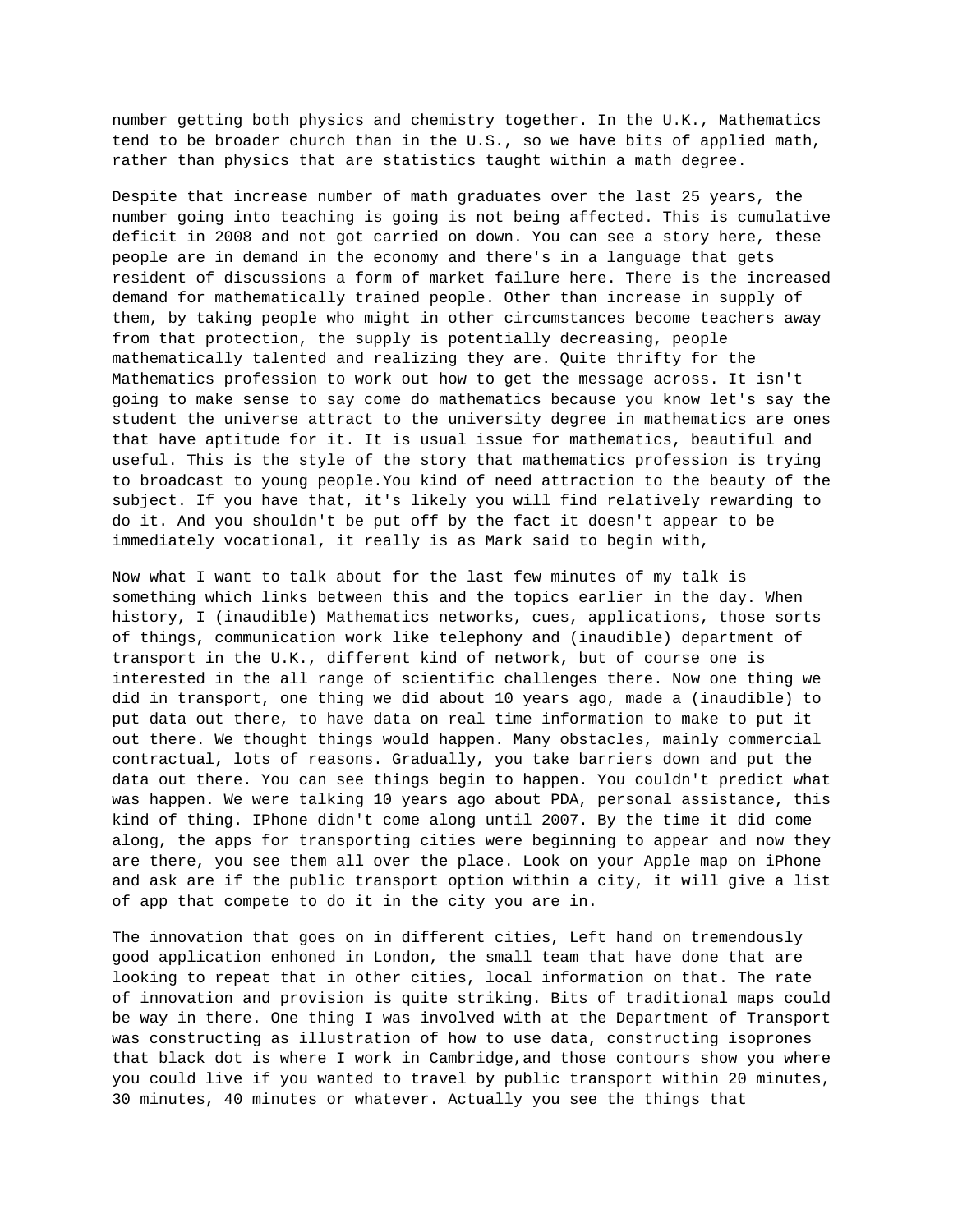represent not just major transport, public transport routes of buses or trains, but represents frequency of the journey on the routes and the technology mathematical technology for doing that isoprones dates from the end of the 19th century, Frances Gordon developed that as one of the early applications of what we call dynamic programming. It is nontrivial algorithm to do that. It is well known and taught in undergraduate courses. Now one of the things that will be important is becoming important for the applications, transport is good thing to put out data develop open data, put data out there and use it. It is one of the straight forward applications because privacy isn't such a big issue, it doesn't look like it is used for private data. It is some level. If for example you think of an app, someone phones me in London and we both realize we are in London and want to meet at a restaurant easy for us to both get to, halfway between us, the app that delivers that has to know various things, it has to not just know how to locations, it has to know that A, is willing for B, to have partial information about these locations and similarly for B about A. The development of those information structures is conceptually pretty. I dare with modern sensibility about sexism describe a story of salt an and 40 unfaithful wives, but those that know that know if you describe a structure of privacy it is not enough to say, well, a bit of data is either public or only known to the owner of it. What I know about what you know is information. What A, knows about B, knows about C, knows about D, is information.

That recursive data structure conveys information and can be used to extract further information. And describing that recursive data structure, mathematical induction, definition of common knowledge, that is a difficult logical philosophical mathematical challenge to describe what it means, there is something that is common knowledge. That requires kind of level of conceptual ability to analyze that, that tends to be in the people have gone through mathematics degree and lots of our discussion of privacy are going to move to that highly articulated area. When to use things like Google Plus in different circles, that is the sort of thing with Google Plus or successes, linked to these apps that require multiple bits of information about multiple people. There are issues concern with privacy about reciprocity, for example, the way in which if you put in northern countries, data on income is off in the public domain. Data on health records may be, too. Also in the public domain will be those that make access to it. So openness is double edged. If it if you are insurance company and want to look at medical records, that will be C. If you spoof it, that is breaking social norm and liable to society penalties for that. And what I think will happen with privacy is what happened with various other technologies, when the first introduced sense technology will police itself within itself. Got introduce, people walk in front of it, limited to (inaudible). Gradually over time one recognizes one has to police mechanisms like responsible driving, speed limit, law, prosecuting people who break the social norms. And I think that the debate on privacy will at one level become something highly mathematical. The abstract structure about who knows what about what, and another level involves social science. The what we mean by social norm.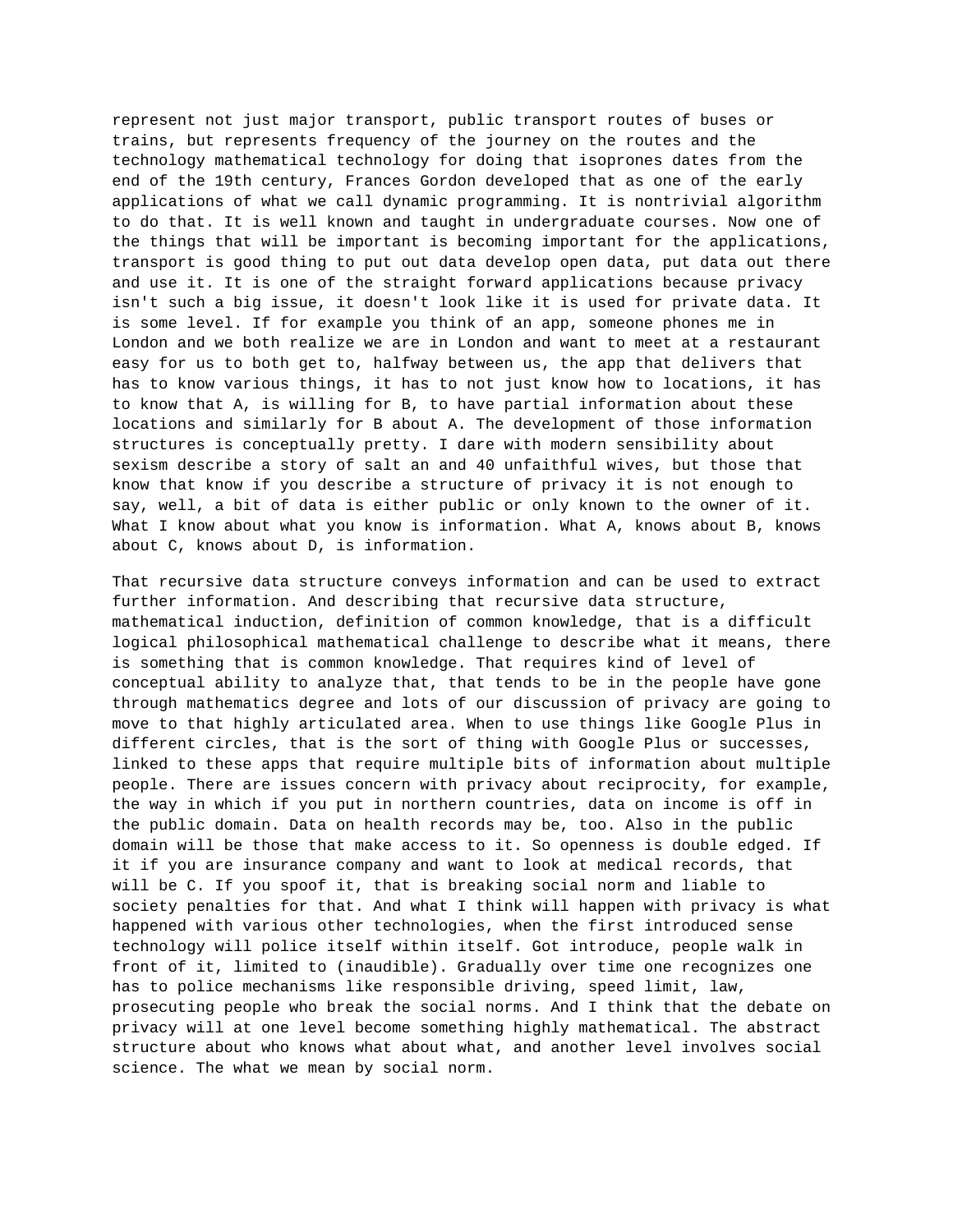I'll just finish with a final remark about big data as opposed to open data or two things overlap. Big data currently I would say one of the very major challenges for mathematical sciences. With a huge opportunity for integration between the different parts, supplied map, statistics, those sorts of areas. Compressed sensing, recovery of large data matrixes, from incomplete set of entry. So the specific example of this, the NetFlix prize, matrix, the rows of people, the columns are films and entry in the matrix telling you how much that person liked that film. Now in one sense that looks like a lot of data. In another sense, matrix is very sparse, most of the matrix is missing and so the challenge, which is of interest to people across the entire spectrum of mathematical sciences is how do you use, how do you try to estimate the entries in that huge matrix that are missing. It is not at all obvious from the work that has been done so far where which bit of mathematical science will have the key to unlock that and probably integration between all of them. The one often has comment that there is too much data, not able to process it. Well, that is indication that the scarce resource is no longer the data. The scarce resource of the data analysts, the people to analyze it and five or six years ago, Alvarrion, chief economist at Google said (inaudible) will be the sexy subject. When people were not curious, he said, look, who would have guessed in the 1990s computer engineering would be glamorous subject to be in and everything was seen so far with what is happening with big data and with open data indicates that that is probably right. And seems to me big opportunity for the mathematical sciences to use that as something that unifies and communicate out as talks indicated data looks exciting.

The method to analyze it might be an old one, isoprones or new one, ways of dealing with (inaudible) and large matrixes.It gets the attention of people because the application through the data is so clear. I'll stop there. Thank you very much.

>> Jim Gates: Well, first of all, I would like to thank the panel for a range of presentations from the rich data and PCAST is not a body that shies away from data, we appreciated that. On the other hand, well was a pull back to the applications, which Frank actually gave us a wonderful rundown in the context of the experience in the U.K.. And then finally, the sort of metaphilosophical ideas about how mathematics in the context as we practice it here could be made more effective as a tool for engendering increased interest among our young people to continue into stem field. I truly appreciate the presentation. John, would you like to take the helm again or what?

>> John Holdren: We have interesting situation, we have just about come to the end of allotted time, I think we don't need as much time for the public session as originally anticipated because the number of commenters is smaller than anticipated. So I think we can spend at least the next seven minutes with discussion from the PCAST members and CST members, questions, comments or cries of outrage. Anybody who has either a question or comment or a cry of outrage is invited to raise their flag and I'll start with Craig Mundie.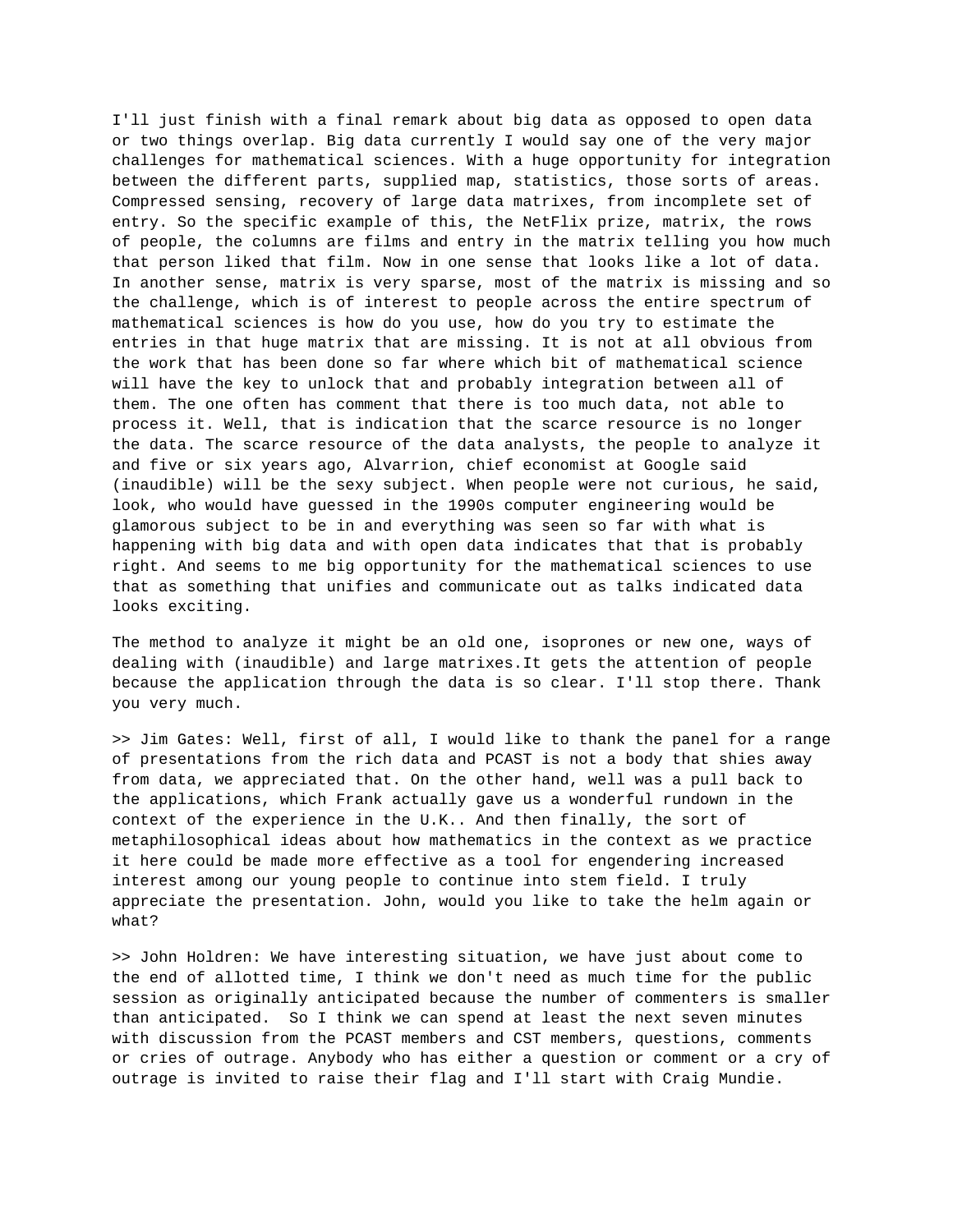>> Craig Mundie: To Eric, several times when you talked about emergence of the online teaching environment, you sort of stated a big concern this was in the case of disadvantage would be a problem potentially and that it wasn't really a substitute for the classical laying on of hands by the professor so to speak. I'm just curious, why you think that. I mean, so little data, it's rapidly evolving field and there are certainly many people who argue exactly the opposite is true. And given your role in the community I'm concerned and why you think that.

>> Eric Friedlander: Well, I think if a large part is motivation that so far mukes have been very successful for some people, perhaps in India, China really want to learn the material and are going to after a hard day of working will be at night facing their computer monitor and studying. But a lot of the problems we face, especially in remediation are students who are very undermotivated and undirected in their involvements in education generally, but especially in mathematics and have some sort of adverse reaction perhaps to it. If they are told to simply turn on some device and look at that and digest the material, that is not successful. At least that is certainly my intuition and the studies I've seen one program is extremely successful. Program at the University of Michigan in which they provide much, much personal attention to their obligating students and this sort of involvement and personal attention seems to succeed in getting people to be motivated and to understand. I don't see that you can learn mathematics just by seeing across the screen. So I agree somewhat it is intuitional. It is impressions I hear from others. We shall see. The huge advantage of nukes or online technology is the feedback mechanism and is the also we can take our best teachers and put them forward and we can put tremendous efforts on individual class preparation, all those are positives, but I don't think those are sufficient. I think they will work well with some groups, but I worry about the disadvantaged.

>> John Holdren: Jim gates.

>> Jim Gates: Thank you, John. Can I defer to Bill and

>>John Holdren: Absolutely.

>> Bill Press: Yeah, I want to pick up on the slide that said, beautiful and useful. And I think none of us at this table or in this room doubt the beautiful part. I mean, I became a scientist first fall nothing love with the beauty of Mathematics and only much later discovering the much Messier beauty of data. My question and I guess to David Bressoud, about the data you have on on calculus students. Do we have any data at the end on how many students picked up on the beauty as opposed to the utility? Because maybe in the interest of efficient teaching with better outcomes, as wonderful as the beauty is, it isn't something we should try to teach, we should just get to work on trying to teach the utility.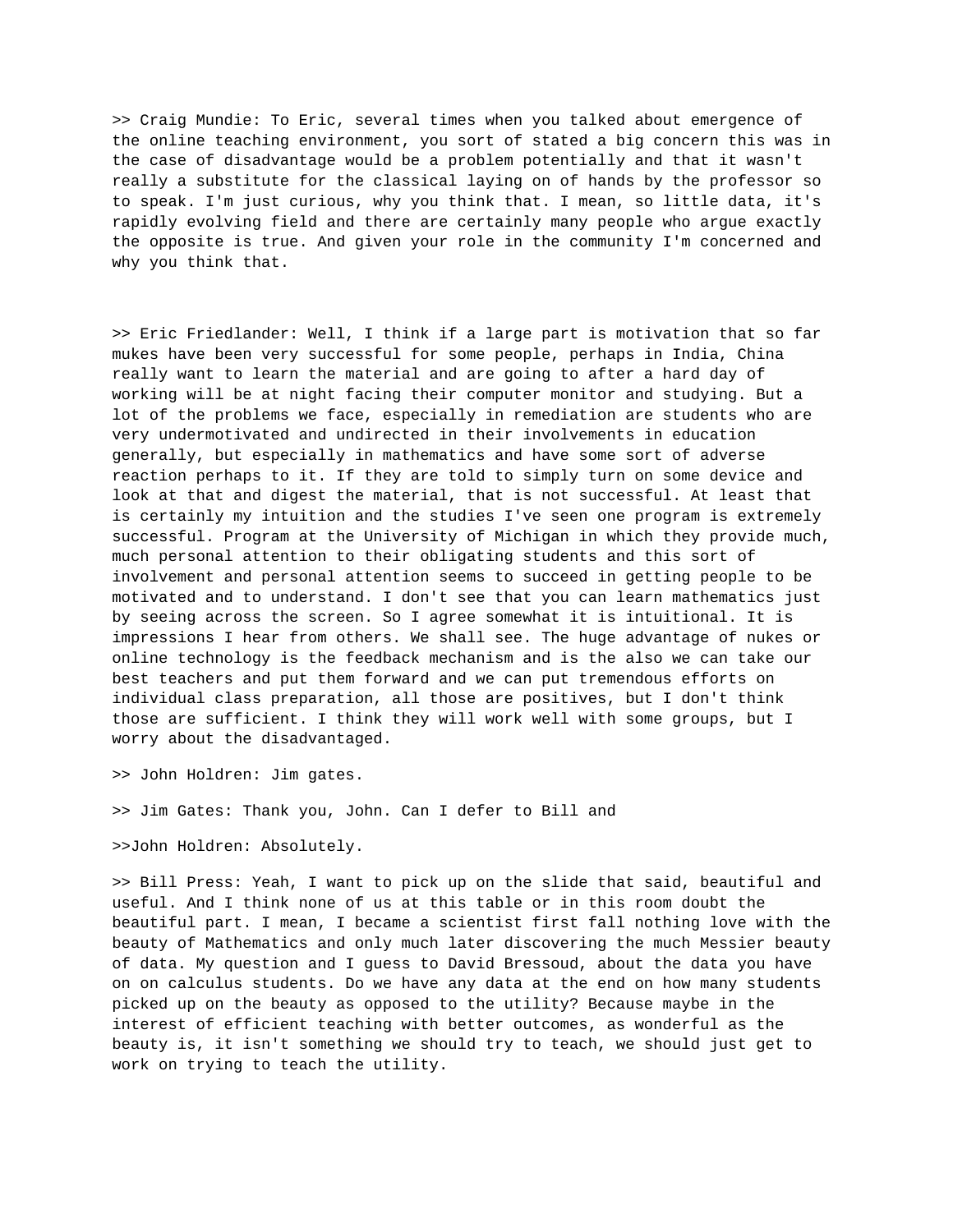>> David Bressoud: It's great because one when I said we were looking for successful programs in terms of desire to continue, we're actually looking at three markers measured at start and end of the term. One was intension to continue to calculus two. One of which was confidence in mathematical ability and the third was enjoyment of mathematics. So that is something we were really tracking as important in helping to decide whether students would go on. It's one of the interesting things about the study perhaps not surprisingly is the taking calculus in your first term of college destroys the constant mathematical confidence of many students. Fortunately enjoyment doesn't go down quite as much and intension to continue doesn't go down quite as much. But I think there's some parallelism between enjoyment and seeing the beauty and that is something we were looking at.

>> John Holdren: Steven Cauley.

>> Steven Cauley: One piece of data really, in hard economic times, students moving to mathematics, we get more stem trained people and isn't that a piece of data which we ought to follow up on in the sense of now in better economic times we don't want the numbers to go down again?

>>David Bressoud: Exactly. That will be a real challenge. The challenge of the profession.

>> Yes, yeah.

>> John Holdren: The last comment will be from Jim Gates.

>> Jim Gates: Thank you, John. Once again, I would like to thank the panel this, is a very important exchange for PCAST and entirety to hear from representatives of your career. I'm encouraged by the fact that a, our call to you elicited such an informed, impassioned response about what is going on in your community and you also outlined the challenges in particular the fact that many good things seem to be out there, but not quite brought to scale. I have a couple specific questions. One is are your slides available to either to members of PCAST or to the public? I very much would like to actually have all the presentations for various things that I'm involved in. The second is and personal one or two of the slides, indications about continued interest in having PCAST in dialogue with you in particular or other groups in your community. I can't speak for the entirety of PCAST this, is John's call. I think many of us around the table would be eager and anxious to continue this dialogue for the benefit for the country in terms of what mathematics can do for what I like to think of as reigniting the American dream. I want to end the presentation by thanking you for that and turning the mic back to John.

>> John Holdren: I can assure you that the slides of at least the first three presentations are in our books. So that is easily answered and I think we would be interested in continuing the dialogue. So let me add my thanks to the panel that was terrific set of presentations. We'll now turn to the public session. Before I turn it over to PCAST vice chair Bill Press for the details, I do want to recognize that we have a group here today in the audience from the net work of educators in science and technology from the